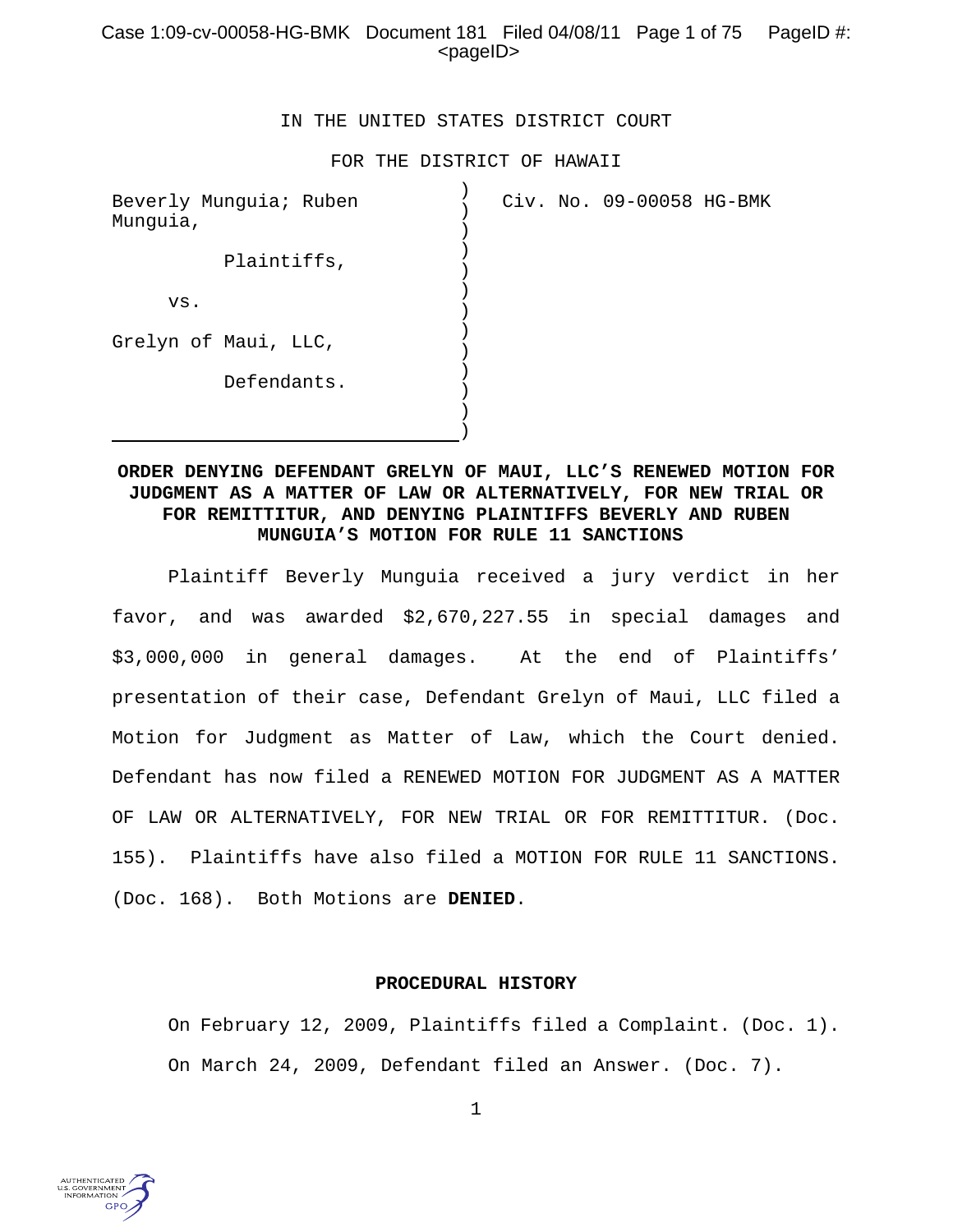# Case 1:09-cv-00058-HG-BMK Document 181 Filed 04/08/11 Page 2 of 75 PageID #:  $<$ pageID $>$

On September 28, 2010, a Jury Trial commenced. (See Doc. 131). On October 5, 2010, Defendant filed a Motion for Judgment as a Matter of Law, which was denied by the Court on the same date. (Docs. 138, 141).

On October 7, 2010, the jury returned a verdict in favor of Plaintiff Beverly Munguia. (See Doc. 146). No damages were awarded to Plaintiff Ruben Munguia. (Id.).

On October 12, 2010, the Clerk of the Court entered Judgment. (Doc. 151).

On November 8, 2010, Defendant filed a Renewed Motion for Judgment as a Matter of Law or Alternatively, for New Trial or for Remittitur. (Doc. 155).

On November 23, 2010, Plaintiffs filed an Opposition. (Doc. 165).

On December 7, 2010, Defendant filed a Reply. (Doc. 170).

On December 7, 2010, Plaintiffs filed a Motion for Rule 11 Sanctions. (Doc. 168).

On December 27, 2010, Defendant filed an Opposition to the Motion for Rule 11 Sanctions. (Doc. 174).

On January 14, 2011, Plaintiffs filed a Reply in support of the Motion for Rule 11 Sanctions. (Doc. 175).

On February 25, 2011, the Court issued a Minute Order denying the Renewed Motion for Judgment as a Matter of Law or Alternatively, for New Trial or for Remittitur, and denying the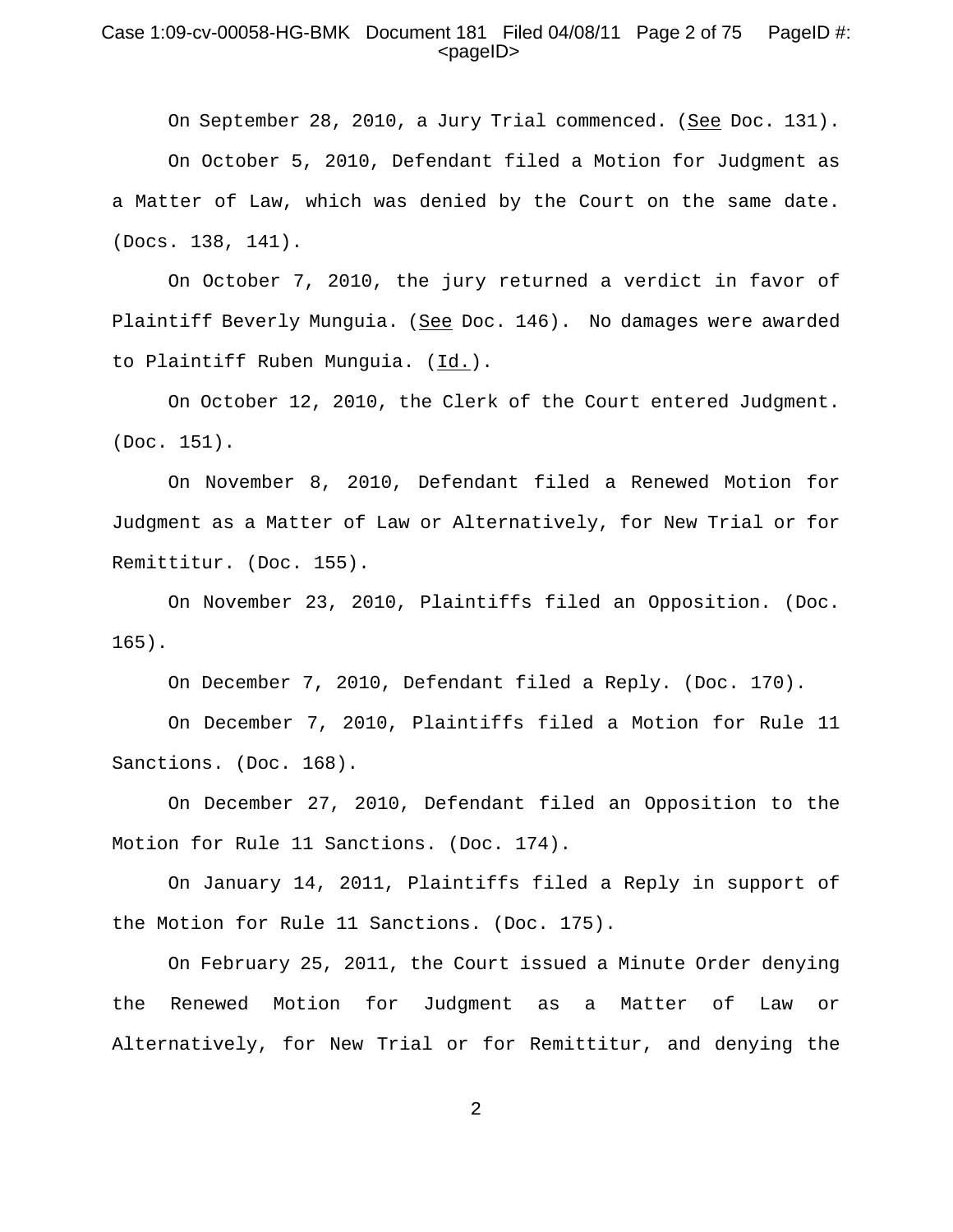# Case 1:09-cv-00058-HG-BMK Document 181 Filed 04/08/11 Page 3 of 75 PageID #:  $<$ pageID $>$

Motion for Rule 11 Sanctions. (Doc. 176). The Court stated that a written order would issue at a later date. This Order provides the reasons for the Court's February 25, 2011 ruling.

#### **BACKGROUND**

On November 25, 2007, Plaintiffs Beverly and Ruben Munguia went to a McDonald's restaurant in Kahului, Maui for breakfast. (Transcript of Trial, September 28, 2010, at 11 (Doc. 156); Transcript of Trial, October 4, 2010, at 3 (Doc. 159)). They were accompanied by Mrs. Munguia's sister, Rebecca Presley, and a fouryear old child named Mila who Mrs. Munguia described as her "hanai granddaughter."1 (Transcript of Trial, October 4, 2010, at 3 (Doc. 159)). After placing their order, the four sat down at a corner table. ( $\underline{Id.}$  at  $8-11$ ). Mrs. Munguia then stood up, intending to go to the drink machine.  $(\underline{Id.}$  at  $11)$ .

Mrs. Munguia testified that she stepped forward with her left

<sup>&</sup>lt;sup>1</sup>At trial, Plaintiffs' counsel described Mila as the Munguia's "hanai grandaughter." (Transcript of Trial, September 28, 2010, at 30 (Doc. 156)). Mrs. Munguia testified that Mila is her "hanai granddaughter." (Transcript of Trial, October 4, 2010, at 96 (Doc. 159)). Mrs. Munguia's sister, Rebecca Presley, testified that Mila is the daughter of Kanoe, who is the daughter of one of Ms. Presley's closest friends. (Id. at 68). "[W]hen Kanoe grew up and had her first child," Ms. Presely testified, "Mila became my granddaughter, as are her other two little sisters."  $(\underline{Id.})$ . The Hawaiian word "hanai" is translated as adopted or foster child, and is sometimes used to refer to an informal (rather than legally binding) adoptive relationship to a child. See Hawaiian Dictionary: Revised and Enlarged Edition 57 (Mary Kawena Pukui & Samuel H. Elbert eds., 1986)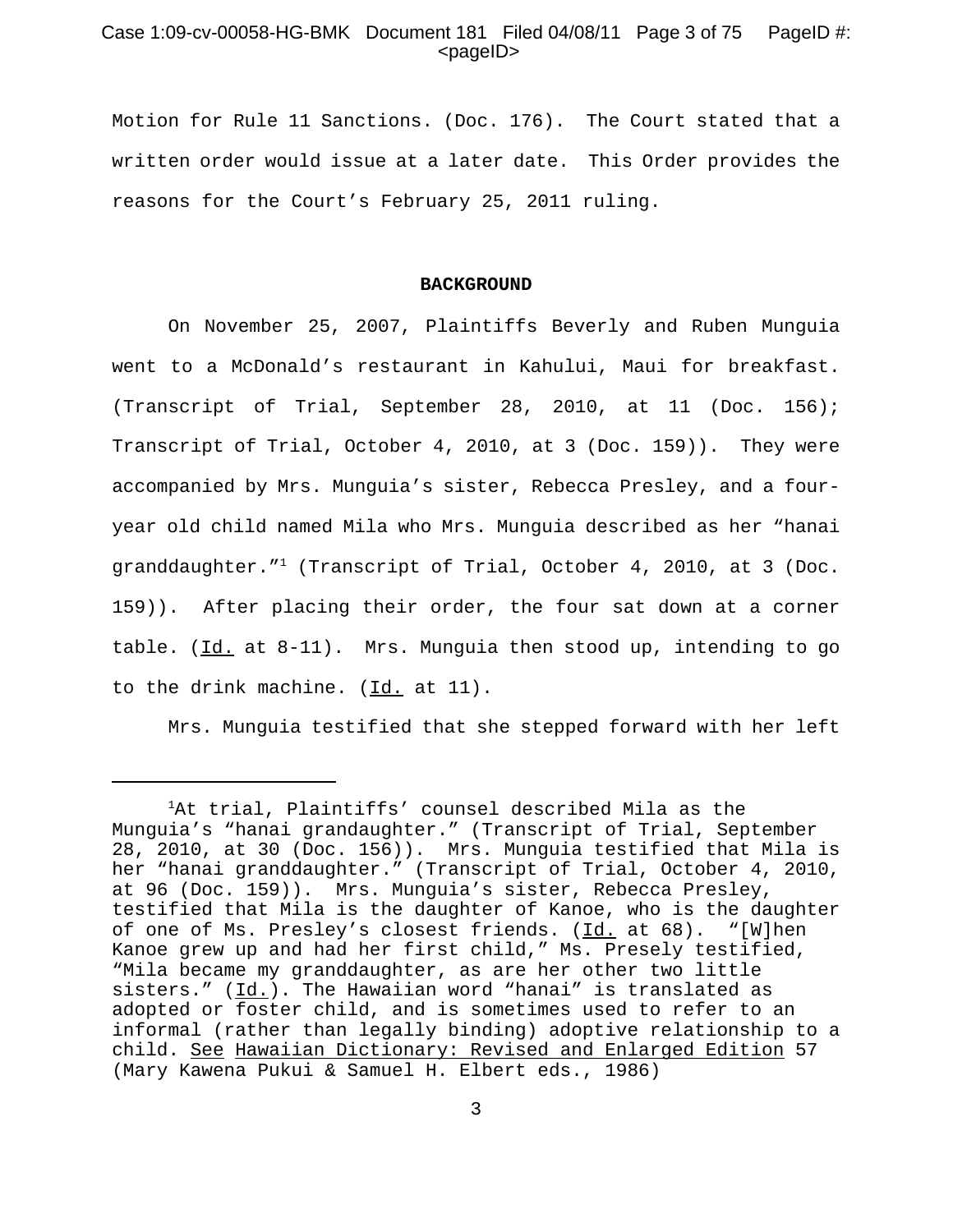# Case 1:09-cv-00058-HG-BMK Document 181 Filed 04/08/11 Page 4 of 75 PageID #: <pageID>

foot and hit a slippery spot on the floor, causing her left leg to slide forward and out from under her. (Id. at 12-13). She testified that she fell quickly to the floor and landed on her buttocks. (Id. at 13). She stated that she immediately heard a popping sound, and then felt extreme pain in her lower back. (Id. at 13). In reaction to the extreme pain, she testified that she rolled to her front side, laying on her belly. (Id. at 14).

Mrs. Munguia was severely injured by the fall. (Transcript of Dr. Timothy Hopkins's video-taped deposition, entered into evidence at trial, at 45 (Doc. 89-1)). Mrs. Munguia's neurosurgeon, Dr. Timothy Hopkins, testified that her L-1 vertebra in her lower back was fractured in a manner consistent with her description of having fallen onto her buttocks. (Id. at 11, 45). As a result of her injury, Dr. Hopkins performed a surgery on Mrs. Munguia, which involved the placement of rods and screws in her lower back. (Id. at 16-17, 27). After her surgery, Mrs. Munguia suffered a spontaneous fracture in her L-4 vertebra. (Id. at 27). Dr. Hopkins testified that the instruments placed in her back as a result of her injury likely contributed to causing the fracture, in combination with her osteoporosis. (Id.). As a result of her injuries, Mrs. Munguia was left with a deformity in her back that forces her to walk with a stoop and significantly limits her ability to move. (Id. at 35).

Dr. Rodney Isom, a rehabilitation consultant, testified that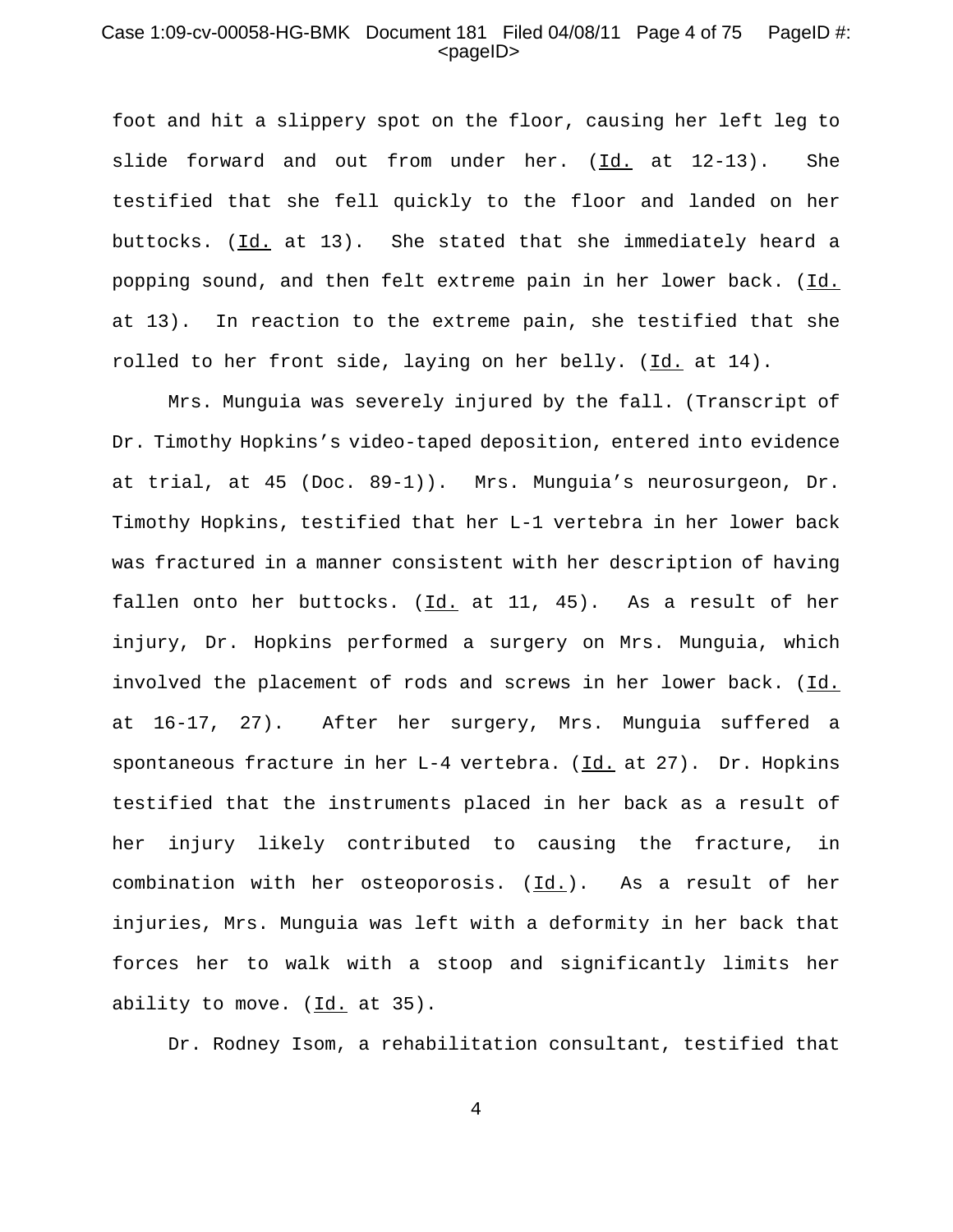# Case 1:09-cv-00058-HG-BMK Document 181 Filed 04/08/11 Page 5 of 75 PageID #: <pageID>

in the future Mrs. Munguia would continue to be largely confined to a wheelchair for mobility and only able to take a few steps. (Transcript of Trial, October 1, 2010, at 18-19 (Doc. 158)). He testified that she would be permanently disabled from work, suffer chronic pain, and require assistance for basic daily living needs. (Id. at 19). Plaintiffs submitted evidence that a life-care plan for Mrs. Munguia would cost approximately \$2,100,000, and that she had lost wages in excess of \$480,000. (See Transcript of Trial, October 5, 2010, at 15 (Doc. 160); Trial Exhibits 64, 65, 68). Dr. Robert Male, an economic damages expert, testified that Mrs. Munguia would suffer a total economic damages loss of \$2,654,100. (Transcript of Trial, October 5, 2010, at 16 (Doc. 160))

Mrs. Munguia testified regarding the extreme emotional and physical hardship she experiences as a result of her injuries. She testified that her inability to work is a source of great sadness and depression, that she is pained that her daughter is afraid to let her hold her grandchildren, and that she is forced to decide on a daily basis whether to suffer extreme physical pain or take medication that puts her in a foggy mental state. (Transcript of Trial, October 4, 2010 at 35-41 (Doc. 159)).

Defendant Grelyn of Maui, LLC owns the McDonald's restaurant where Mrs. Munguia fell, which it operates through a franchise agreement with the McDonald's Corporation. (Transcript of Trial, September 29, 2010, at 3-4 (Doc. 148)). Mrs. Munguia testified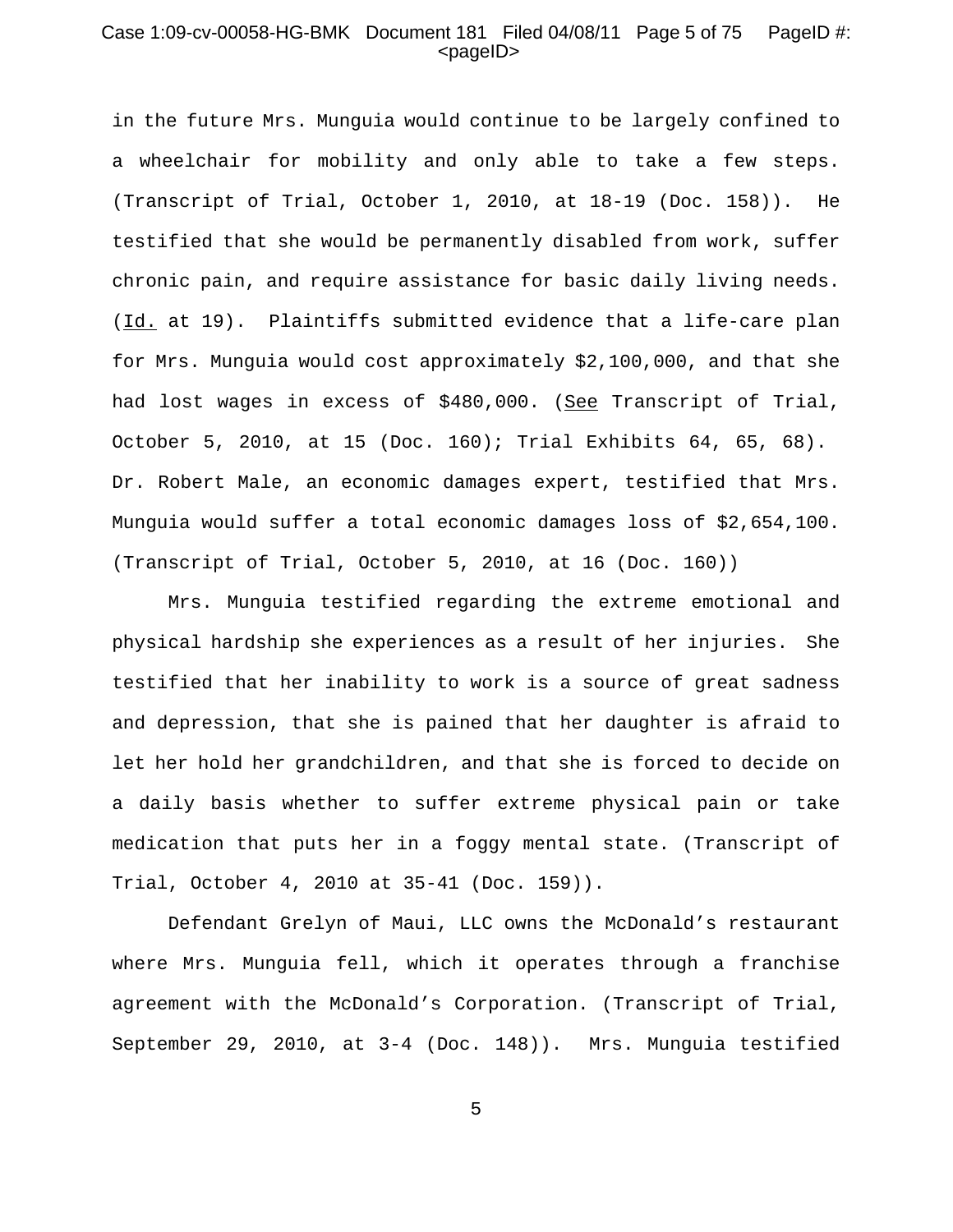## Case 1:09-cv-00058-HG-BMK Document 181 Filed 04/08/11 Page 6 of 75 PageID #: <pageID>

that her fall was caused by a slippery substance on the floor. (Transcript of Trial, October 4, 2010, at 12-13 (Doc. 159)). She sought damages for Defendant's negligent failure to take reasonable action to discover and remove it. (Transcript of Trial, September 28, 2010, at 27-30 (Doc. 156)). Although Mrs. Munguia testified that she felt something on the floor with her foot, and later saw something darkish that was about the size of a quarter near where she fell, the substance that she slipped on was never identified. (Transcript of Trial, October 4, 2010, at 12, 20 (Doc. 159)). Mrs. Munguia's sister, Rebecca Presley, testified that she saw a quarter-sized spot of a syrup-like substance on the floor near where the accident occurred, and that it reminded her of a "McGriddle" breakfast sandwich. (Id. at 83).

Lea Rasos, the operations manager at the McDonald's where Mrs. Munguia fell, testified that the McDonald's Corporation provides franchisees with training manuals containing various protocols that must be followed to ensure a safe and clean restaurant. (Transcript of Trial, September 29, 2010, at 75, 84 (Doc. 148)). The guide prescribes a series of cleaning steps, methods of cleaning, and hazard observation duties. (Id. at 69-84). Ms. Rasos and other employees testified that several of the McDonald's Corporation's cleaning and floor safety protocols were not followed at the McDonald's where Mrs. Munguia fell. (Id. at 69-77).

Ms. Rasos testified that contrary to the McDonald's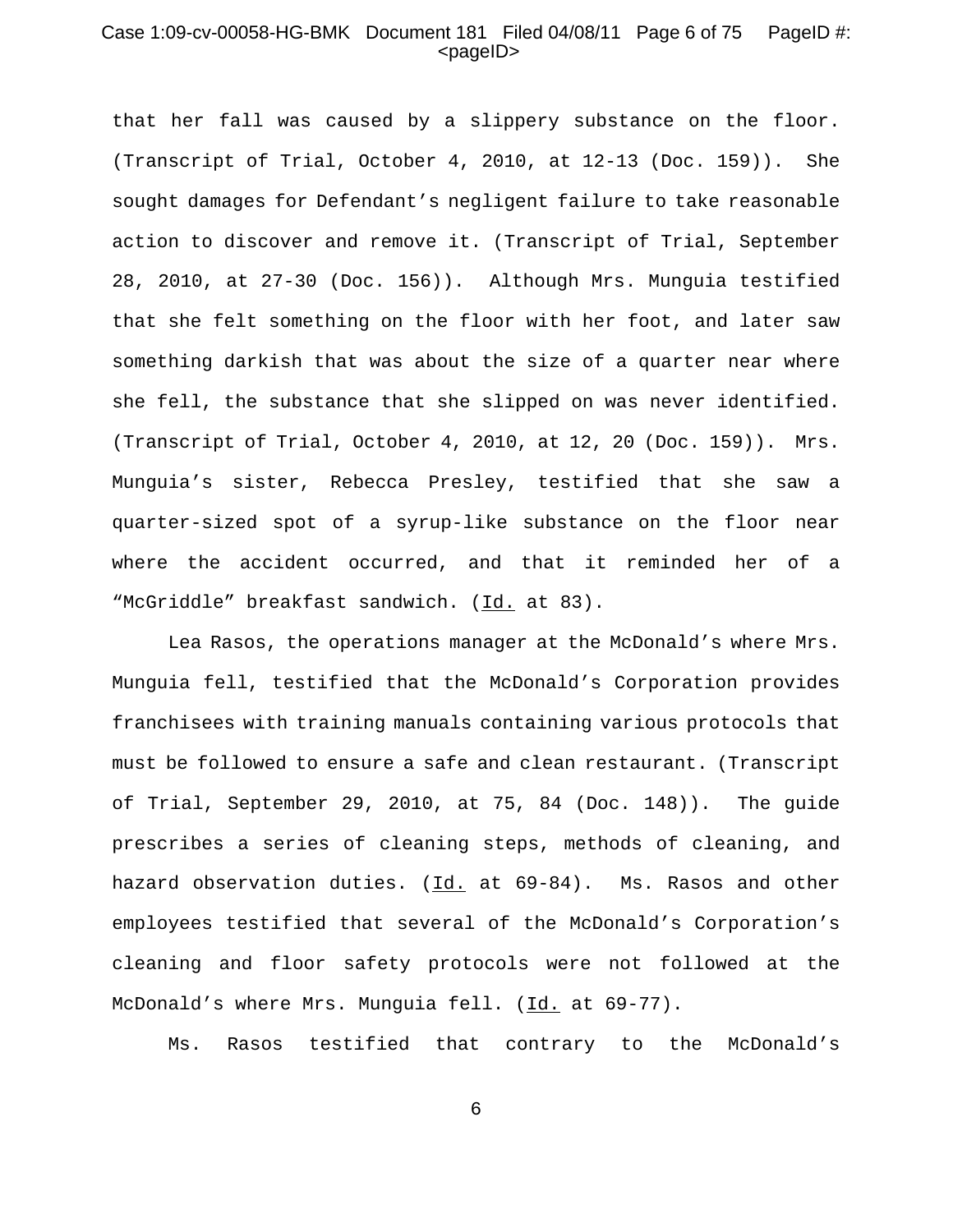# Case 1:09-cv-00058-HG-BMK Document 181 Filed 04/08/11 Page 7 of 75 PageID #: <pageID>

Corporations manual the crew would not damp mop the dining room floor five times a day, were not instructed to allow the cleaning solution to soak into the floor for 3-5 minutes during the evening mopping, did not use a hi-low brush to scrub the floors, and were not instructed to use a liberally wet mop at closing time. (Transcript of Trial, September 29, 2010, at 69-77 (Doc. 148)).

Clifford Villahermosa, an employee who would perform the closing moppings, testified that he did not use a full bucket of water per McDonald's recommended cleaning procedures. (Id. at 128). Mr. Villahermosa gave ambiguous testimony regarding whether or not he would change the water as soon as it became dirty, as required. (Id. at 128-131). He appeared to contradict his previous deposition testimony, which suggested he would not do so. (See Id. at 128-131).

Ms. Rasos testified that there was no "lot and lobby" person scheduled to monitor the dining room floor on the day of the accident. (Transcript of Trial, September 29, 2010, at 42-45 (Doc. 148)). The purpose of having a lot and lobby person, Ms. Rasos explained, was to attend to any spills or mishaps that happen in the dinning room. (Id.). Although a maintenance person was scheduled to work on the day of Mrs. Munguia's fall, Ms. Rasos testified that the maintenance person is a different position and does not fulfill the lot and lobby role. (Id. at 45). Camilo Lubera, the maintenance person working on the day of Mrs. Munguia's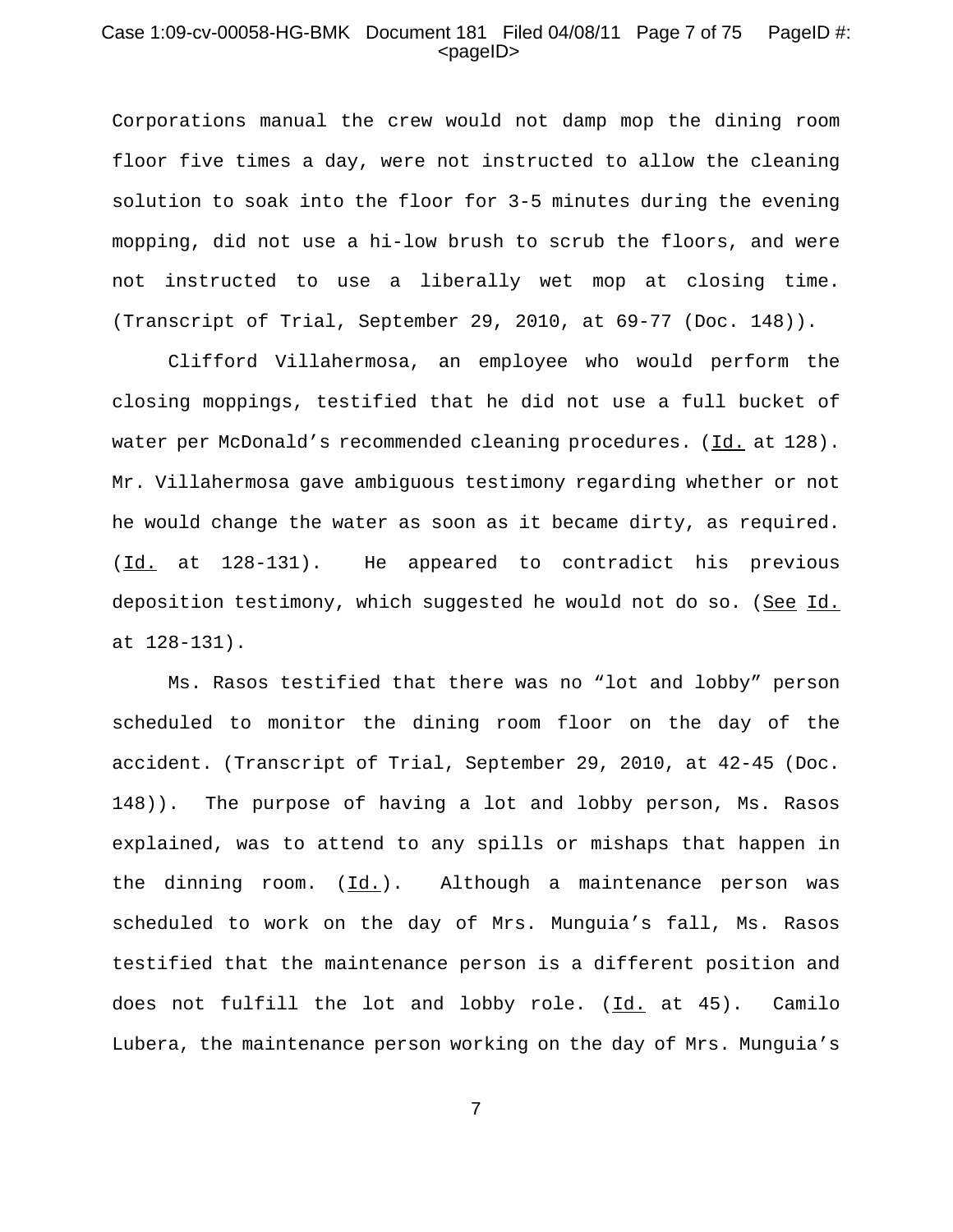# Case 1:09-cv-00058-HG-BMK Document 181 Filed 04/08/11 Page 8 of 75 PageID #: <pageID>

fall, testified that he would examine the floor when he was walking through it, but that his maintenance duties required him to spend part of the morning outside in the parking lot. (Transcript of Trial, September 30, 2010, at 101, 104 (Doc. 157)).

Layne Kushiyama, the manager on duty on the day of Mrs. Munguia's fall, testified that as the manager he was required to be located either at the counter or in the dining room during the rush "lockdown" hours, including breakfast time. (Transcript of Trial, September 29, 2010, at 146 (Doc. 148)). Mr. Kushiyama gave conflicting and somewhat ambiguous testimony about where he was located at the time of Mrs. Munguia's fall. He first testified that he was at the counter, but then stated that he may have gone into the office to get something, he didn't remember. (Id. at 147- 148). He admitted that he had previously testified in his deposition that he was in the office at the time that Mrs. Munguia fell.  $(\underline{Id.})$ . Mr. Kushiyama also testified that as the manager he was required to perform a "travel path" inspection of the dining room floors and other areas at least once every 15 minutes during high traffic hours. (Id. at 144-145). Although the McDonald's Corporation recommends that a timer be used to remind the manager of this duty, Mr. Kushiyama testified that he did not use a timer or use any sign-in sheet to record that he had performed the travel paths. (Id. at 145).

An expert in the areas of human factors and risk management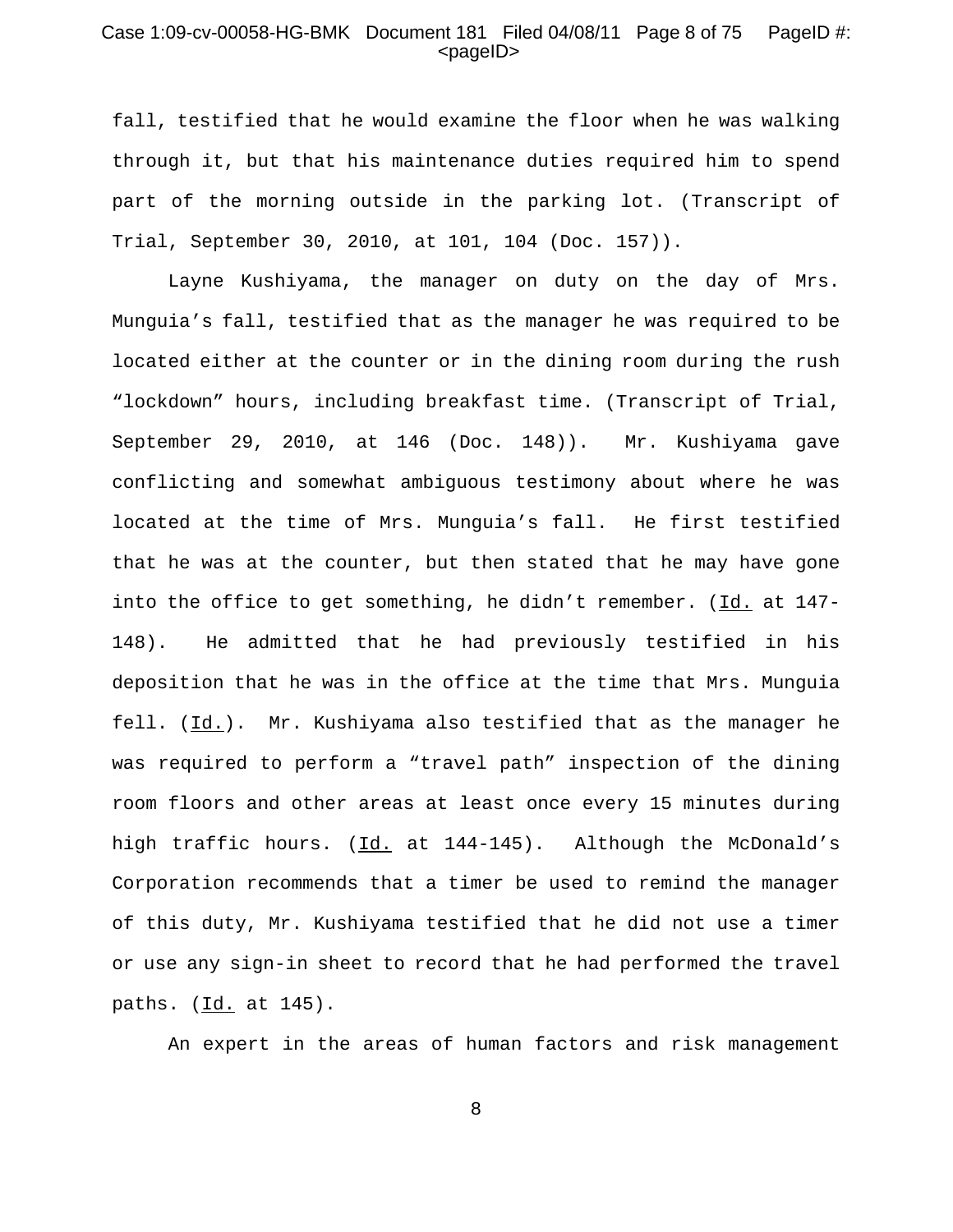# Case 1:09-cv-00058-HG-BMK Document 181 Filed 04/08/11 Page 9 of 75 PageID #: <pageID>

for safety engineering, Richard Gill, testified for the Plaintiffs. (Transcript of Trial, September 30, 2010, (Doc. 157)). Based on his investigation of the accident and tests of the floor tiles near where Mrs. Munguia fell, he determined that Defendant's failure to follow McDonald's cleaning and safety rules resulted in grease buildup on the floor. (Id. at 22, 40).

Dr. Gill also testified about the footwear that Mrs. Munguia was wearing when she fell, a sandal on her left foot and a medical boot on her right foot, and whether they could have played a role in her fall. (Id. at 43-47). Mrs. Munguia had been suffering from tendinitis in the days before her fall, and was wearing a special boot on her right foot designed to alleviate it. Based on Mrs. Munguia's description of her fall and testing of her footwear, Dr. Gill concluded that the boot did not play a role in her fall. (Id.). Dr. Gill also concluded, based on his testing of the traction of her footwear and the floor tiles, that Mrs. Munguia would not have slipped in the manner she described unless there was an additional contaminant, in addition to the grease buildup, on the floor.  $(\underline{Id.}$  at 22, 40).

The jury returned a verdict in Mrs. Munguia's favor, finding that Defendant was negligent, and that Defendant's negligence was the legal cause of Beverly Munguia's injuries. (Special Verdict Form (Doc. 146)). The jury found that Beverly Munguia suffered \$2,670,227.55 in special damages, and \$3,000,000 in general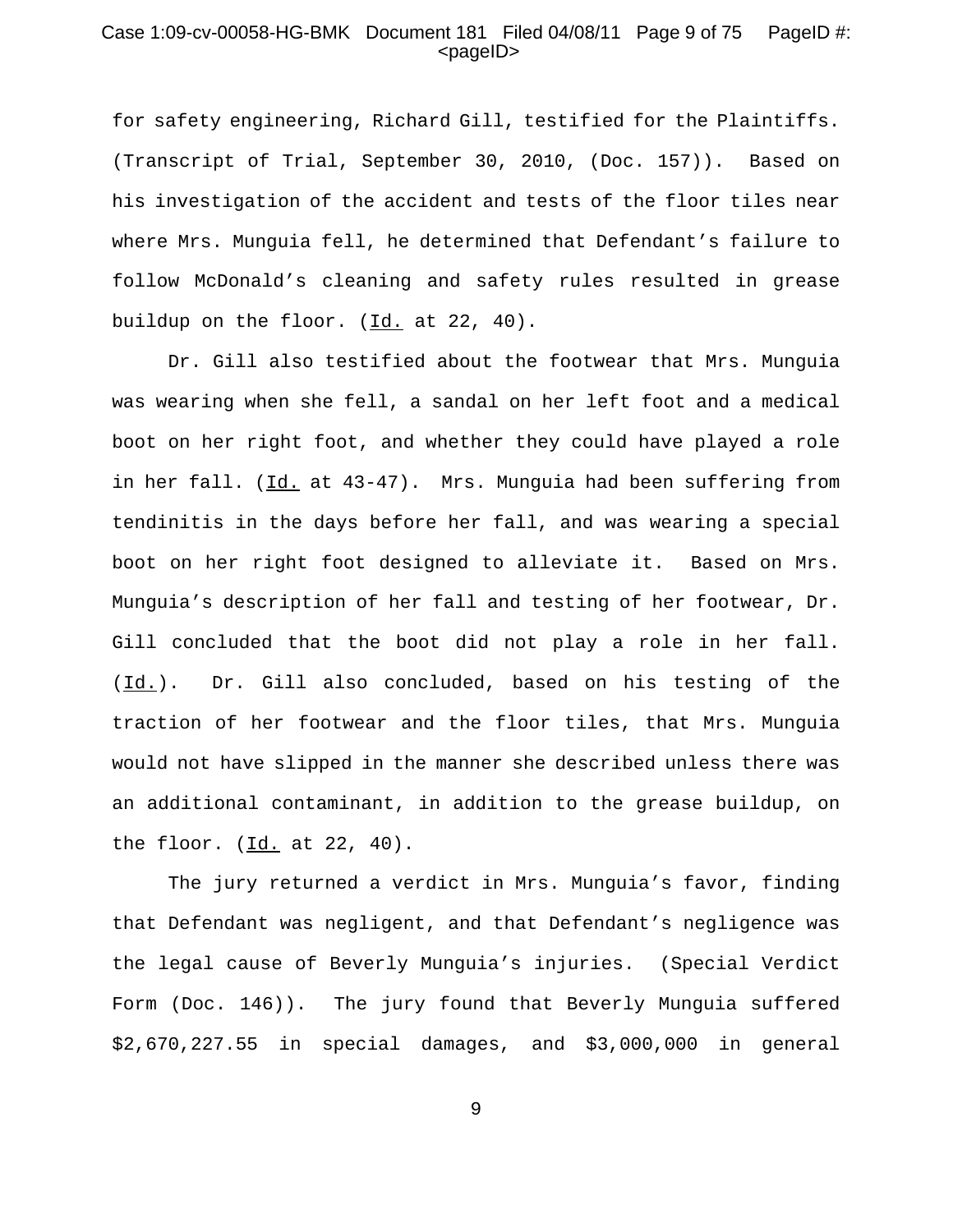### Case 1:09-cv-00058-HG-BMK Document 181 Filed 04/08/11 Page 10 of 75 PageID #: <pageID>

damages, for which Defendant is 100 percent responsible. (Id. at 3- 4). No damages were awarded to Plaintiff Ruben Munguia. (Id.

#### **THE MOTIONS BEFORE THE COURT**

Defendant moves for judgment as a matter of law on the grounds that: (1) Plaintiffs failed to prove facts necessary for the application of the "mode of operation" rule; and (2) Plaintiffs failed to provide sufficient evidence under general premises liability law. Alternatively, Defendant moves for a new trial or remittitur on the grounds that: (1) the jury was improperly instructed on the "mode of operation" rule; (2) the verdict is contrary to the clear weight of the evidence; and (3) the damages award is excessive.

Plaintiffs move for Rule 11 sanctions on the ground that Defendant made factual contentions without evidentiary support in its Motion for Judgment as a Matter of law, or Alternative Motion for a New Trial or Remittitur.

These Motions, and arguments in support, are considered in turn.

#### **I. Renewed Motion for Judgment as a Matter of Law**

#### **STANDARD OF REVIEW**

Federal Rule of Civil Procedure 50(b) allows a party to file a renewed motion for judgment as a matter of law after entry of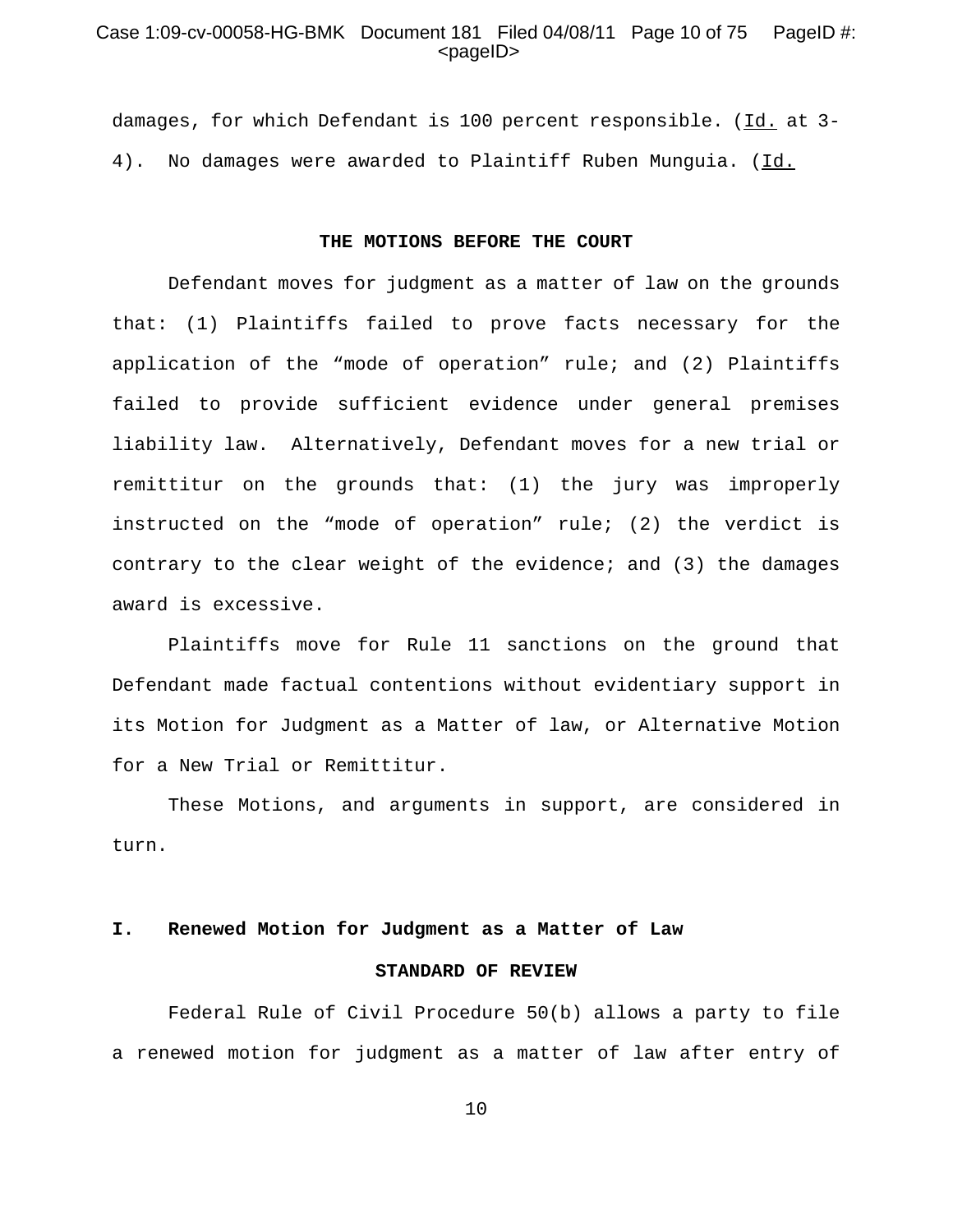# Case 1:09-cv-00058-HG-BMK Document 181 Filed 04/08/11 Page 11 of 75 PageID #: <pageID>

judgment on a jury verdict. To file a renewed motion under Rule 50(b), a party must first file a motion for judgment as a matter of law under Rule 50(a) before the case is submitted to the jury. E.E.O.C. v. Go Daddy Software, Inc., 581 F.3d 951, 961 (9th Cir. 2009). If the court denies or defers ruling on the Rule 50(a) motion and the jury returns a verdict against the moving party, the party may then renew the motion under Rule  $50(b)$ . Id. Because it is a "renewed" motion, a party cannot "raise arguments in its posttrial motion for judgment as a matter of law under Rule 50(b) that it did not raise in its preverdict Rule 50(a) motion." Id. (quoting Freund v. Nycomed Amersham, 347 F.3d 752, 761 (9th Cir. 2003)).

In ruling on a 50(b) motion, the Court may allow judgment on the verdict, order a new trial, or reverse the jury and direct the entry of judgment as a matter of law. Fed. R. Civ. P. 50(b). The court will direct judgment as a matter of law if "the evidence permits only one reasonable conclusion, and that conclusion is contrary to the jury's verdict." Go Daddy Software, Inc., 581 F.3d at 961 (quoting Josephs v. Pac. Bell, 443 F.3d 1050, 1062 (9th Cir. 2006)). When considering the motion, the court "may not make credibility determinations or weigh the evidence." Id. (quoting Reeves v. Sanderson Plumbling Prods., Inc., 530 U.S. 133, 150 (2000)). Instead, the court reviews the evidence "in the light most favorable to the nonmoving party" and draws "all reasonable inferences in that party's favor." Id. (quoting Josephs, 443 F.3d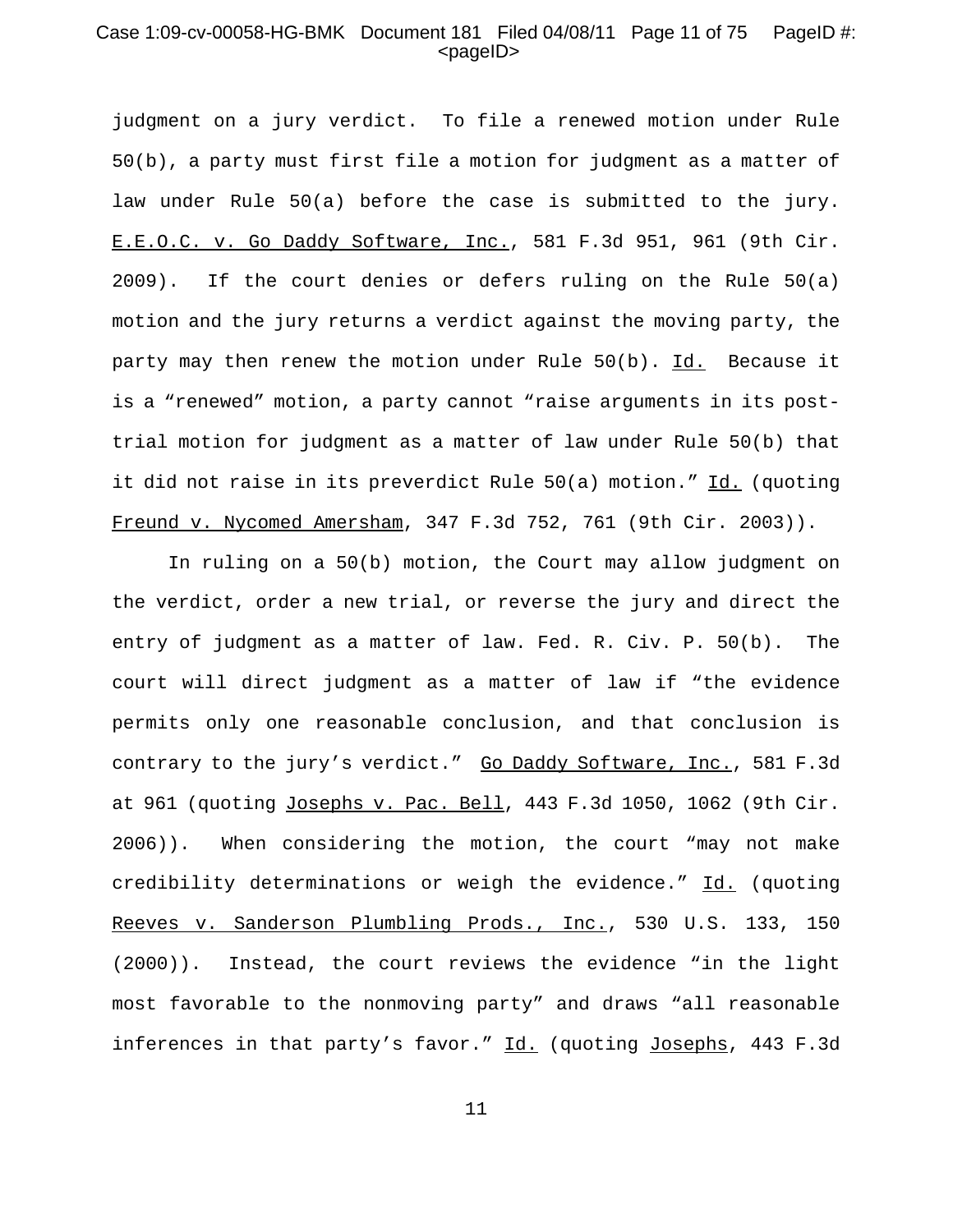# Case 1:09-cv-00058-HG-BMK Document 181 Filed 04/08/11 Page 12 of 75 PageID #:  $<$ pageID $>$

at 1062)). "While the district court may not resolve conflicts in the testimony or weigh the evidence, it may evaluate evidence at least to the extent of determining whether there is substantial evidence to support the verdict. '[A] mere scintilla of evidence will not suffice.'" Von Zuckerstein v. Argonne Nat'l Laboratory, 984 F.2d 1467, 1471 (7th Cir. 1993) (citing La Montagne v. American Convenience Products, Inc., 750 F.2d 1405, 1410 (7th Cir. 1984)).

The Ninth Circuit has defined substantial evidence as "such relevant evidence as reasonable minds might accept as adequate to support a conclusion even if it is possible to draw two inconsistent conclusions from the evidence." Maynard v. City of San Jose, 37 F.3d 1396, 1404 (9th Cir. 1994) (citing George v. City of Long Beach, 973 F.2d 706, 709 (9th Cir. 1992)).

#### **ANALYSIS**

Defendant argues that it is entitled to judgment as a matter of law because Plaintiffs: (1) did not present sufficient evidence to support a finding that Defendant is liable under the "mode of operation" rule; and (2) did not present sufficient evidence to support liability under general premises liability law. Because the Court finds that Plaintiffs provided sufficient evidence to support the jury's finding of liability under the "mode of operation" rule, the Court does not reach the question of whether Plaintiffs provided sufficient evidence for Defendant to be found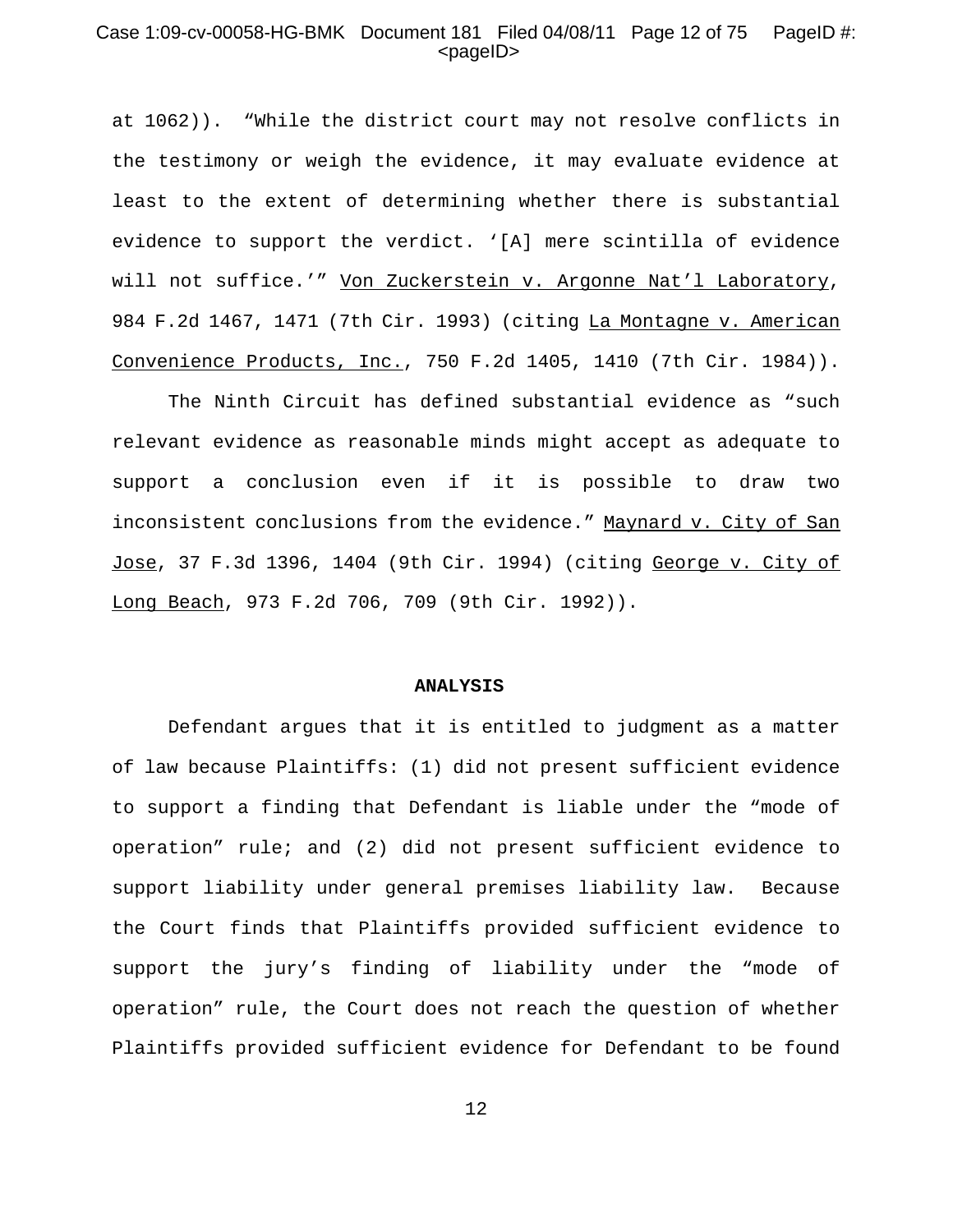### Case 1:09-cv-00058-HG-BMK Document 181 Filed 04/08/11 Page 13 of 75 PageID #: <pageID>

liable under general premises liability law.

# **A. There Was Sufficient Evidence To Support A Finding That Defendant Is Liable Under The Mode of Operation Rule**

Under general premises liability law in Hawaii, a business proprietor has a duty to take reasonable steps to eliminate or adequately warn customers of unreasonable hazards that the proprietor knows about or should have known about. Corbett v. Assn. Of Apt. Owners Of Wailua Bayview Apts., 772 P.2d 693, 695 (Haw. 1989); Gump v. Wal-Mart Stores, Inc., 5 P.3d 407, 410 (Haw. 2000). A negligence claim under general premises liability in Hawaii requires a showing of knowledge. Gump, 5 P.3d at 410-411. A plaintiff must prove that the owner had actual notice of the specific hazard that caused the plaintiff to be injured. Id.

The "mode of operation" rule adopted by the Hawaii Supreme Court provides an exception in which actual notice of the specific risk need not be proven, and is instead imputed to the owner. Id. The mode of operation rule provides:

[W]here a plaintiff is able to demonstrate that the business proprietor adopted a marketing method or mode of operation in which a dangerous condition is reasonably foreseeable and the proprietor fails to take reasonable action to discover and remove the dangerous condition, the injured party may recover without showing actual notice or constructive knowledge of the specific instrumentality of the accident.

Id. at 410 (quoting Gump v. Wal-Mart Stores, Inc., 5 P.3d 418, 431 (Haw. Ct. App. 1999)). If a business owner uses a mode of operation that produces foreseeable hazards, notice of the specific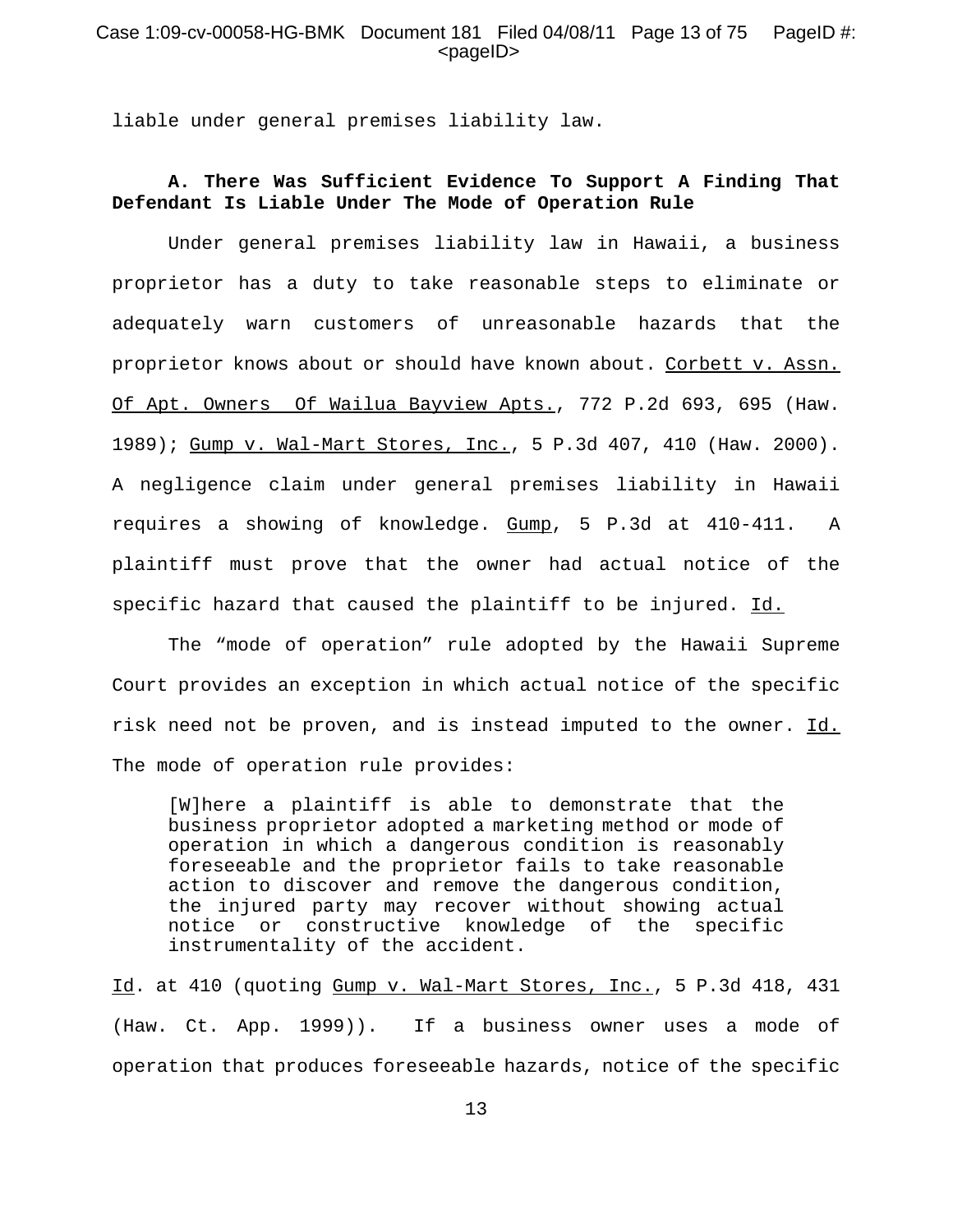# Case 1:09-cv-00058-HG-BMK Document 181 Filed 04/08/11 Page 14 of 75 PageID #: <pageID>

hazards that result from the mode of operation is imputed to the owner.

To prove that Defendant is liable for negligence under the "mode of operation" rule, Plaintiffs were required to submit evidence that:

(1) Defendant utilized a mode of operation with a reasonably foreseeable dangerous condition;

(2) The dangerous condition caused Plaintiffs to be injured; and

(3) Defendant negligently failed to take reasonable action to discover and remove the dangerous condition.

See Gump, 5 P.3d at 410-411. Plaintiffs presented sufficient evidence to establish each of these elements.

# **1. Evidence That Defendant Utilized A Mode Of Operation With A Reasonably Foreseeable Dangerous Condition**

To establish the first of the three basic elements necessary for a finding of liability for negligence under the mode of operation rule, Plaintiffs were required to present evidence that Defendant utilized a mode of operation that produced a reasonably foreseeable and regularly occurring slip and fall danger. Plaintiff presented sufficient evidence to establish this element. Defendant's operations manager, Lea Rasos, testified that Defendant's self-service mode of operation produces a risk of falling food and greasy build up on the floors, creating a regular slip and fall danger. Her relevant testimony is set forth below.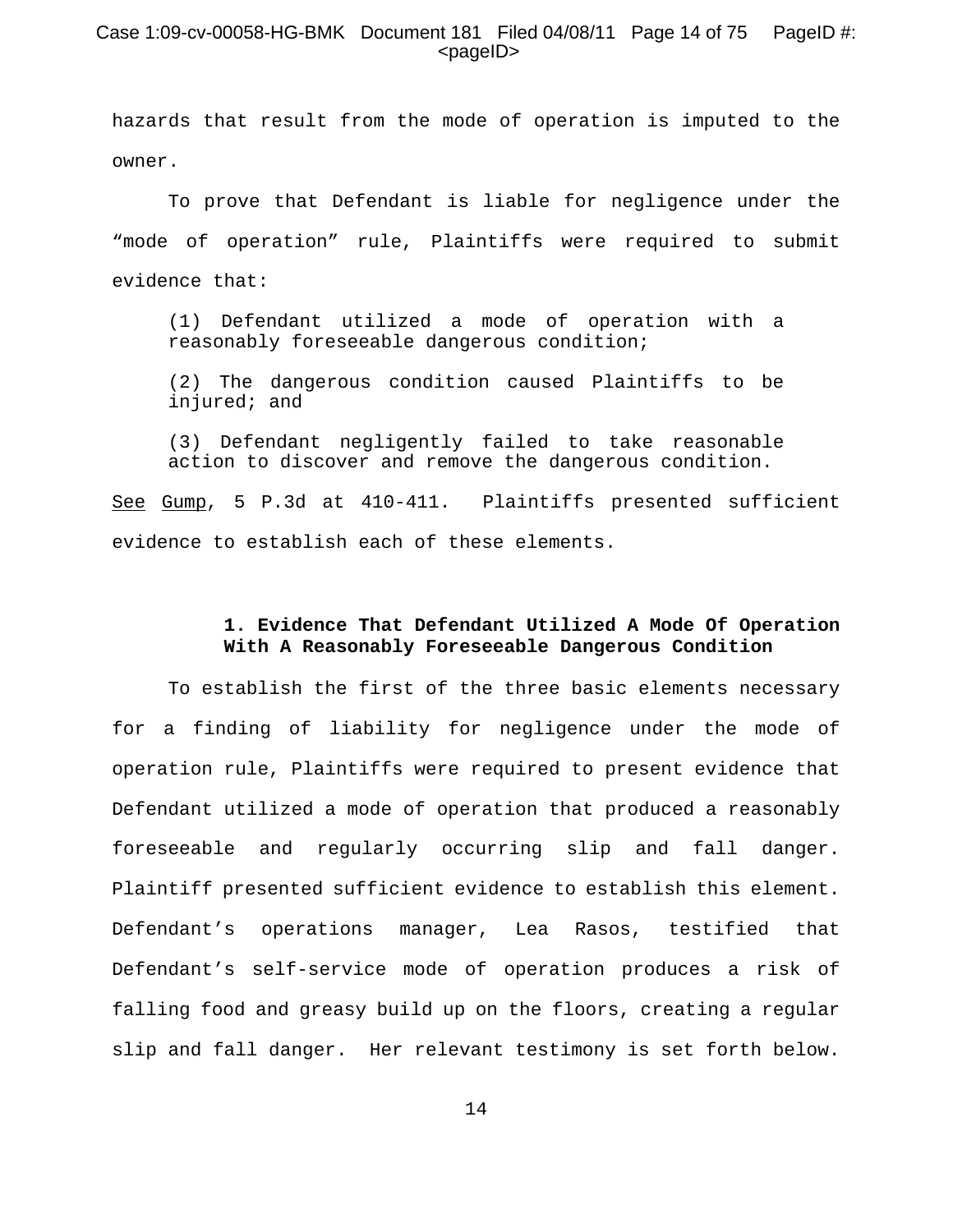# Case 1:09-cv-00058-HG-BMK Document 181 Filed 04/08/11 Page 15 of 75 PageID #: <pageID>

Defendant does not dispute that the self-service nature of its restaurant creates this danger, but argues that its "self-service" characteristic cannot, as a matter of law, constitute a "mode of operation" for purposes of the "mode of operation" rule. Hawaii law is clear that the "self-service" method used at the McDonald's restaurant in question is a "mode of operation" as defined by the "mode of operation" rule.

### **Testimony from Lea Rasos**

Defendant's operations manager, Lea Rasos, testified that keeping the restaurant floors clean is one of Defendant's primary safety concerns. (Transcript of Trial, September 29, 2010, at 18 (Doc. 148)). She explained that a risk of dangerously slippery floors is a concern because Defendant's McDonald's is a selfservice restaurant, and customers sometimes spill food products on the floor:

- Q. [Plaintiff's counsel] [T]he manner in which it's served, to the customers, involves customers going out to the counter, and getting the food for themselves, and bringing it to their seats; yes?
- A. [Lea Rasos] Yes, that's the nature of the business, sir.
- Q. Right.
- A. This is a self-serve restaurant.
- Q. That's right. And they will eat, clean up after themselves, preferably, and dispose of their rubbish afterwards?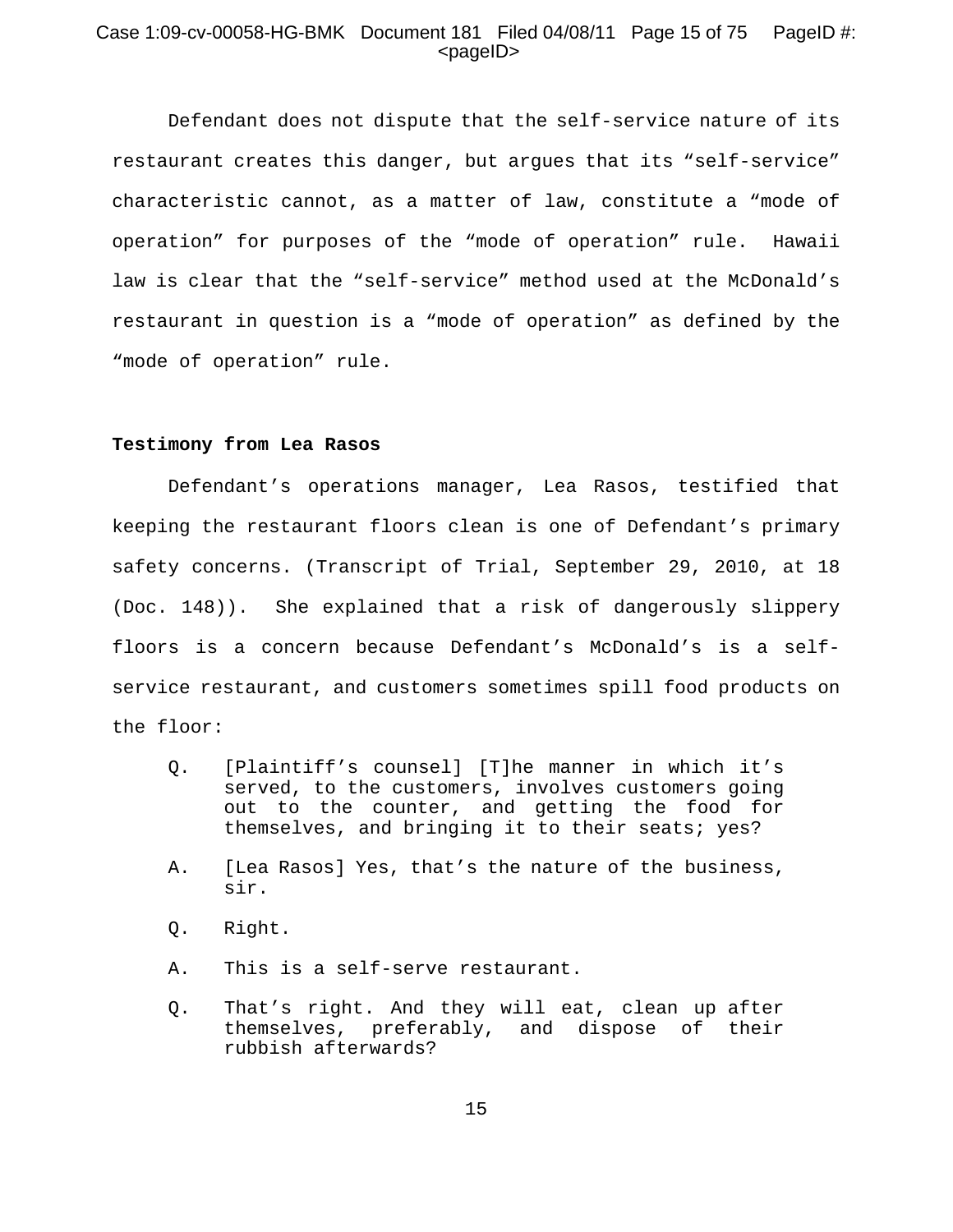# Case 1:09-cv-00058-HG-BMK Document 181 Filed 04/08/11 Page 16 of 75 PageID #:  $<$ pageID $>$

- A. Yes, sir.
- Q. And as part of that, you know, Grelyn knows that customers will, in spite of their best efforts, spill and drop food on the ground throughout the course of the day; yes?
- A. Yes, they do, if we don't catch it, then they would still. But there's always there – somebody to catch it.
- . . .
- Q. And when food is dropped on the floor, in your restaurant, that can create a slipping hazard for customers; yes?
- A. Maybe so, if it's not if it doesn't get cleaned right away.

(Id. at 20-22). Ms. Rasos further explained that grease from McDonald's food products can build up on the floors and create a slipping hazard:

- Q. [T]he reason [that keeping the floors clean is a primary safety concern] is because of the type of food that is served at McDonald's, in that it tends to – no offense – have a lot of grease and oil associated with it?
- A. I could say yes; but, you know, I I believe that most of the grease would be where the production area is, not basically in the dining room.
- . . .
- Q. If your employees, say, aren't mopping the floor or cleaning the floor the way you want them to in the evening times, one of your concerns is that there will be a grease buildup on the dining room floor?
- A. Yes.
- Q. Okay. And that buildup is something that can create a hazardous condition for customers from a slip?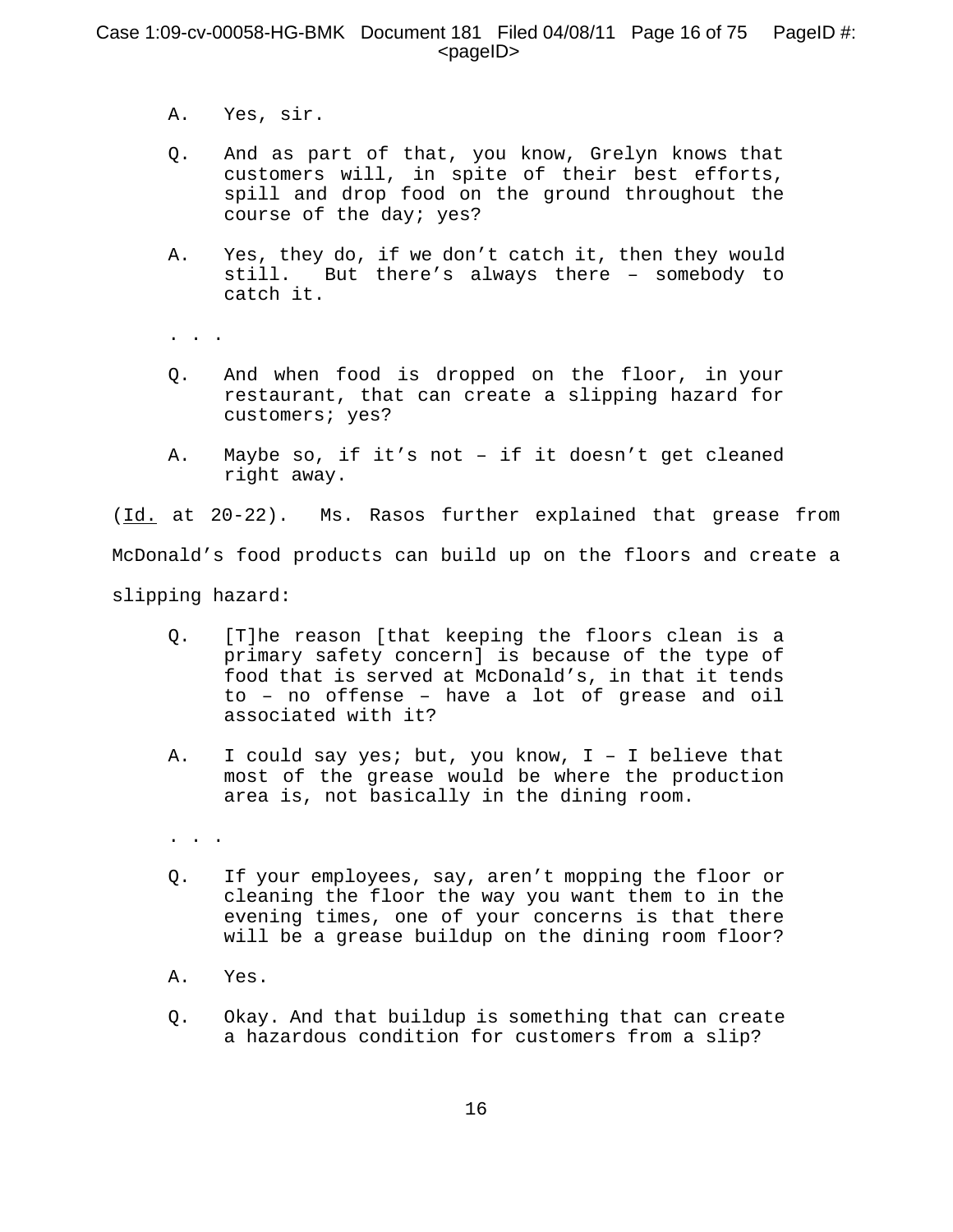# Case 1:09-cv-00058-HG-BMK Document 181 Filed 04/08/11 Page 17 of 75 PageID #: <pageID>

- A. Yes.
- Q. Okay. And particularly so if something else is spilled on top of it; correct?
- A. Yes.

(Id. at 18, 28-29).

This uncontroverted testimony from Ms. Rasos's was sufficient to establish that Defendant's McDonald's restaurant utilized a mode of operation involving the "self-service" of greasy food products, and that this mode of operation created a reasonably foreseeable and regularly occurring slip and fall danger.

# **Defendant's Self-Service Method is a Mode of Operation for Purposes of Applying the Mode of Operation Rule**

Defendant does not dispute that the "self-service" nature of its McDonald's restaurant produces a reasonably foreseeable risk of slippery floors, but argues that "self-service" of greasy food does not constitute a "mode of operation" for purposes of applying the "mode of operation" rule. Defendant contends that, "As a matter of law, the fact that an operation involves 'self-service' features is not enough to justify application of the 'mode of operation' rule." (Renewed Motion for Judgment as a Matter of Law at 11 (Doc. 155)).

Before trial, Defendant objected to the jury being given an instruction on the mode of operation rule on the same ground. After reviewing Hawaii case-law, the Court ruled that the instruction would be given if evidence was presented at trial that showed Defendant's mode of operation created a reasonably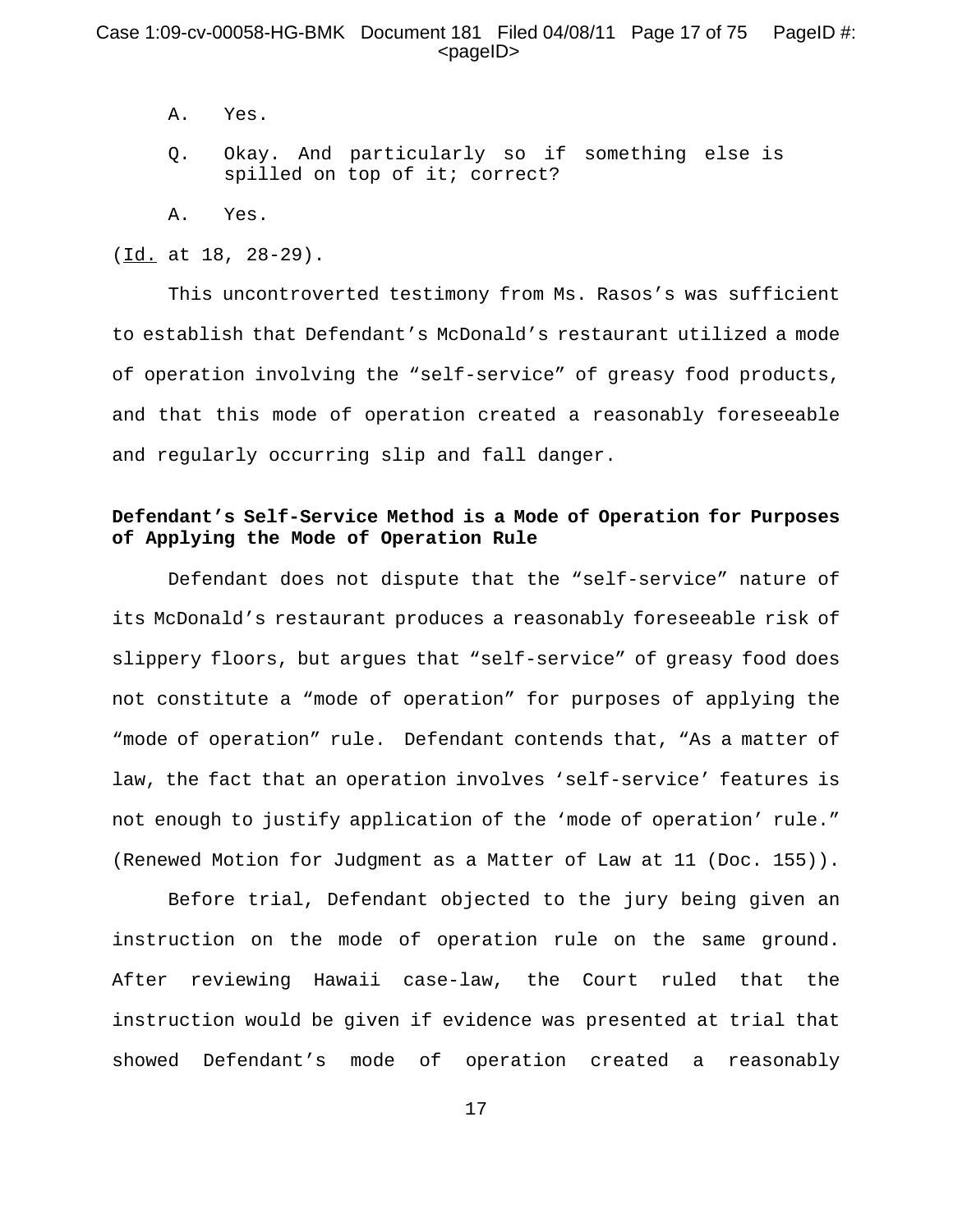## Case 1:09-cv-00058-HG-BMK Document 181 Filed 04/08/11 Page 18 of 75 PageID #: <pageID>

foreseeable risk of harm. (September 27, 2010 Minute Order at 129 (Doc. 129)). Ms. Rasos's uncontroverted testimony, cited above, provided sufficient evidence that Defendant's mode of operation created a reasonably foreseeable risk of harm. The mode of operation instruction was thus warranted by the evidence. As stated, Defendant does not dispute that there is an inherent risk in the self-service nature of its restaurant that customers will drop food and grease will accumulate on the floors, creating slip and fall hazards.

 Defendant's suggestion that its fast-food, "self-service" method cannot constitute a "mode of operation" for purposes of applying the mode of operation rule of liability is manifestly contrary to Hawaii law. In Gump v. Wal-Mart Stores, Inc., the Hawaii Supreme Court ruled that the self-service consumption of food products from a McDonald's restaurant located within a Wal-Mart constituted a "mode of operation" for purposes of the "mode of operation" rule. 5 P.3d at 409. Setting forth the parameters of the rule, the Hawaii Supreme Court held:

[The mode of operation rule] is limited to the circumstances of this case, wherein a commercial establishment, because of its mode of operation, has knowingly allowed the consumption of ready-to-eat food within its general shopping area.

Id. In Gump, a Wal-Mart customer slipped on a french-fry derived from a McDonald's restaurant located within the Wal-Mart store. Id. The Hawaii Supreme Court held that Wal-Mart's decision to lease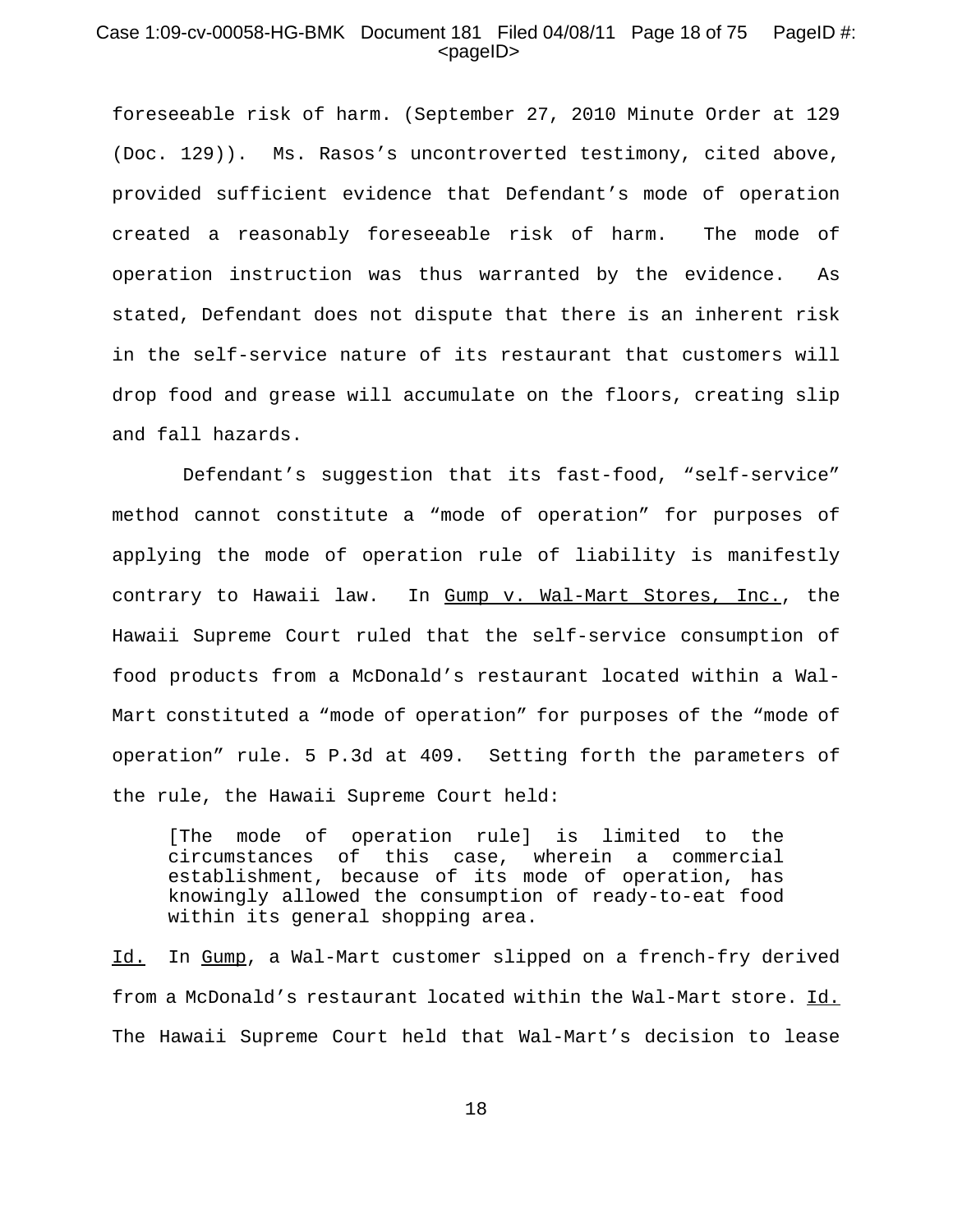# Case 1:09-cv-00058-HG-BMK Document 181 Filed 04/08/11 Page 19 of 75 PageID #: <pageID>

store space to McDonald's, and to allow McDonald's customers to carry their food into the store, constituted a "mode of operation" that provided Wal-Mart with constructive notice of fallen McDonald's food products. Id. at 411. The court reasoned that because Wal-Mart had "knowingly allowed patrons to carry McDonald's food items throughout the store, realizing that some items will foreseeably be dropped," it had "constructive notice that fallen McDonald's food could create a potential safety hazard." Id.

The same reasoning applies to the circumstances in this case. Defendant knowingly allows customers to serve themselves and dispose of their food products, creating a risk of falling food in the dining area of its restaurant. This is precisely the same risk that the Gump court identified. The risk of falling food inherent in Wal-Mart's mode of operation (maintaining a McDonald's restaurant within the store) is even greater in the McDonald's restaurant itself, where the food is produced and "self-served."

In a more recent case, Moyle v. Y&Y Hyup Shin, Corp., 191 P.3d 1062, 1073 (Haw. 2008), the Hawaii Supreme Court confirmed that the "mode of operation" rule applies to "self-service" operations that involve a risk of falling food:

[T]he "mode of operation rule" doctrine has been limited almost entirely to "self-service" and "big box" store slip and fall cases, as the convenience offered to customers through their ability to serve themselves, a marketing strategy, is also fraught with the danger of spills causing hazardous floor conditions.

Moyle confirms that under Hawaii law the "mode of operation" rule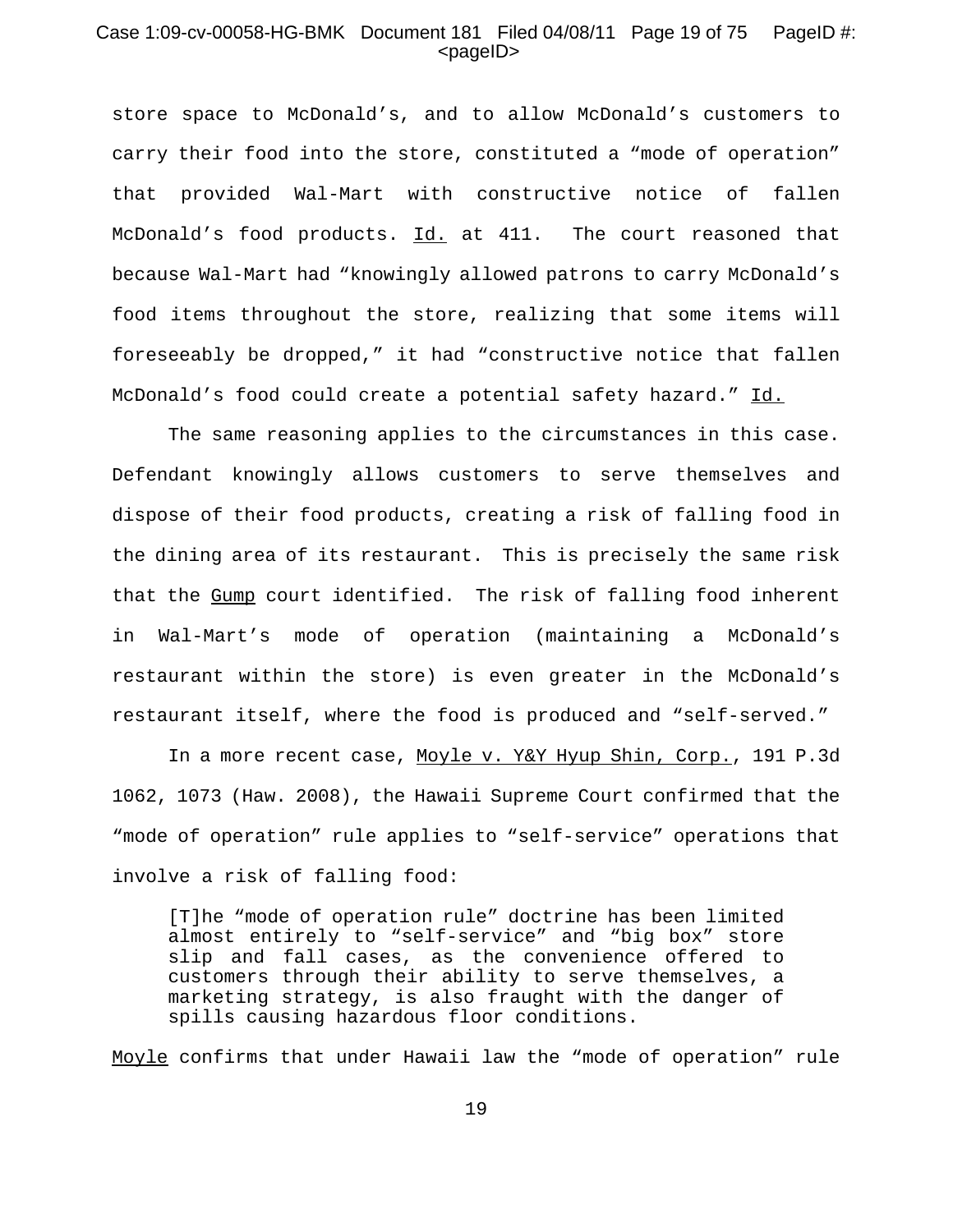# Case 1:09-cv-00058-HG-BMK Document 181 Filed 04/08/11 Page 20 of 75 PageID #: <pageID>

applies to the self-service nature of Defendant's McDonald's.

### **Conclusion**

There was sufficient evidence to support the first of the three basic elements necessary for a finding of liability for negligence under the mode of operation rule. There was sufficient evidence that Defendant's McDonald's restaurant utilized a mode of operation involving the "self-service" of greasy food products, and that this mode of operation created a reasonably foreseeable and regularly occurring slip and fall danger. The "self-service" nature of Defendant's McDonald's restaurant constitutes a "mode of operation" for purposes of applying the "mode of operation" rule under Hawaii law. See Gump v. Wal-Mart Stores, Inc., 5 P.3d 407, 410 (Haw. 2000); Moyle v. Y&Y Hyup Shin Corp., 191 P.3d 1062, 1073 (Haw. 2008).

# **2. Evidence That A Dangerous Condition From Defendant's Mode Of Operation Caused Plaintiffs To Be Injured**

To establish the second of the three basic elements necessary for a finding of liability for negligence under the mode of operation rule, Plaintiffs were required to submit evidence that a dangerous condition resulting from Defendant's mode of operation caused Plaintiffs to be injured. There was sufficient evidence for a reasonable jury to conclude that Defendant's mode of operation resulted in a dangerous condition, a slippery floor, that caused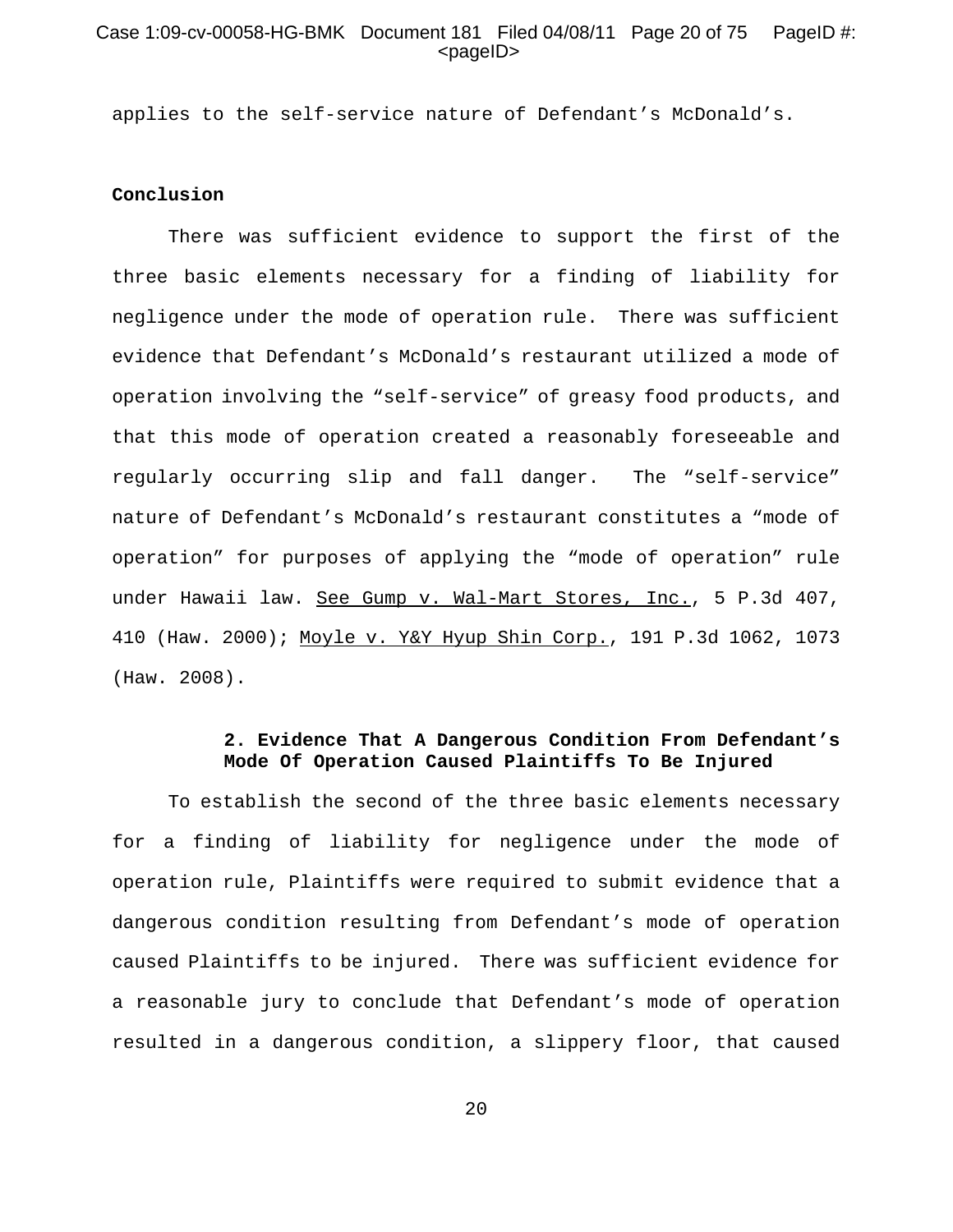# Case 1:09-cv-00058-HG-BMK Document 181 Filed 04/08/11 Page 21 of 75 PageID #: <pageID>

Mrs. Munguia to be injured. There was evidence that Mrs. Munguia's fall was caused by a McDonald's product (or combination of products). As described in more detail below, such evidence included testimony from Mrs. Munguia, Mrs.'s Munguia's sister, Rebecca Presley, and Plaintiffs' expert witness, Richard Gill. Although Defendant's employees Layne Kushiyama and Lubern Rosario testified that they did not see a substance on the floor after the fall, a reasonable jury could conclude that the evidence on the whole showed that Mrs. Munguia fell on a slippery substance derived from Defendant's restaurant.

Defendant's principal argument to the contrary is that there was no evidence that Mrs. Munguia's fall was caused by a McDonald's product because the substance that she slipped on was never identified. As discussed below, Plaintiffs did not need to identify the precise substance; there was sufficient circumstantial evidence that it was derived from Defendant's mode of operation. Defendant also argues that Mrs. Munguia's description of her fall was a physical impossibility because she was seen lying on her stomach by witnesses. Evidence that Mrs. Munguia was lying on her stomach after her fall does not discredit her testimony that she fell on her buttocks; such evidence is consistent with her testimony that she immediately rolled onto her stomach after her fall due to the pain in her lower back.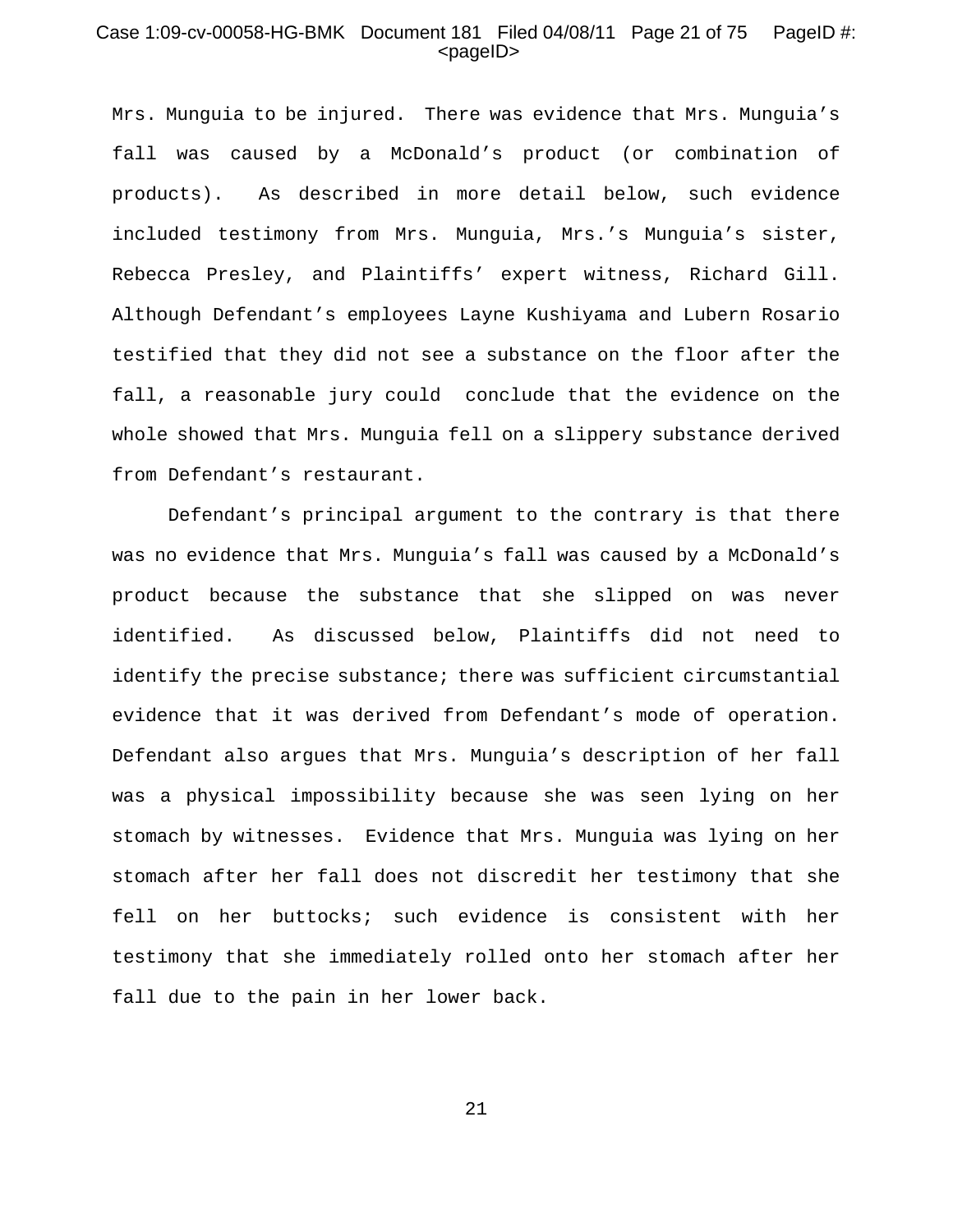# Case 1:09-cv-00058-HG-BMK Document 181 Filed 04/08/11 Page 22 of 75 PageID #: <pageID>

### **Testimony from Mrs. Munguia and Ms. Presley**

Both Mrs. Munguia and her sister, Ms. Presley, testified that there was something on the floor near where Mrs. Munguia stepped. Mrs. Munguia first testified that her foot contacted something on the floor that caused her to slip:

A. [Mrs. Munguia] As soon as I made my turn [after arising from the booth], I stepped out on my left foot. And as soon as I stepped out with my left foot, it came in contact with something on the floor that made me realize I was slipping, and I was going to fall.

(Transcript of Trial, October 4, 2010 at 12-13 (Doc. 159)). Mrs. Munguia testified that after her fall she looked at the floor near where she fell, and saw something darkish and about the size of a quarter:

- Q. [Plaintiffs' counsel] Do you remember, at any point, [the McDonald's manager] asking you or your sister if you knew what you slipped on?
- A. I don't recall if he asked specifically what it was, and I don't remember how it came to be that he acknowledged what was seen on the floor. My sister stated to him the area where I had slipped and fallen. And she looked over to the area. At that time, I looked over toward that area, and the manager looked over toward that area by raising up to see over that area. And when he did, when she said something to the effect there it is, or that's it, he – he acknowledged, "uh-huh."
- .  $\cdot$   $\cdot$   $\cdot$
- Q. Okay. And when you looked over, could you see what your sister was showing to the manager?
- A. Yes, I saw it.
- Q. And what was is it that you saw to the best you can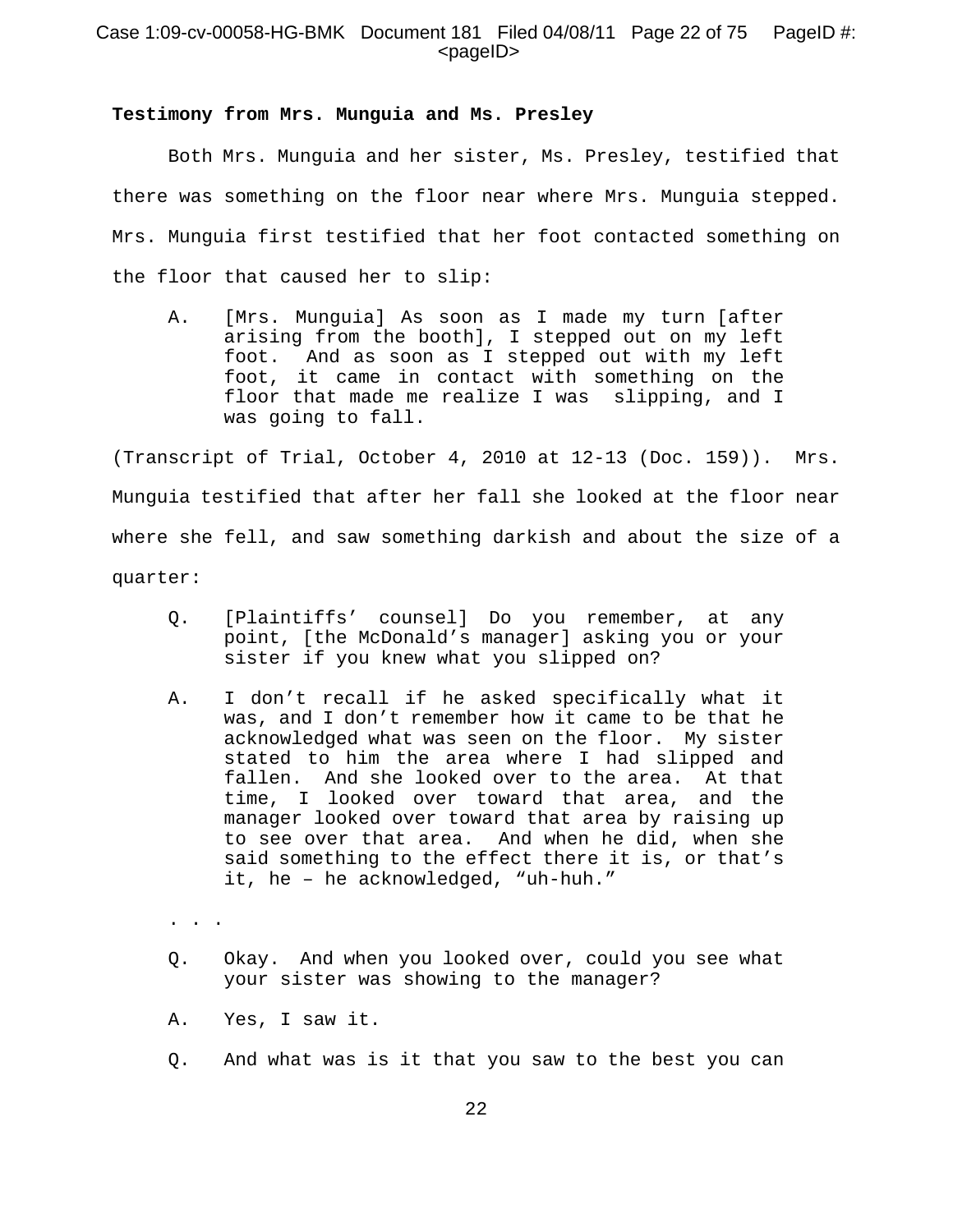# Case 1:09-cv-00058-HG-BMK Document 181 Filed 04/08/11 Page 23 of 75 PageID #:  $<$ pageID $>$

remember?

- A. The best that I can recall, it was about the size of a quarter, and it appeared to have kind of a darkish color. Not pitch black but just dark.
- Q. Do you remember the shape?
- A. It was roundish.

(Id. at 19-20)

Mrs. Munguia's testimony was consistent with her sister's testimony. Her sister, Ms. Presley, testified that she saw a quarter-sized syrup-like spot on the floor near where Mrs. Munguia slipped:

- A. [Ms. Presley] . . . [T]he manager then asked us if there was anything on the floor. And until that point, I hadn't even looked at the floor or thought about looking at the floor. My only concern was Bev. And when I looked down to my right, there was a spot on the floor. And as my sister said, it is – it was a quarter-size. And I turned to the manager, and I said, "There is a spot on the floor." And I scooted my chair back. He leaned over me, and looked down, and said, "Uh-huh."
- . . .
- A. It was syrupy or something else, an it had little black dots in it. . . .

. . .

A. It reminded me of a McGriddle.

(Id. at 72, 83). Based on Mrs. Munguia's and Ms. Presley's testimony, a reasonable jury could infer that Mrs. Munguia slipped on a product that came from Defendant's restaurant.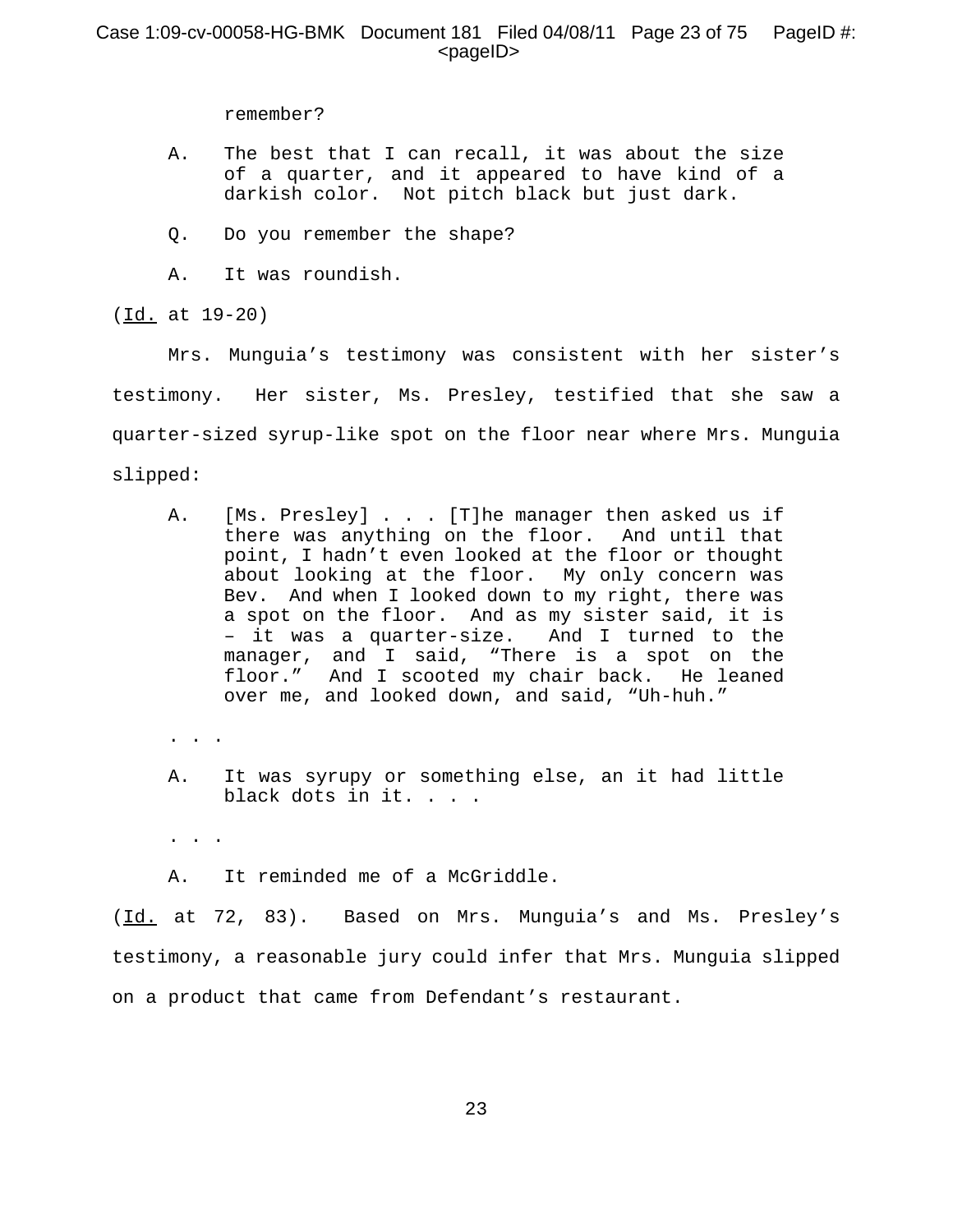# Case 1:09-cv-00058-HG-BMK Document 181 Filed 04/08/11 Page 24 of 75 PageID #:  $<$ pageID $>$

#### **Testimony from Richard Gill**

Mrs. Munguia and Ms. Presley's testimony was supported by testimony from an expert witness, Richard Gill. Richard Gill testified that he has a Ph.D. in mechanical engineering, with a specialization in human factors, and that he worked as a human factors engineer for the Air Force. (Transcript of Trial, September 30, 2010, at 2-11 (Doc. 157)). He testified that he has spent 22 years in academia in the field, and has considerable experience working as a consultant to private companies on safety and risk management issues. (Id.). He testified that he has investigated hundreds of slip and fall cases, and has frequently acted as an expert witness for both plaintiffs and defendants in slip and fall lawsuits. The parties stipulated that Dr. Gill is an expert in the areas of human factors and risk management for safety engineering.

Dr. Gill performed an extensive investigation into Mrs. Munguia's fall, which included reviewing the incident report written by the former manager, the depositions of Defendant's employees, the depositions of Mrs. Munguia and her sister, Ms. Presley, the report of Defendant's expert, Brad Wrong, and measuring the slip resistance of Mrs. Munguia's footwear and the floor tiles:

Q. [Plaintiff's counsel] Before we get into more details on what you did and what you concluded, what was the question or the questions that you were looking at when you started off and through your work?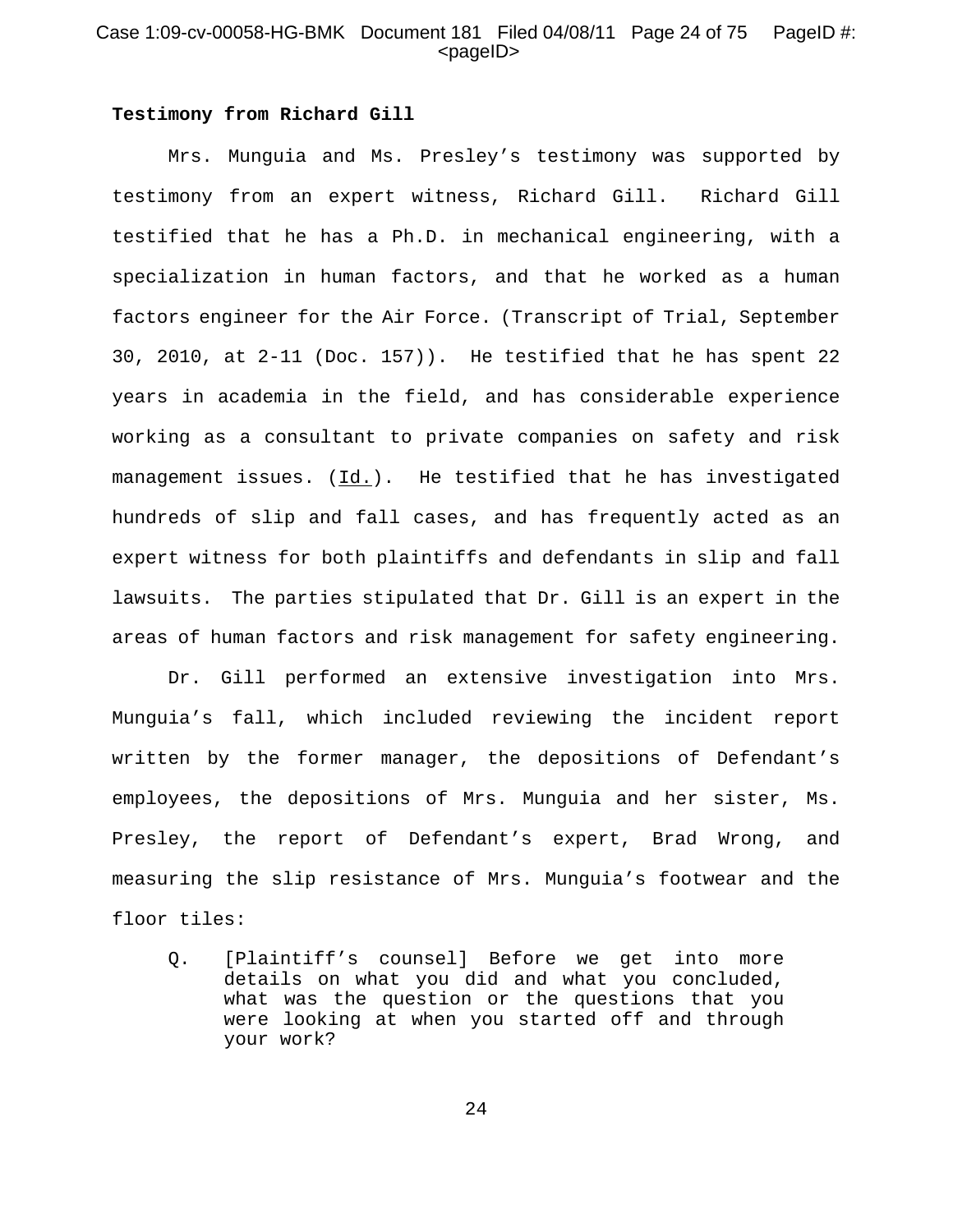# Case 1:09-cv-00058-HG-BMK Document 181 Filed 04/08/11 Page 25 of 75 PageID #:  $<$ pageID $>$

- A. [Dr. Gill] I think the simple big picture question is, was – in short, is what I understood you asked me to do was to apply my training, experience, and expertise to identify the underlying cause or causes of Miss Munguia's slip and fall, and that was the simple big picture.
- . . .
- Q. [W]e will get into the details, but if we can start off with a general description of the work that you did, in this case, to address this questions and those factors?
- A. Same protocol that I've generally follow. That is your office provided me with material, and I read and reviewed that material. And I don't want to go through the entire list, but the ones that were most critical was the incident report; then the depositions of the various McDonald's employees . . . .

There was a series of documents of McDonald's protocol for cleaning, and managing, and maintaining the floors, and the standard procedures they are to follow. And to be honest with you, I have seen those many times around the country; same basic McDonald's documents.

Then there was the deposition of Miss Munguia, obviously, and her sister, Miss Presley was there. So I read those depositions. And then the defense hired an expert, whom I know, Mr. Brad Wong, and I read his report and deposition. So, that was the key material that I looked at.

I had the opportunity to literally go out to the site and measure the slip resistance of the tile. I had an opportunity to examine Miss Munguia's shoes and an exemplar tile; the same tile that's on the floor, and actually measure the slip resistance of a clean piece of tile with samples that I cut off of her shoe and mounted on the friction machine.

Based on his investigation, Dr. Gill concluded that

<sup>(</sup>Id. at 20-21).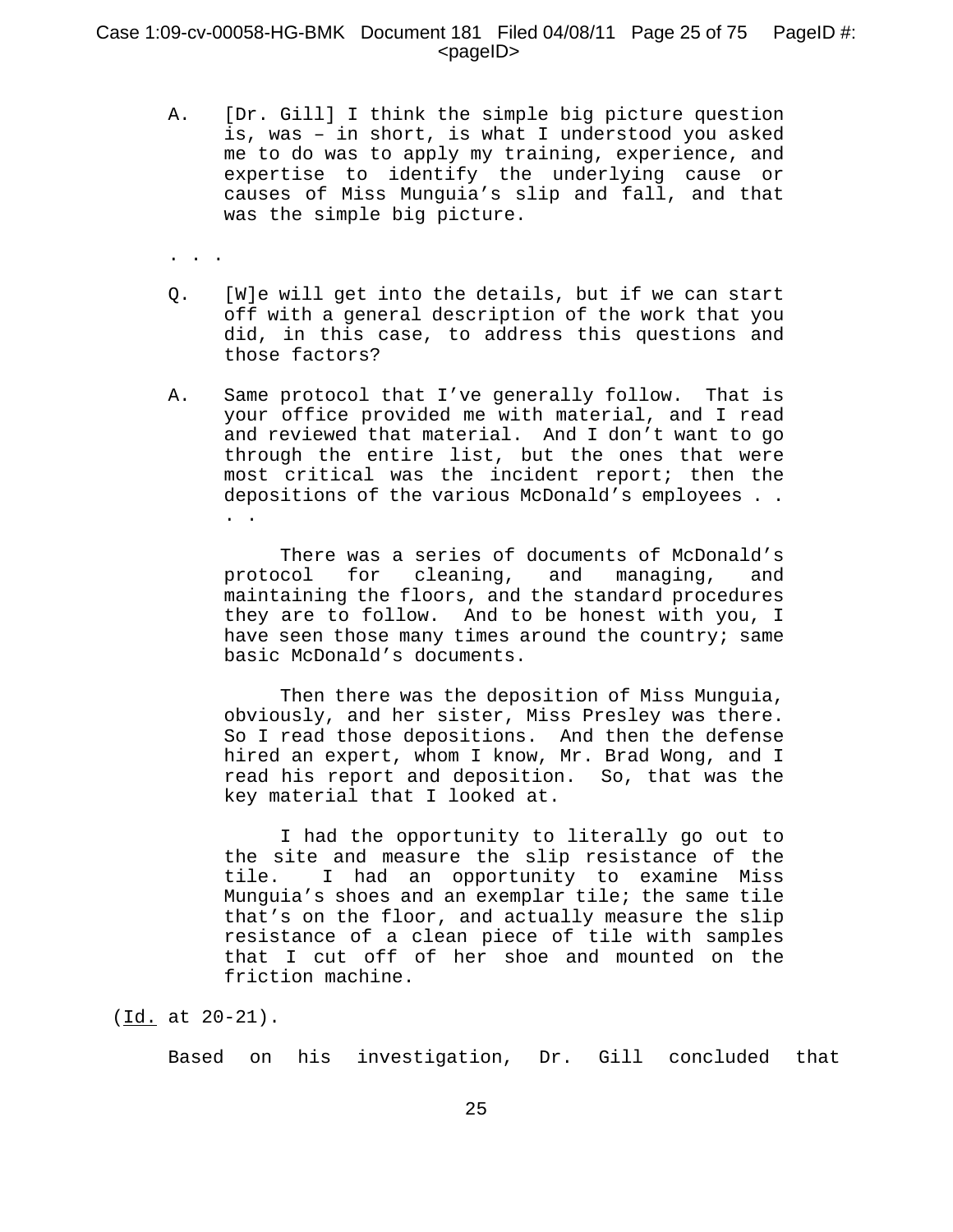# Case 1:09-cv-00058-HG-BMK Document 181 Filed 04/08/11 Page 26 of 75 PageID #: <pageID>

Defendant's employees were not cleaning the floors according to McDonald's standard protocols, resulting in a greasy buildup on the floor that lowered its slip resistance:

A. I think there's really three key conclusions or points that I think are important to make. And point number one is very clear, from reading those depositions of the McDonald's employees, they were not following protocol. They were not following what McDonald's set out.

They were not following what Ms. Rasos had set out. And because they were not following protocol, the floor ends up getting a buildup of grease, and so it lowers the slip resistance of the tile, and the tile is slippery to start with. So that would be point number one.

(Id. at 22).

Dr. Gill explained that he used a device to test the coefficient of friction, a measurement of the slipperiness of a surface, on the floor tiles near where Mrs. Munguia was sitting:

- Q. And you did this testing at the McDonald's Dairy Road?
- A. Literally as close to the area as anyone knew Miss Munguia slipped . . . that's where I tested first.
- Q. Okay. And can you describe that testing?
- A. . . . The average that I got for four tests was a value of .43; so, significantly below the safe value of .5. I think the thing that was particularly disturbing is it was significantly below what the tile should have been.
- Q. And what what do you mean what the tile should have been?
- A. The tile, like most things you buy, it comes with its engineering specifications, and it's supposed to be .6, which gives you a little bit of a margin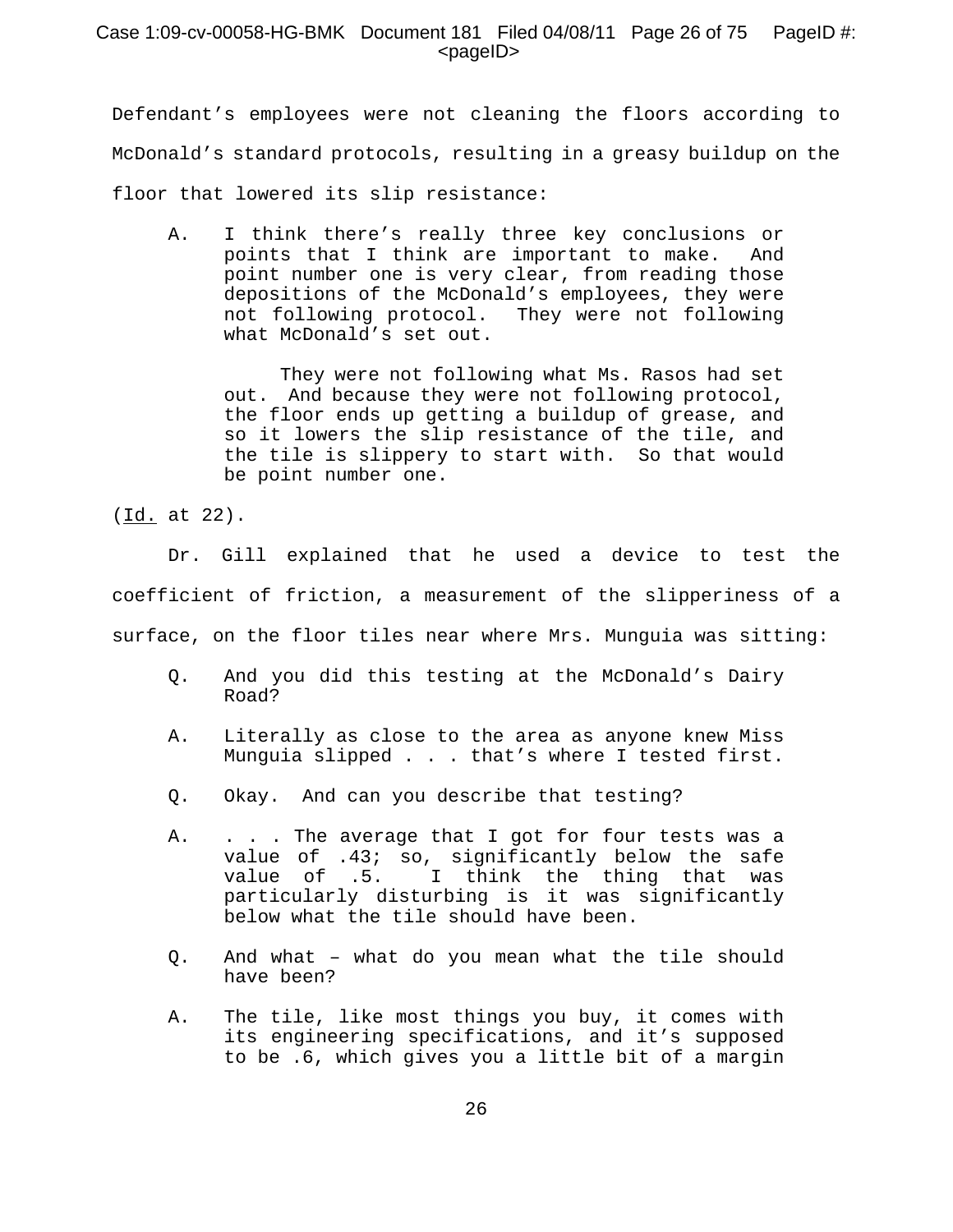# Case 1:09-cv-00058-HG-BMK Document 181 Filed 04/08/11 Page 27 of 75 PageID #:  $<$ pageID $>$

of safety. But rather than being .6, I measured .43. Mr. Wong tested three sites. His averages were .41, .41 and .44. So, we are right there in the same numbers, but all the testing is way below the .6.

(Id. at 30).

Dr. Gill attributed the low slip resistance levels to grease buildup:

- Q. And what did you attribute your reading; and, I guess, Mr. Wong's readings to?
- A. I think he and I both arrived at the same conclusion. And what it is, is it's a grease film buildup that has been occurring on the tile, because the tile hasn't been properly cleaned over time.

(Id. at 30-31).

. . .

Dr. Gill also testified about the footwear that Mrs. Munguia was wearing when she fell, a sandal on her left foot and a medical boot on her right foot, and whether they could have played a role in her fall. (Id. at 43-47). Mrs. Munguia had been suffering from tendinitis in the days before her fall, and was wearing a special boot on her right foot designed to alleviate it. Based on Mrs. Munguia's description of her fall and an inspection of the boot, Dr. Gill concluded that the boot did not play a role in her fall:

- A. [Dr. Gill] What I have in my hand is a boot that Miss Munguia was wearing on her right foot. She had tendonitis in the days leading up to her incident.
- Q. So, the walking boot that you were just holding was not on the foot that slipped; correct?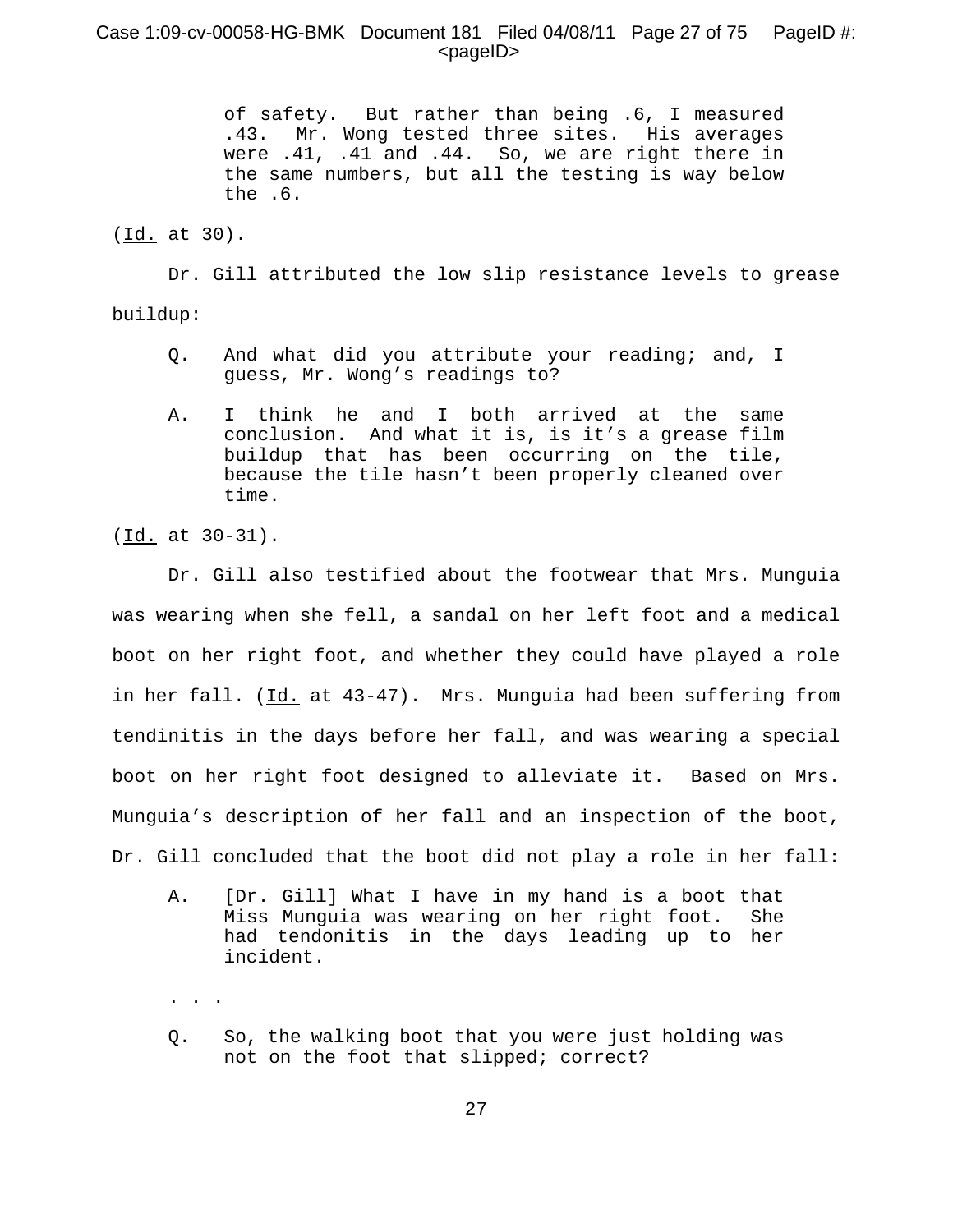- A. That's correct.
- Q. Okay. And it wasn't she hadn't taken any steps before the fall after getting up from the seat with that boot, by your understanding; correct?
- A. That's my understanding. The boot was on her right foot, and the first step that she took was with her left foot with the sandal, and that's when the slip occurred.
- Q. So, it wasn't the boot that slipped at all?
- A. No, no, not at all.
- Q. And in your looking at it, did it appear to you that her wearing the boot contributed to the other foot slipping in any way?
- A. Just the opposite of that. And that is we talked about what causes a slip is the heel comes in, and it slides out. If you take a big long stride, then the leg is coming in at a shallower angle, like this one being tipped back; makes it more likely you are going to slip. When you are walking with something like this, if anything, it tends to shorten your stride, which means you are going to need less friction, not more [in order not to slip].

Dr. Gill also testified that he did not believe the sandal that Mrs. Munguia was wearing on her left foot played a causal role in her slip:

- Q. Now, with regard to the other shoe that was on the foot that did slip?
- A. This is the sandal that I understood she was wearing. It's the one that I obviously cut samples out of, because it's got two circular holes that match up with the pieces. And it's a soft rubber. You can take your fingernail and stick into it, so it's a good sole.

<sup>(</sup>Id. at 43-47).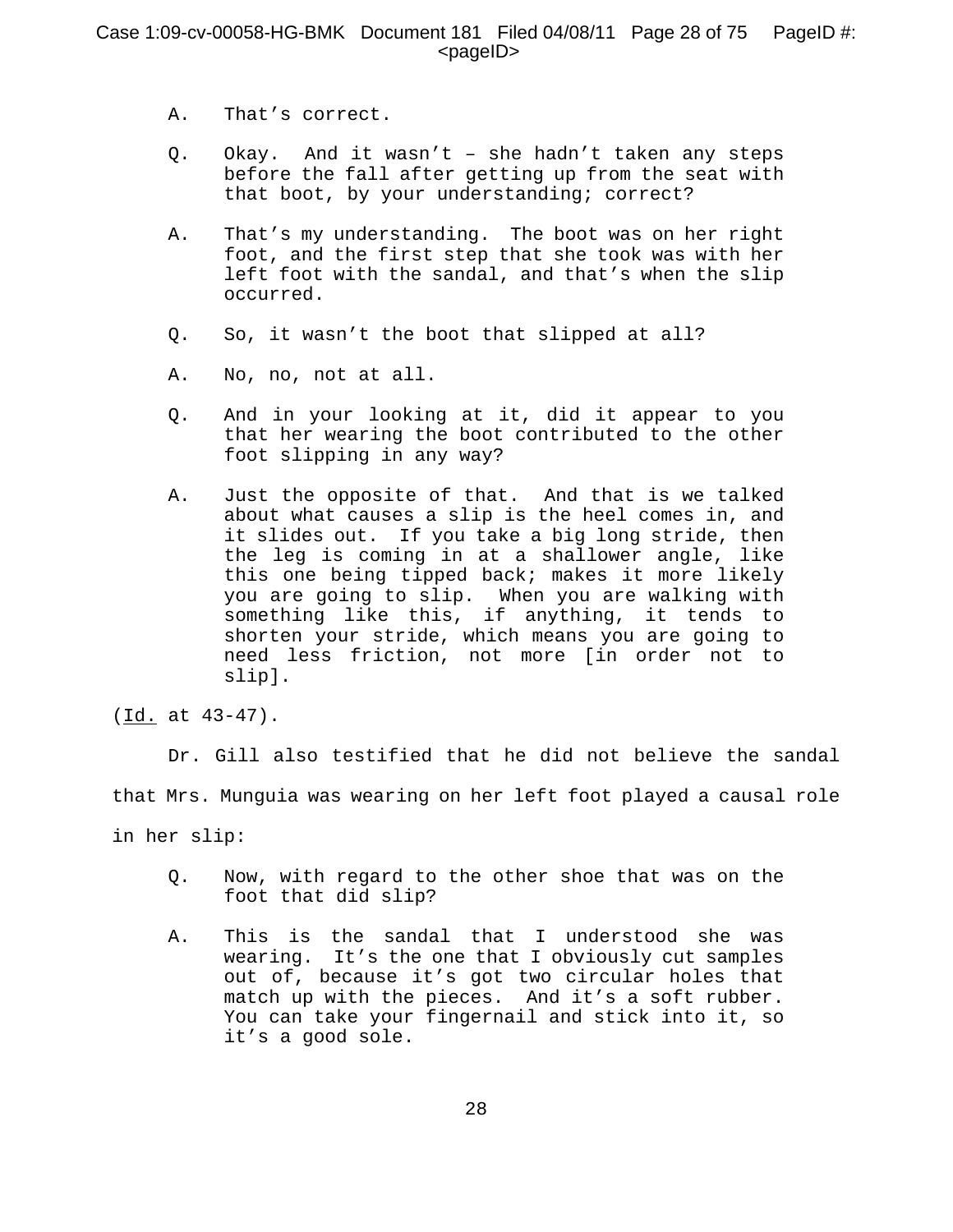- Q. And how did your viewing and looking at the shoe, as you did, you got this shoe prior, obviously, to testing on it?
- A. Well, again, you look at the rubberized sole, and you can see it's in excellent condition. It's soft. You can stick your fingernail in it. There was no question, in my mind, when I saw it, that it was not a contributing factor. And then when we literally cut the pieces out, tested it on a tile, lo and behold we got numbers that are right what the manufacturer said we should have gotten. So, it's not an issue.

(Id. at 47-48). Defendant presented no evidence at trial to show that the boot or sandal that Mrs. Munguia was wearing played a role in her fall, or otherwise controvert Dr. Gill's testimony that her footwear played no part.

Dr. Gill concluded, based on his inspection of her footwear and the floor tiles, that Mrs. Munguia would not have slipped in the manner she described unless there was an additional contaminant (in addition to grease) on the floor:

A. Point number two is that I don't think there's any question, Mr. Wong agrees and I agreed, that there was a contaminant on the floor – nobody knows for sure what it is – that further significantly lowered the coefficient of friction, which made it very dangerous. It was close to rough ice. It was that slippery.

. . .

A. [T]here's no question that there had to be a contaminant. And again, that's not just my opinion. Mr. Wong concluded the same thing in his report and his deposition. There had to be something else on the floor for this slip to be that violent.

(Id. at 22, 40).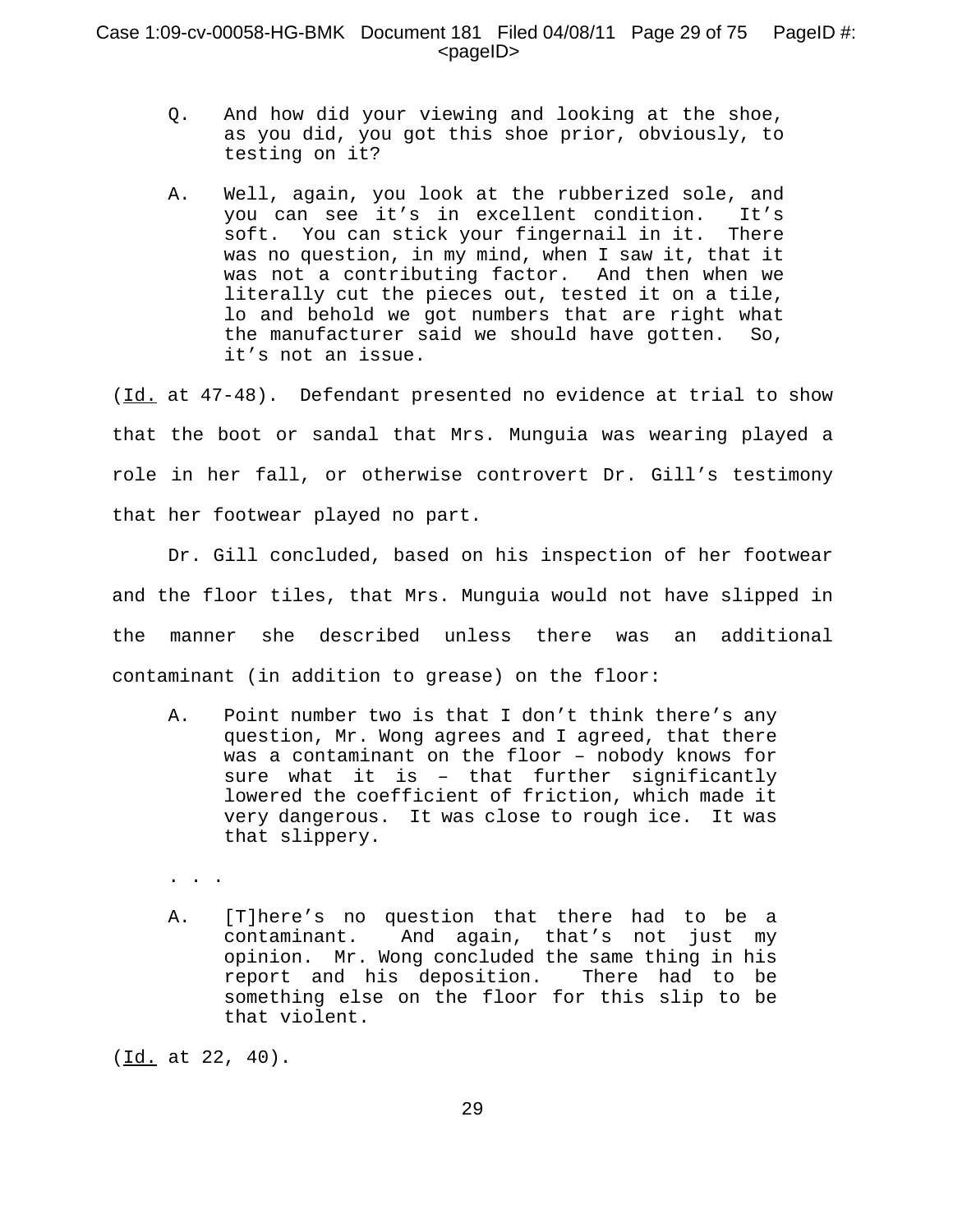# Case 1:09-cv-00058-HG-BMK Document 181 Filed 04/08/11 Page 30 of 75 PageID #: <pageID>

Dr. Gill's testimony, together with testimony from Mrs. Munguia and Ms. Presley, was sufficient for a reasonable jury to infer that a McDonald's product (or combination of products) on the floor caused Mrs. Munguia to fall. Although the substance she stepped on was not identified, there was evidence that a syruplike substance was nearby, and evidence that the floor tiles were covered with a grease buildup that would exacerbate the slipperiness caused by a spilled contaminant. Considered as a whole, there was sufficient evidence that Mrs. Munguia's fall was caused by a McDonald's product (or combination of products) that was on the floor as a result of Defendant's self-service mode of operation.

### **Testimony from Mr. Kushiyama and Mr. Rosario**

At trial, both the manager of the store, Layne Kushiyama, and the assistant manager, Lubern Rosario, testified that they were working on the day of Mrs. Munguia's accident, and did not see anything on the floor. Their testimony contained contradictions to their deposition testimony, which may have entered into the jury's evaluation of it. Mr. Kushiyama testified that he was brought to the scene shortly after the accident, where he then wrote an incident report:

Q. [Plaintiffs' counsel] [Y]ou remember that when you had to come and do that incident report, someone had to come get you from the back office?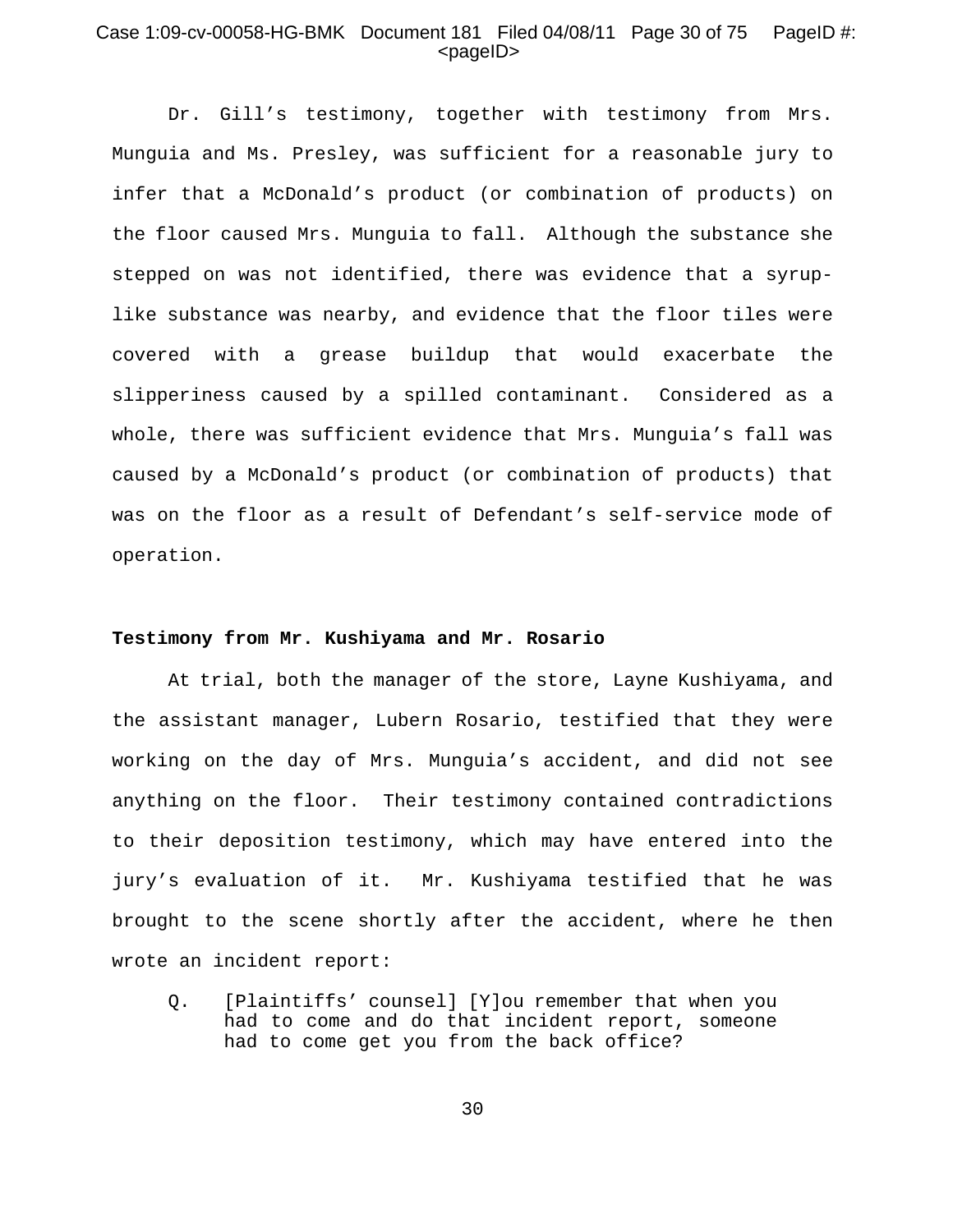# Case 1:09-cv-00058-HG-BMK Document 181 Filed 04/08/11 Page 31 of 75 PageID #: <pageID>

- A. [Mr. Kushiyama] I believe I was in the front now that I recall.
- . . .
- Q. Mr. Kushiyama, do you remember when we took your deposition? . . . [Y]our testimony [at the deposition] was you were in the office; correct?
- A. Yes, sir.
- Q. Okay. Now, you came out, and you took an incident report; yes?
- A. Yes, sir.

(Transcript of Trial, September 29, 2010, at 148 (Doc. 146-148)).

Mr. Kushiyama testified that Ms. Presley pointed out where she believed there was a spot of some substance on the floor, but he did not see anything there:

- Q. [D]o you remember [Ms. Presley] pointing to you pointing out to you a spot on the floor that seemed to be something that was spilled and not cleaned up?
- A. I think so.
- Q. Okay. And do you remember, when she told you that, that you acknowledged seeing that on the floor with an "uh-huh" or something like that?
- A. I don't remember acknowledging.
- Q. Okay. But when she pointed out to you, you saw it; correct?
- A. I looked in the area.
- Q. Okay. And you saw what she was pointing out to you?
- A. I didn't see anything.

. . .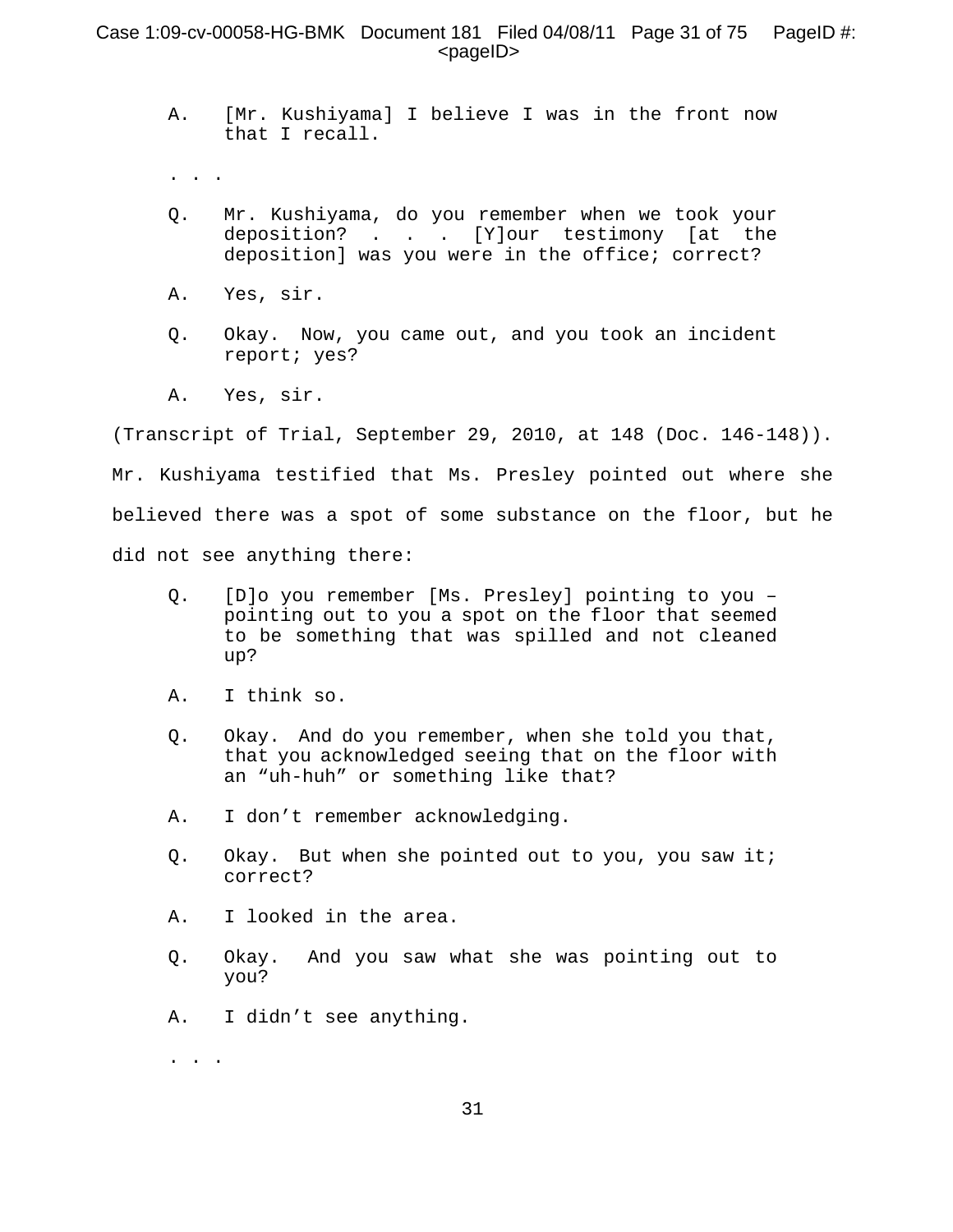## Case 1:09-cv-00058-HG-BMK Document 181 Filed 04/08/11 Page 32 of 75 PageID #: <pageID>

- Q. When she pointed out to you, did you say, "Ma'am, I don't see what you are pointing to; can you be more specific?"
- A. No, sir.

(Id. at 149-150).

Mr. Rosario, the assistant manager, also testified that he did not see any substance in the area.  $(\underline{Id.}]$  at 178). Although he testified that he did not remember the exact time of day that he examined the floor, he testified that it was in the morning, after Mrs. Munguia and her family members had left:

- Q. [Plaintiffs' counsel] And when [Mr. Kushiyama] brought you out to the floor to look at it, the customers who were involved in the incident were gone; yes? They weren't there?
- A. They weren't there anymore. They were gone.
- Q. They were gone. Okay. And do you remember what time of the day it was that Mr. Kushiyama asked you to come out and look at the floor?
- A. I don't remember anymore. It's in the morning, but I don't remember exactly what the time was.

(Id. at 178-179).

Although Mr. Rosario testified that he looked at the floor in the morning, he also testified that he had previously told a woman investigating the accident that he did not look at the floor until sometime after lunch, rather than early in the morning when the accident occurred:

Q. Do you remember shortly after the accident, maybe a few weeks later, being interviewed on the phone by a woman who was asking you about the incident?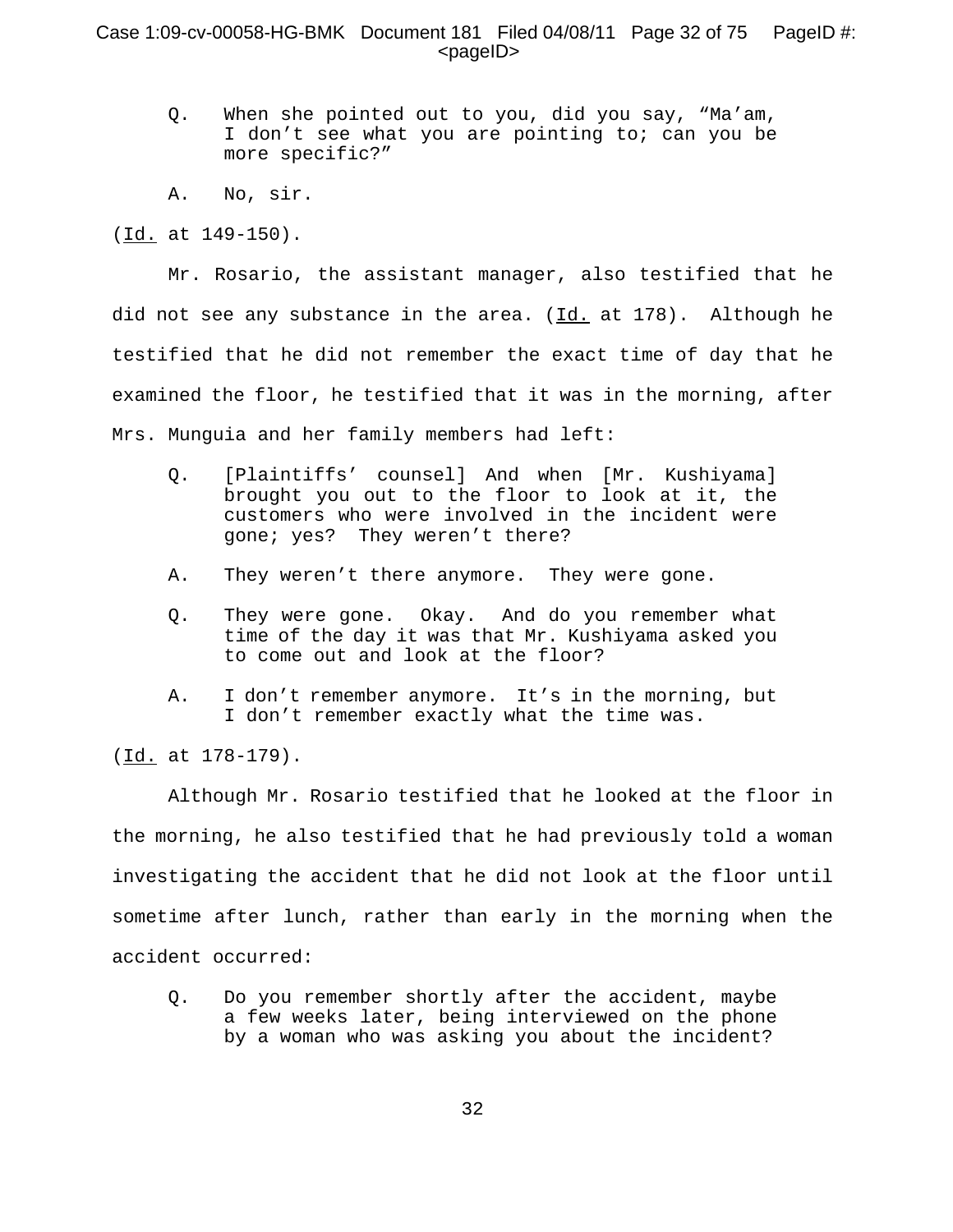# Case 1:09-cv-00058-HG-BMK Document 181 Filed 04/08/11 Page 33 of 75 PageID #:  $<$ pageID $>$

- A. Yes.
- Q. Okay. And do you remember telling her that you thought Mr. Kushiyama brought you out to look at the floor after lunchtime?
- A. I don't remember.

. . .

- Q. You told the woman on the phone, shortly after the incident, that Mr. Kushiyama had brought you out to look at the floor shortly after lunch; correct?
- A. Yes, based on this [record refreshing recollection], yes.

(Id. at 179-181).

Although Mr. Kushiyama and Mr. Rosario testified that they did not see a substance, Dr. Gill testified that whatever contaminant was on the floor may have been scarcely visible or wholly invisible both before and after Mrs. Munguia's fall. Dr. Gill explained that when one's foot slides over something, is spreads it out and disburses it, and that if it is a liquid, it may evaporate or be absorbed by clothes:

A. When your foot slides on something, it spreads it out, it thins it out, it disburses it. If it's a clear liquid or any kind of liquid, it's going to evaporate quicker. The clothes will absorb it.

(Transcript of Trial, September 30, 2010, at 41 (Doc. 157)).

Dr. Gill also testified that the low coefficient of friction levels on the tiles near where Mrs. Munguia fell was likely a result of grease buildup, which would not be visible to a person walking by: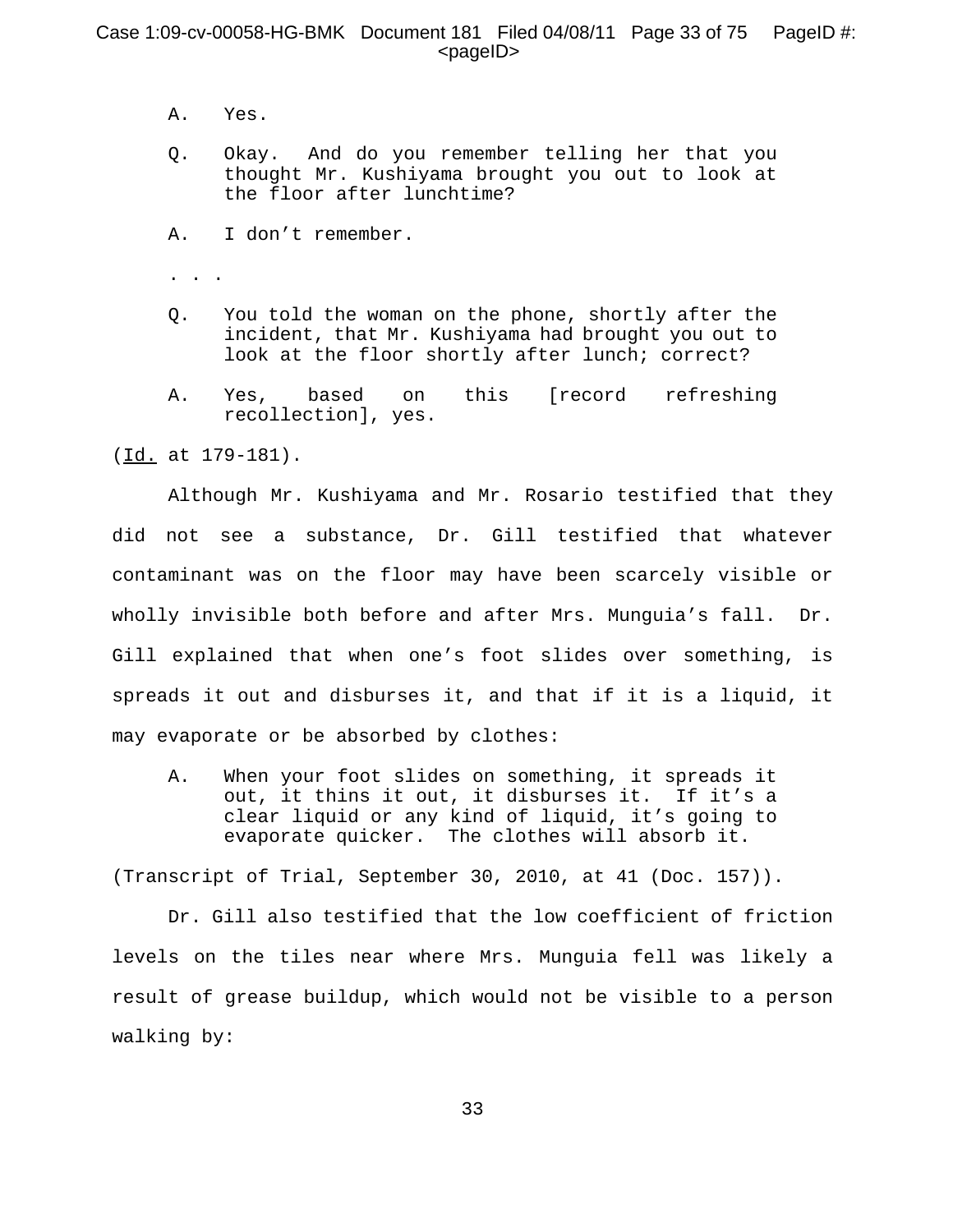A. You really don't see the grease buildup. . . . [W]ith a value of .4, you can't see it. You can feel it, if you try.

 $(\underline{Id.}$  at 35-36). He further testified that it is not uncommon, from his experience, for floor contaminants to not be visible:

- Q. [Plaintiffs' counsel] Now, if no one saw anything, the remnants of the grease on that floor, you have indicated that it could have evaporated, or it could have been wiped off on your clothes; is that right?
- A. There's a number of things. Grease won't evaporate . . . . Grease will get spread out . . . . You fall typically. You imagine your foot going out and you fall, and you land right where you slipped. And so your clothing typically will absorb anything that's there. It gets spread out to where it's harder to see. People are moving around in the area. It's not uncommon, from my experience, to not see the contaminant.

 $(\underline{Id.}$  at  $60-61)$ .

A reasonable jury could infer from Dr. Gill's testimony that Mrs. Munguia slipped on a substance that was not visible, or no longer visible, by the time Mr. Kushiyama and Mr. Rosario viewed the floor. Although the Court does not make credibility determinations when reviewing a motion for judgment as a matter of law, the Court also notes that there were numerous inconsistencies between Mr. Kushiyama's and Mr. Rosario's testimony at trial and their testimony in their pre-trial depositions. A reasonable jury could have found the evidence that there was a substance on the floor (including the testimony of Mrs. Munguia, Ms. Presley, and Dr. Gill) more credible than Mr. Kushiyama's and Mr. Rosario's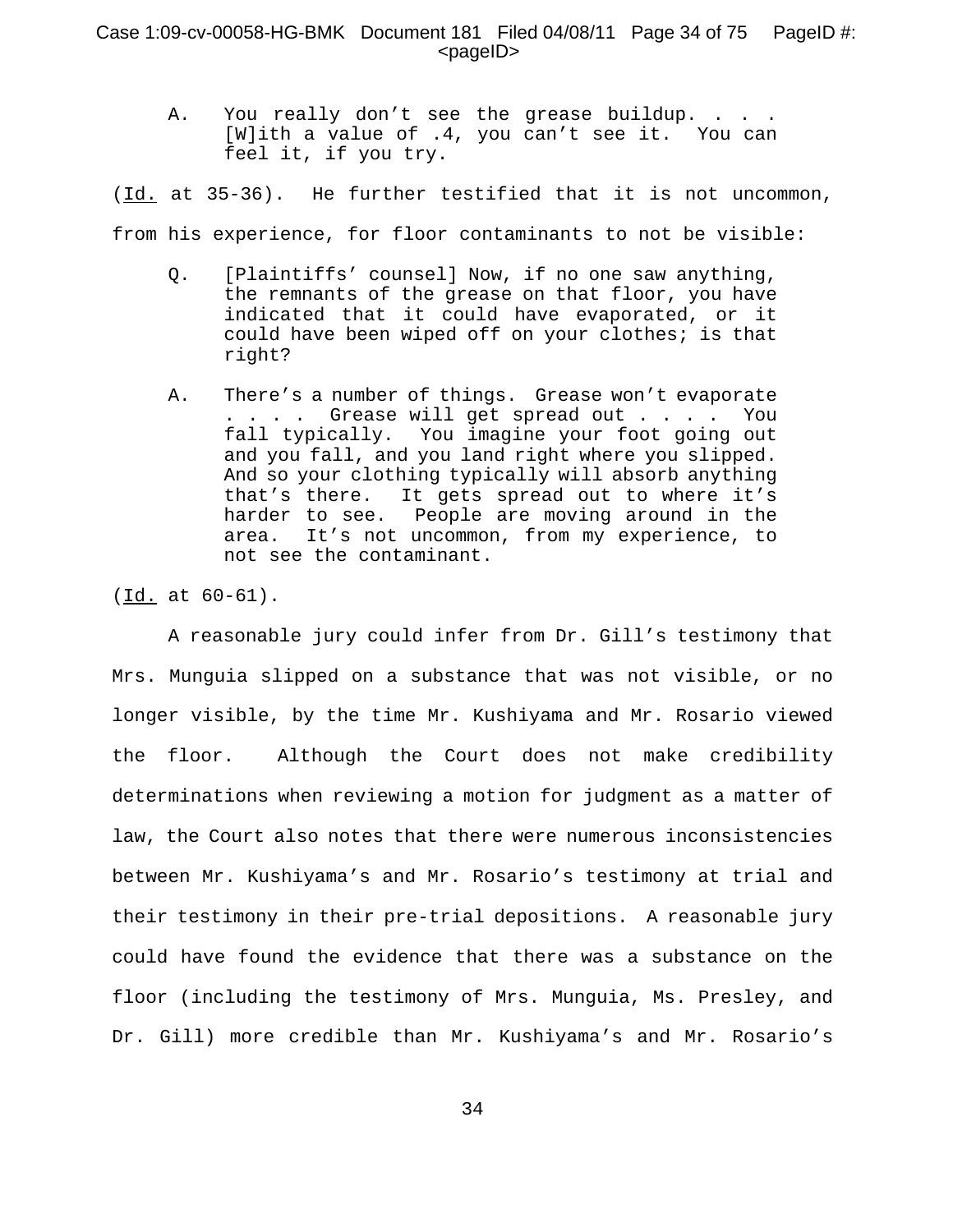testimony.

### **Plaintiffs Did Not Need To Identify the Precise Substance**

Defendant argues that there was no evidence that the slippery substance that caused Mrs. Munguia to fall resulted from Defendant's mode of operation because Plaintiffs failed to identify it. Defendant notes that Mrs. Munguia testified that she did not know what substance was on the floor. Defendant acknowledges that Rebecca Presley, Mrs. Munguia's sister, testified that she saw a spot of a syrup-like substance with black dots, but Defendant claims it does not sell any items matching that description. Because the substance was unidentified, Defendant argues, there was no evidence that it came from the restaurant or resulted from any mode of operation utilized by Defendant.

Defendant cites no authority that supports its position that Plaintiffs were required to identify the precise substance that caused Mrs. Munguia to fall in order for a jury to find Defendant liable under the mode of operation rule. Plaintiffs may prove that the substance was derived from Defendant's restaurant operation through circumstantial evidence, without needing to directly identify it. See Bunhichi v. Honolulu Rapid Trans. & Land Co., 18 Haw. 475, 481 (1907). The evidence includes the failure to have sufficient staff examining the floor for spills during the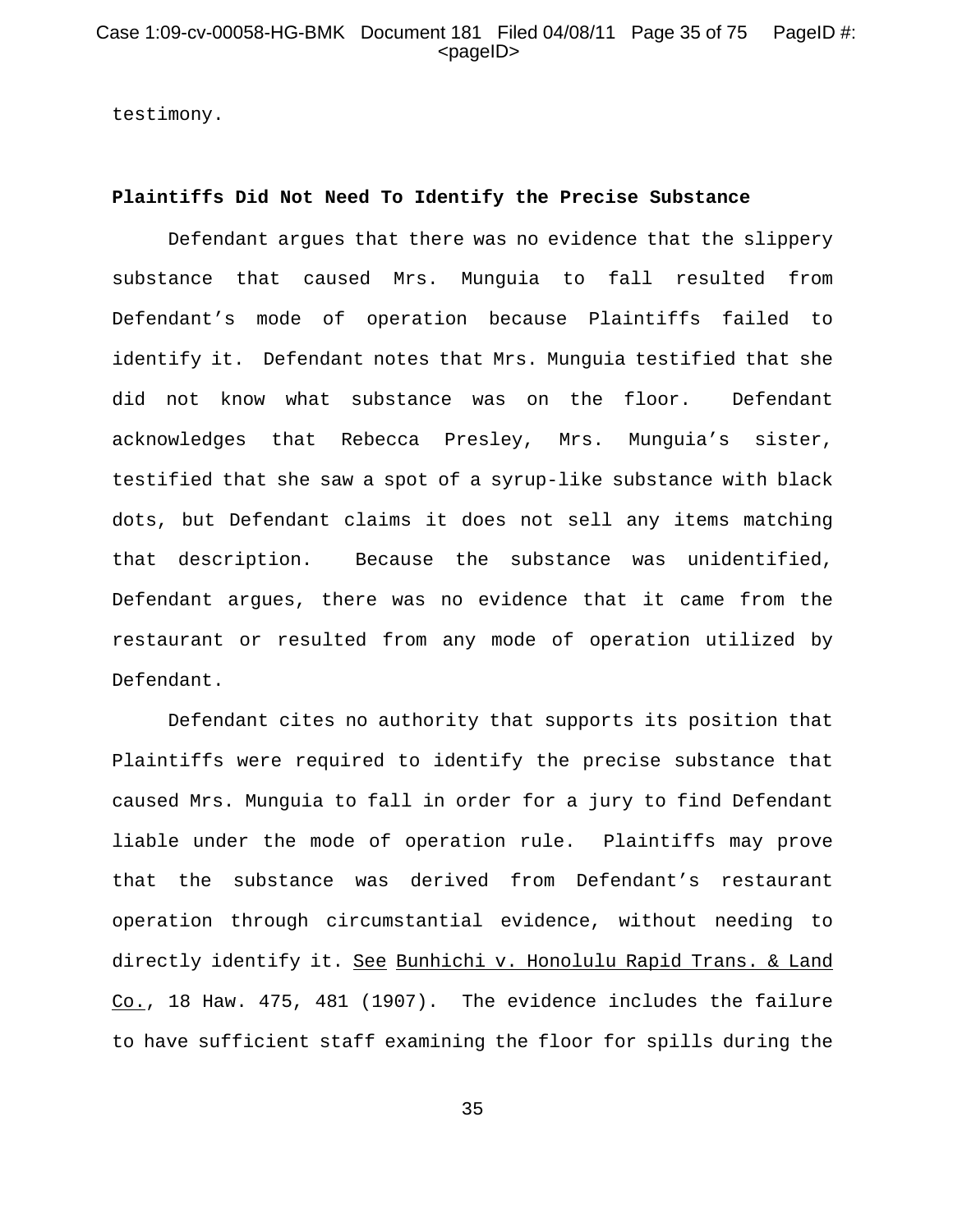# Case 1:09-cv-00058-HG-BMK Document 181 Filed 04/08/11 Page 36 of 75 PageID #:  $<$ pageID $>$

busy times of the restaurant's operation. As several courts have ruled, circumstantial evidence that a hazard was created by a defendant's negligence can be sufficient for a jury to find liability, even though the precise nature of the hazard has not been identified. See, e.g., Fobbs v. Webb Bldg. Ltd. Partnership, 349 S.E.2d 355, 358 (Va. 1986) (Plaintiff's negligence claim did not fail merely because she "could not say what caused her to fall."); Wesley v. McAlpin Co., 1994 WL 201825, at \*4 (Ohio Ct. App. 1994) (Plaintiff's failure to describe what caused her to fall did not *per se* preclude her negligence claim); Gulf Hills Dude Ranch, Inc. v. Brinson, 191 So.2d 856, 860 (Miss. 1966) ("[I]t was not necessary . . . [for plaintiff] to show the substance which was on the floor which caused him to slip.") Defendant cites no authority establishing a heightened burden of proof in mode of operation cases, such that Plaintiffs would be required to prove the precise nature of the hazard.

As outlined above, there was sufficient circumstantial evidence that Mrs. Munguia slipped on a substance on the floor of Defendant's restaurant, including Ms. Presley's testimony that she saw a substance that looked like syrup, and Dr. Gill's testimony that the floors had a grease build up, but had to have an additional substance to cause her to slip and fall. There was evidence, moreover, that whatever contaminant was on the floor may not have been visible after the fall, making its identification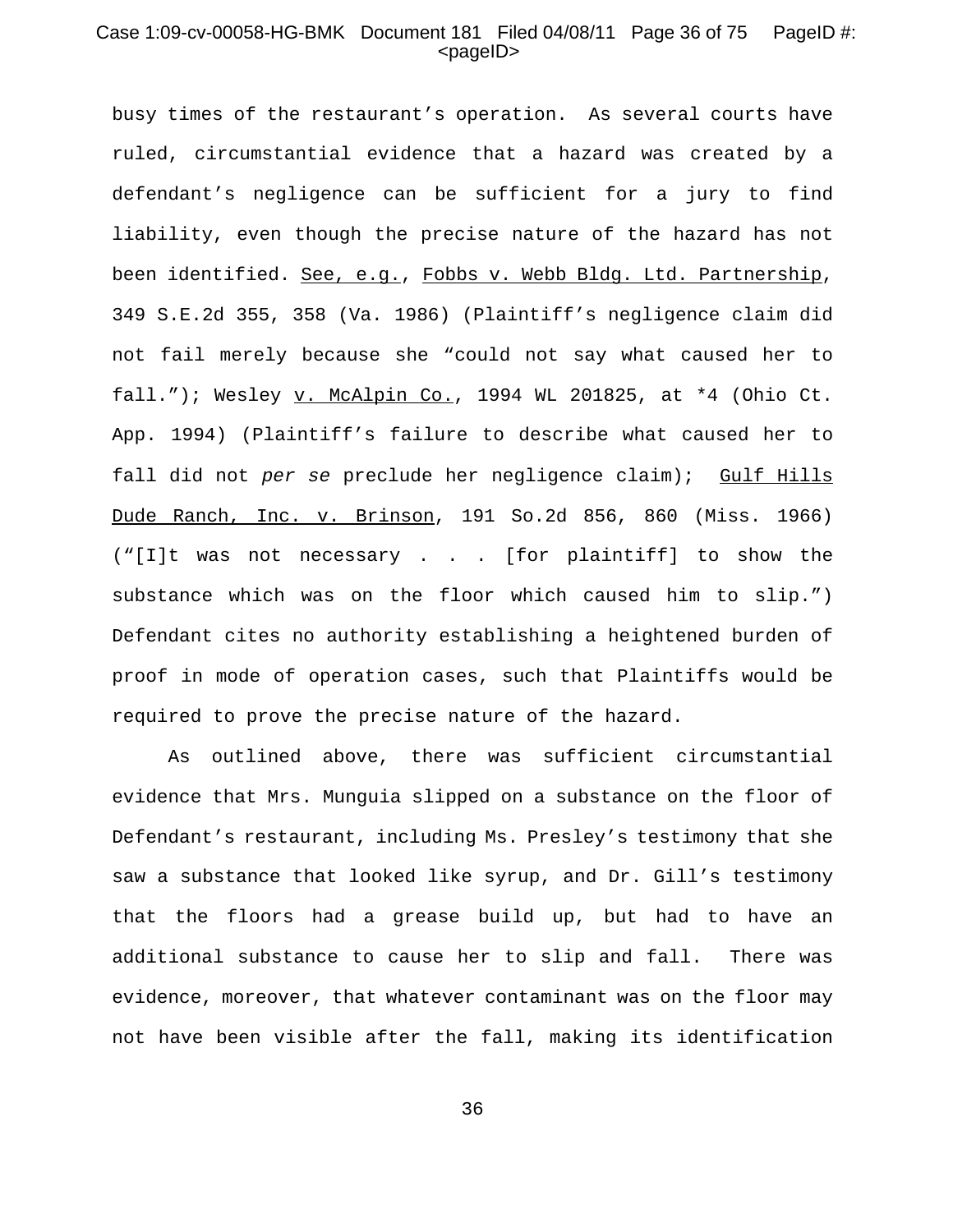## Case 1:09-cv-00058-HG-BMK Document 181 Filed 04/08/11 Page 37 of 75 PageID #: <pageID>

potentially impossible. A reasonable jury could have concluded, based all the evidence presented at trial taken as a whole, including the testimony of Mrs. Munguia, Ms. Presley, and Dr. Gill outlined above, that Mrs. Munguia slipped on syrup, grease, or some other product or combination of products derived from Defendant's restaurant and mode of operation.

#### **Mrs. Munguia Was Seen Lying On Her Stomach After Her Fall**

Defendant argues that because Mrs. Munguia was seen lying on her stomach after her fall, it would have been physically impossible for her to have had her left foot slide out from under her and fall onto her buttocks, as she described.

The Defendant's theory is that it is not possible for Mrs. Munguia to have slipped, fallen on her buttocks and turned onto her stomach. Mrs. Munguia's testimony was that after she landed on her buttocks, she rolled over onto her stomach because of the pain:

A. [A]s I'm going down, I'm going down so fast, I immediately landed in that space where that table and that pillar are at. Landed on my buttocks sort of an Indian-style, because it's a very confined area. And I was kind of squashed in that area.

And as soon as I landed, when I slipped, my bottom hit that floor, and I hear this whooshing sound and a snap-like sound, and I had this excruciating pain in my back. And I realized that I was hurt very badly.

Q. [Plaintiffs' counsel] And what happened next?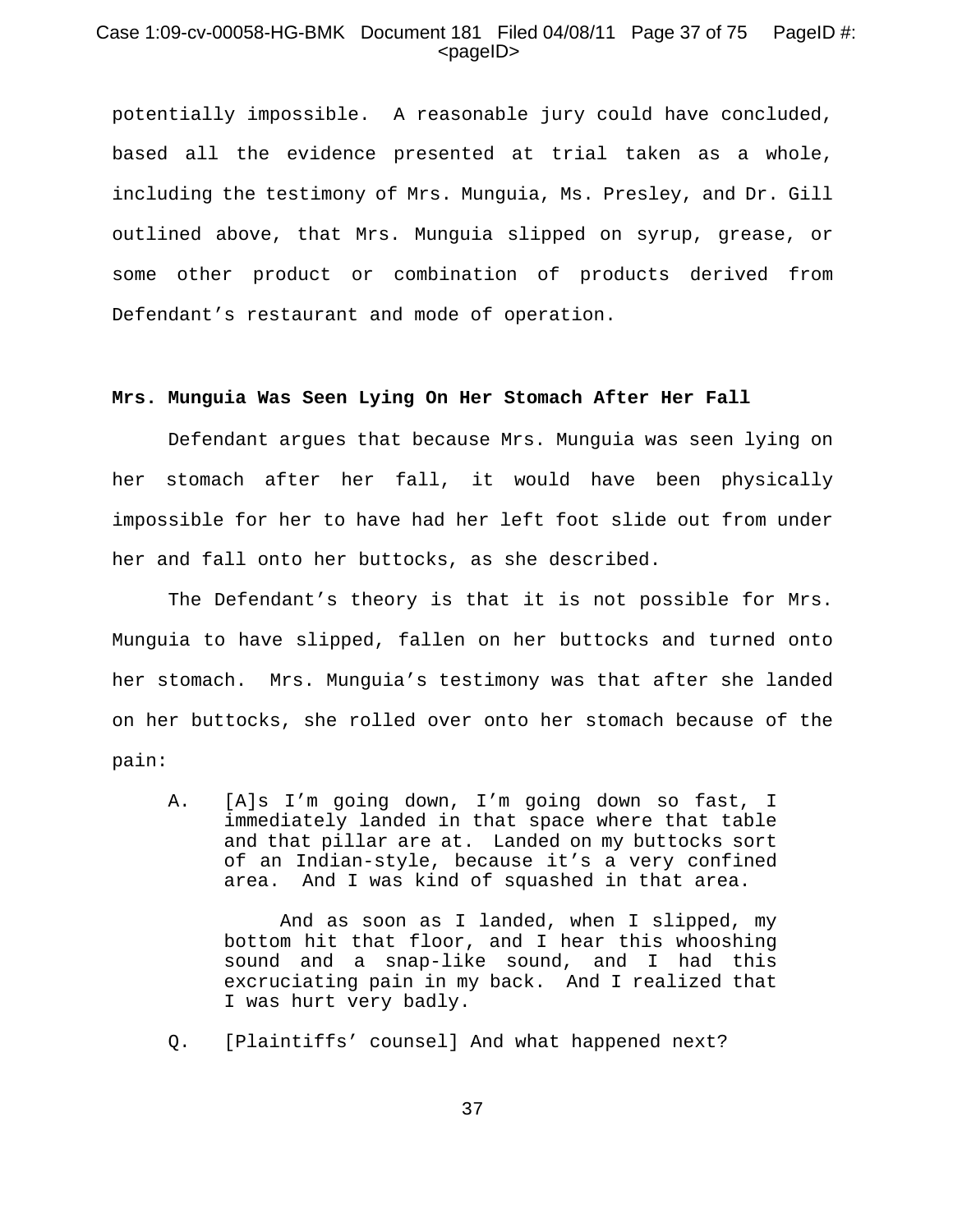# Case 1:09-cv-00058-HG-BMK Document 181 Filed 04/08/11 Page 38 of 75 PageID #:  $<$ pageID $>$

- A. I was crying from the pain. About this time, my sister, I believe, realized what had happened. I – and Mila is "Aunty Bev is hurt." I hear Becky telling something to Ruben I was hurt. It was also surreal at that particular moment.
- Q. When you heard these voices, were you still sitting Indian-style on your buttocks between the table?
- A. At this particular time, Mr. Cruise, I had landed, like I said, when I slipped and fell on my buttocks. I had rolled over, because of the pain, onto my stomach, in this very confined area because I could not move. I rolled onto my stomach in this area.
- . . .
- Q. And do you remember how you went from landing on your buttocks to having your head out towards the aisleway?
- A. I have I have no idea how I landed in that position, other than, as I said, when I landed – when I slipped, and I fell, and I landed flat on my buttocks, the pain was so bad, in my back, I rolled. I can – I recall rolling and somehow winding up – I got on my stomach, flat on my stomach, and that's how I wound up in that particular position. Because of the impact on my buttocks, I rolled to my stomach.

(Transcript of Trial, October 4, 2010, at 13-14 (Doc. 159)). Mrs. Munguia's description of her fall was supported by the testimony of her treating neurosurgeon, Dr. Timothy Hopkins. He testified that she suffered a L-1 vertebra fracture consistent with having fallen on her buttocks. (Transcript of Dr. Timothy Hopkins's video-taped deposition, entered into evidence at trial, at 45  $(Doc. 89-1)$ .

No witnesses at trial testified to seeing Mrs. Munguia fall.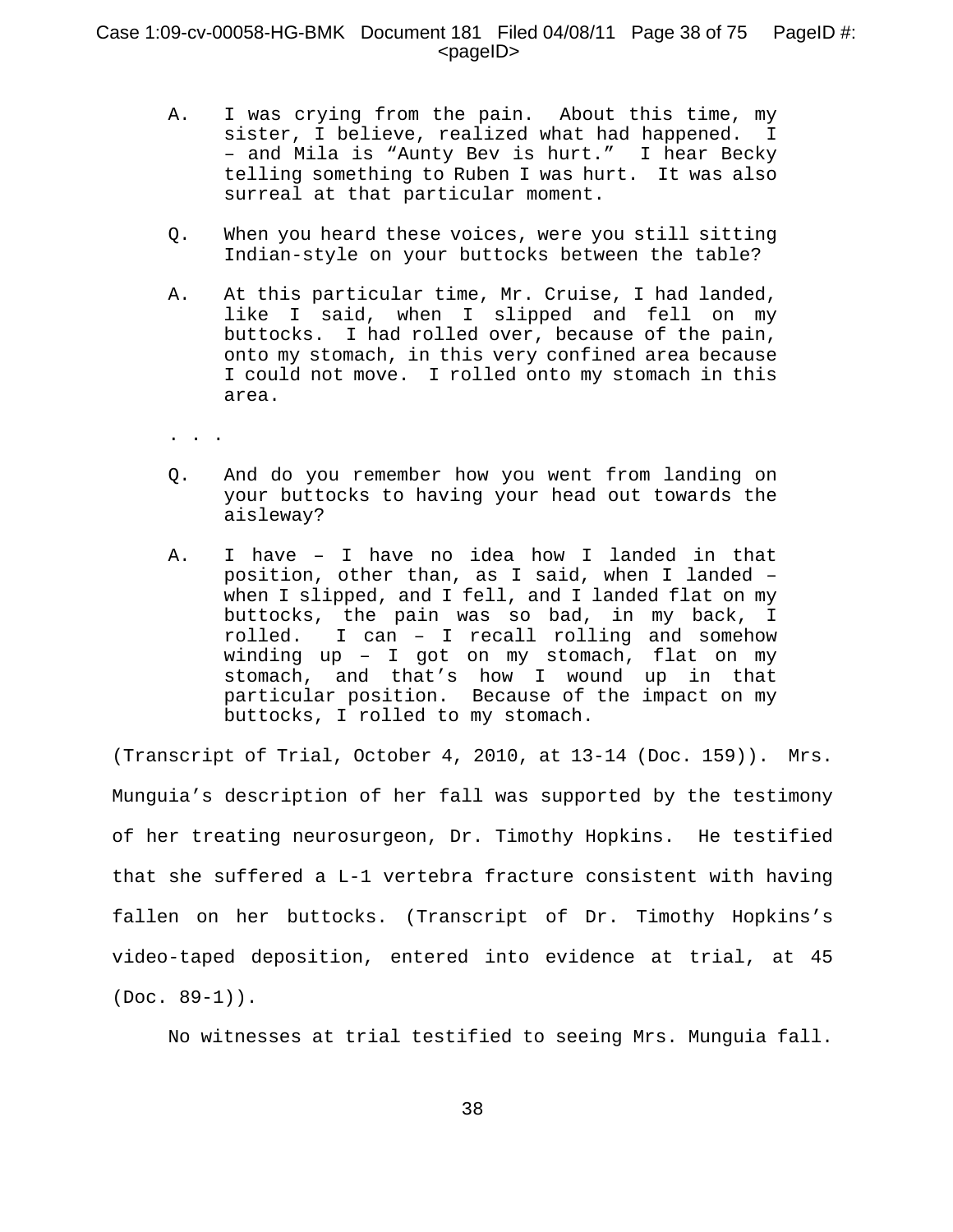## Case 1:09-cv-00058-HG-BMK Document 181 Filed 04/08/11 Page 39 of 75 PageID #: <pageID>

There was testimony that she was observed lying on her stomach *after* her fall. The testimony is consistent with her testimony that she rolled onto her stomach. There was no testimony that contradicted Mrs. Munguia's description of her fall. The theory of the Defendant is not sufficient to warrant rejecting the decision of the jury.

### **Conclusion**

There was sufficient evidence to support the second of the three basic elements necessary for a finding of liability for negligence under the mode of operation rule. Although Mr. Kushiyama and Mr. Rosario testified that they did not see a substance on the floor after the fall, a reasonable jury could have concluded that the evidence on the whole showed that Mrs. Munguia fell on a slippery substance derived from Defendant's restaurant. Based on the evidence, including testimony from Mrs. Munguia, Ms. Presley, Dr. Hopkins, and Dr. Gill, a reasonable jury could conclude that a product derived from Defendant's restaurant caused Mrs. Munguia to fall.

Plaintiffs did not need to identify the precise substance that caused Mrs. Munguia to fall because there was sufficient circumstantial evidence that it was derived from Defendant's restaurant. See Bunhichi v. Honolulu Rapid Trans. & Land Co., 18 Haw. 475, 481 (1907) (inferences may be made from circumstantial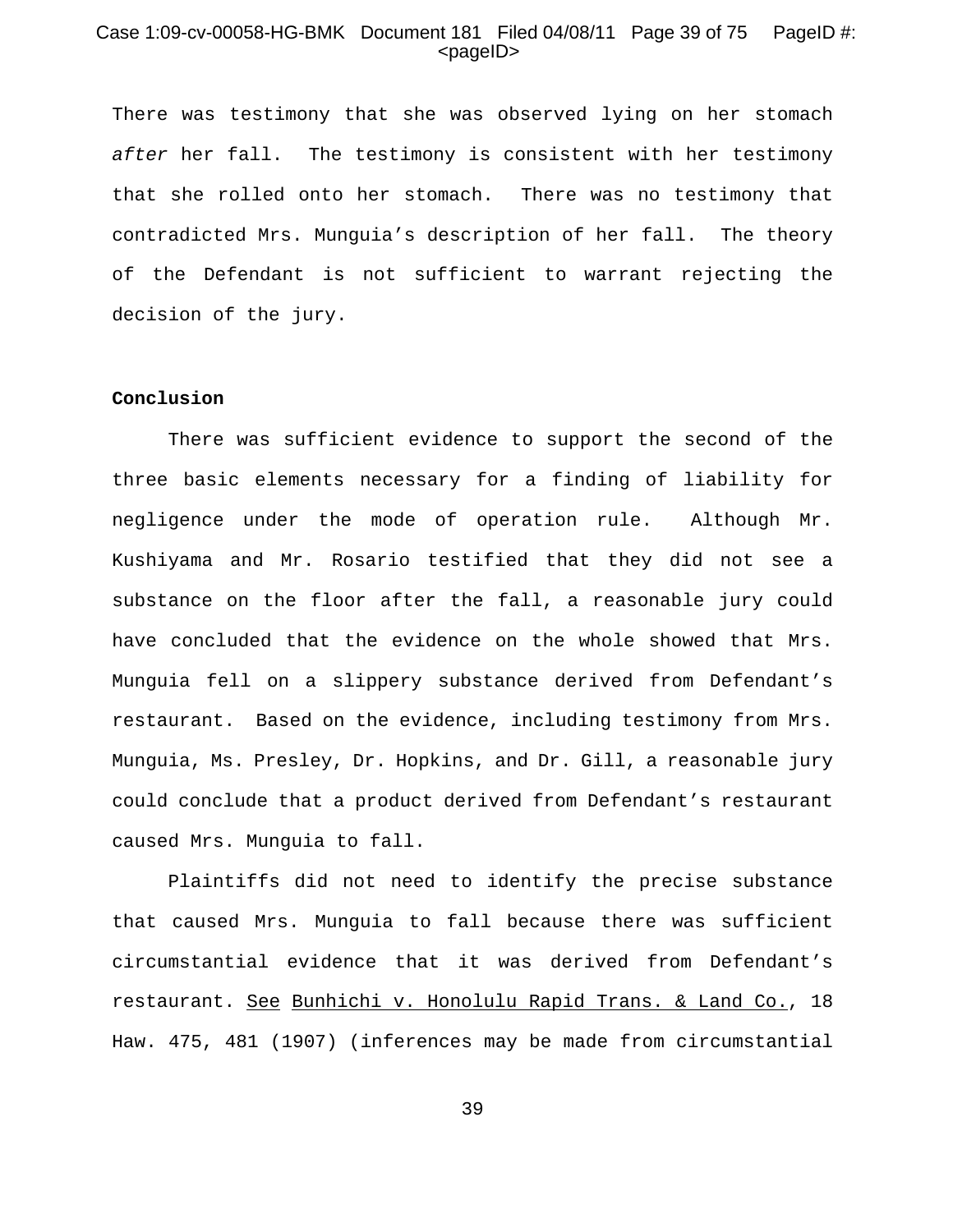## Case 1:09-cv-00058-HG-BMK Document 181 Filed 04/08/11 Page 40 of 75 PageID #: <pageID>

evidence). Mrs. Munguia's testimony about her fall onto her buttocks and roll onto her stomach is supported by testimony from Dr. Hopkins, her spine surgeon, and Dr. Gill. There is substantial evidence to support the jury's verdict. See Maynard v. City of San Jose, 37 F.2d 706, 709 (9th Cir. 1992).

## **3. Evidence That Defendant Failed To Take Reasonable Action To Discover And Remove The Dangerous Condition**

Finally, to establish the third of the three basic elements necessary for a finding of liability for negligence under the mode of operation rule, Plaintiffs were required to present evidence that Defendant failed to take reasonable action to discover and remove (or otherwise correct) the dangerous condition. There was sufficient evidence for a reasonable jury to find that Defendant failed to take reasonable action to discover and remove the dangerous condition that caused Mrs. Munguia to fall. There was strong evidence that the McDonald's Corporation's cleaning procedures and floor safety rules were not followed at Defendant's restaurant. Such evidence included testimony from Defendant's employees: Lea Rasos, the Operations Manager, Layne Kushiyama, the manager, Clifford Villahermosa, Eric Derige, and Lubern Rosario, the assistant manager. Additional evidence came from testimony from Plaintiffs' expert witness, Dr. Richard Gill.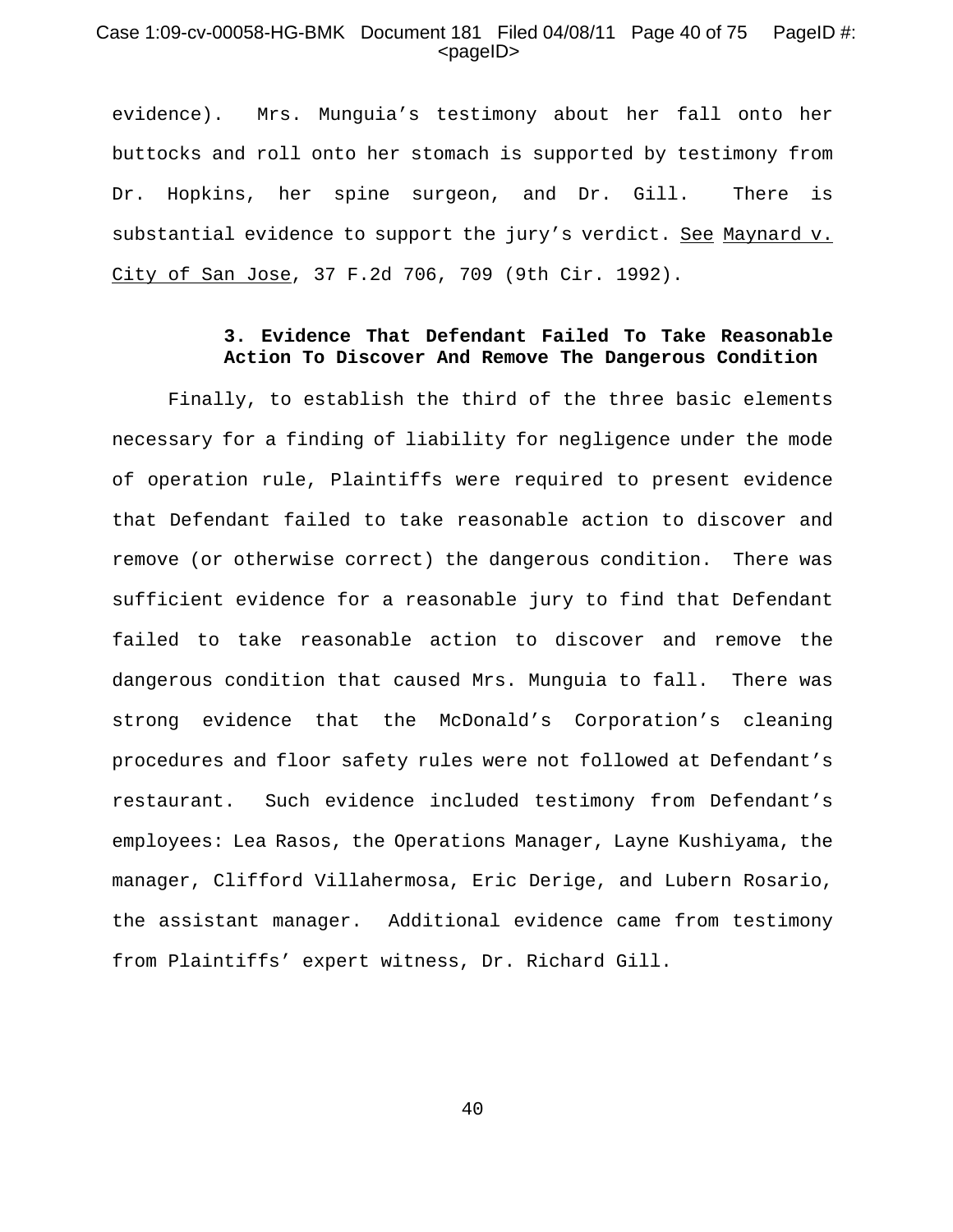# Case 1:09-cv-00058-HG-BMK Document 181 Filed 04/08/11 Page 41 of 75 PageID #: <pageID>

#### **Testimony from Ms. Rasos**

Ms. Rasos testified that the McDonald's Corporation provides franchisees with manuals that contain rules for how the floors should be cleaned. (Transcript of Trial, September 29, 2010, at 75 (Doc. 148)). She explained that McDonald's has a specific and detailed protocol of steps that must be followed to ensure a clean and safe floor.

According to Ms. Rasos, several of McDonald's floor cleaning rules were not followed at Defendant's restaurant. Ms. Rasos testified that among such rules is a requirement that a "lot and lobby" person monitor the dining room and make sure the floors are clean throughout the day. On the day of Mrs. Munguia's fall, there was no lot and lobby person scheduled to work at Defendant's McDonald's:

- Q. [Plaintiffs' counsel] [T]ell me what a lot and lobby person is?
- A. [Ms. Rasos] A lot and lobby person would be the person that would be in charge of – would be responsible for keeping the dining room clean, and restocked, and make sure the trashcans are full – not full . . . . Their responsibility is to make sure the dining room is ready for the customers.
- Q. And during most of the day, where the lot and lobby person is supposed to be, is in the lobby; correct, in the dining room?
- A. Most of the time, yes, sir.
- Q. Okay. And the specific purpose of having the lot and lobby person, in the dining room, is to be able to attend to those spills and mishaps that happen throughout the day; correct?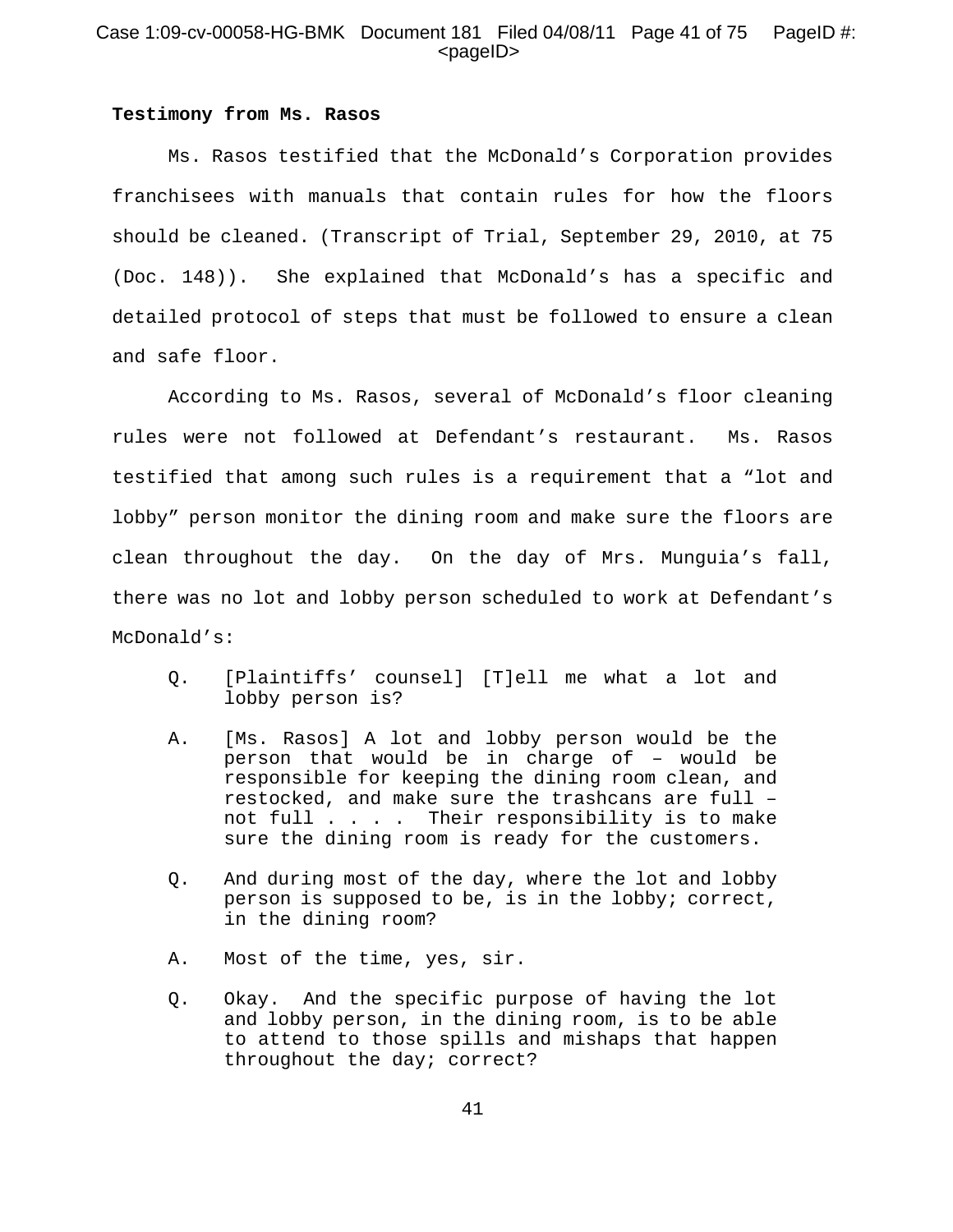## Case 1:09-cv-00058-HG-BMK Document 181 Filed 04/08/11 Page 42 of 75 PageID #:  $<$ pageID $>$

- A. Yes, sir.
- Q. Okay. If you don't have a lot and lobby person, in the lobby, in the dining room, you expect that there will be things spilled that will not be getting cleaned up in the way that they should be; correct?
- A. Yes.
- Q. Okay. And if you have the greasy film underneath, then that's even further reason for concern; yes?
- A. Yes, sir.
- Q. Okay. And on the morning that Mrs. Munguia was injured, there was no lot and lobby person on your schedule; correct?
- A. I believe there's if I could look at the schedule again.
- . . .
- Q. [T]here was not a lot and lobby person scheduled to work this day; correct?
- A. No.
- Q. Okay. Now, there was a maintenance person scheduled to work this day; yes?
- A. Yes, sir.
- Q. Okay. Now, maintenance and lot and lobby position, they are different positions; yes?
- A. Yes, sir.

(Id. at 42-45).

Ms. Rasos testified about a series of other rules that were not followed. She testified that the crew members would not damp mop the dining room floor five times a day, only scrubbed the floors once a week rather than daily, were not instructed to allow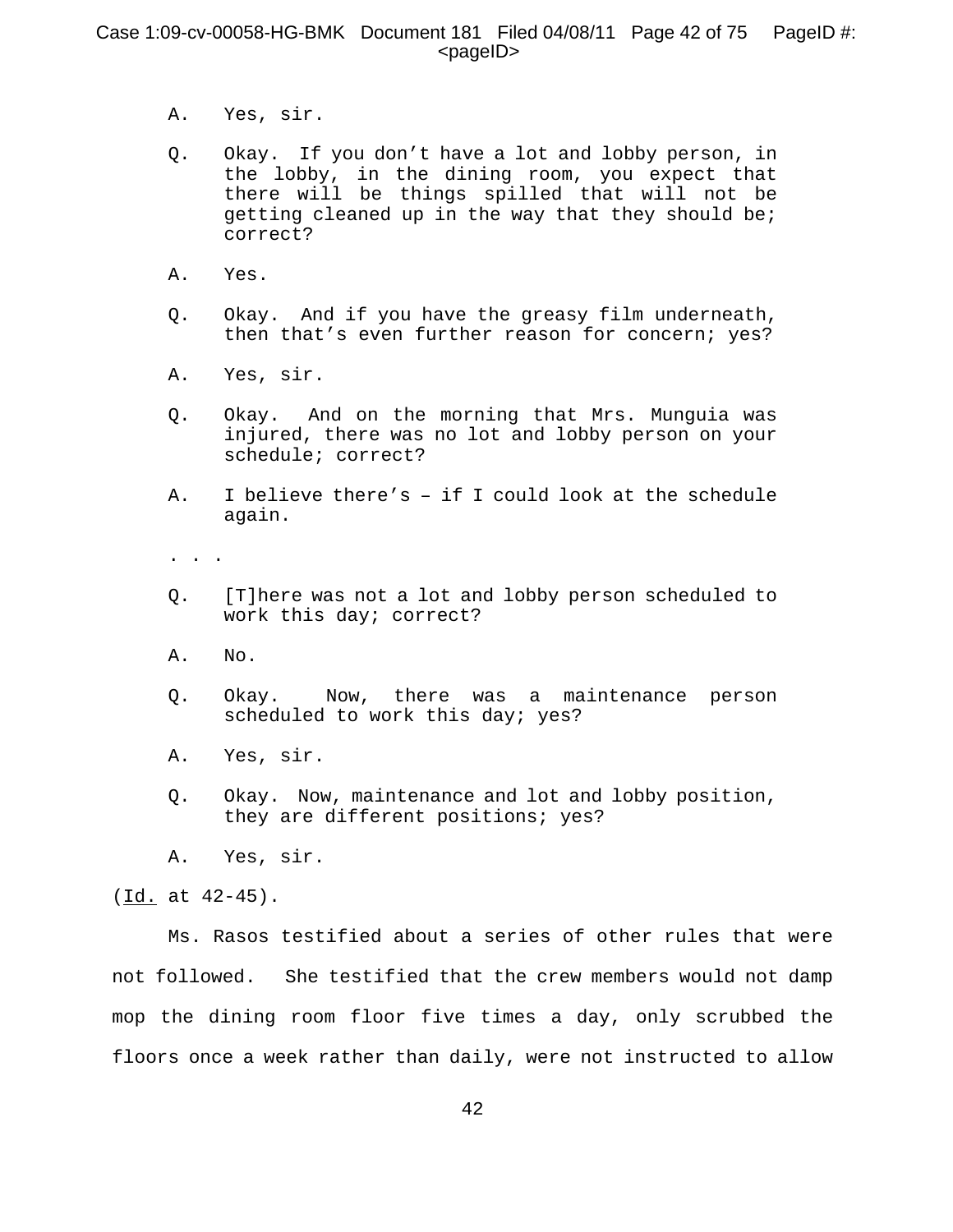## Case 1:09-cv-00058-HG-BMK Document 181 Filed 04/08/11 Page 43 of 75 PageID #: <pageID>

the cleaning solution to soak into the floor for 3-5 minutes for the evening mopping, did not use a hi-low brush to scrub the floors, and were not instructed to mop at closing time with a liberally wet mop:

- Q. [Plaintiffs' counsel] [T]his is one of the [McDonald's training] manuals that you get that tells you what rules to follow to keep the floors clean; yes?
- A. Yes.
- . . .
- Q. The bottom right [in the manual] are the beginning of some rules on how to keep the floors clean; correct?
- A. Yes, sir.
- . . .
- Q. And after it says, "sweep floor", it says, "Thoroughly wet the floor using the FloorCare"; correct?
- A. Yes.
- Q. And this is part of the mopping process?
- A. Yes.
- Q. And it says there to wait three to five minutes --
- A. Yes.
- Q. before proceeding; yes?
- A. Yes.
- Q. And that's to allow the solution to begin to work on the grease on the floor?
- A. I believe so, yes.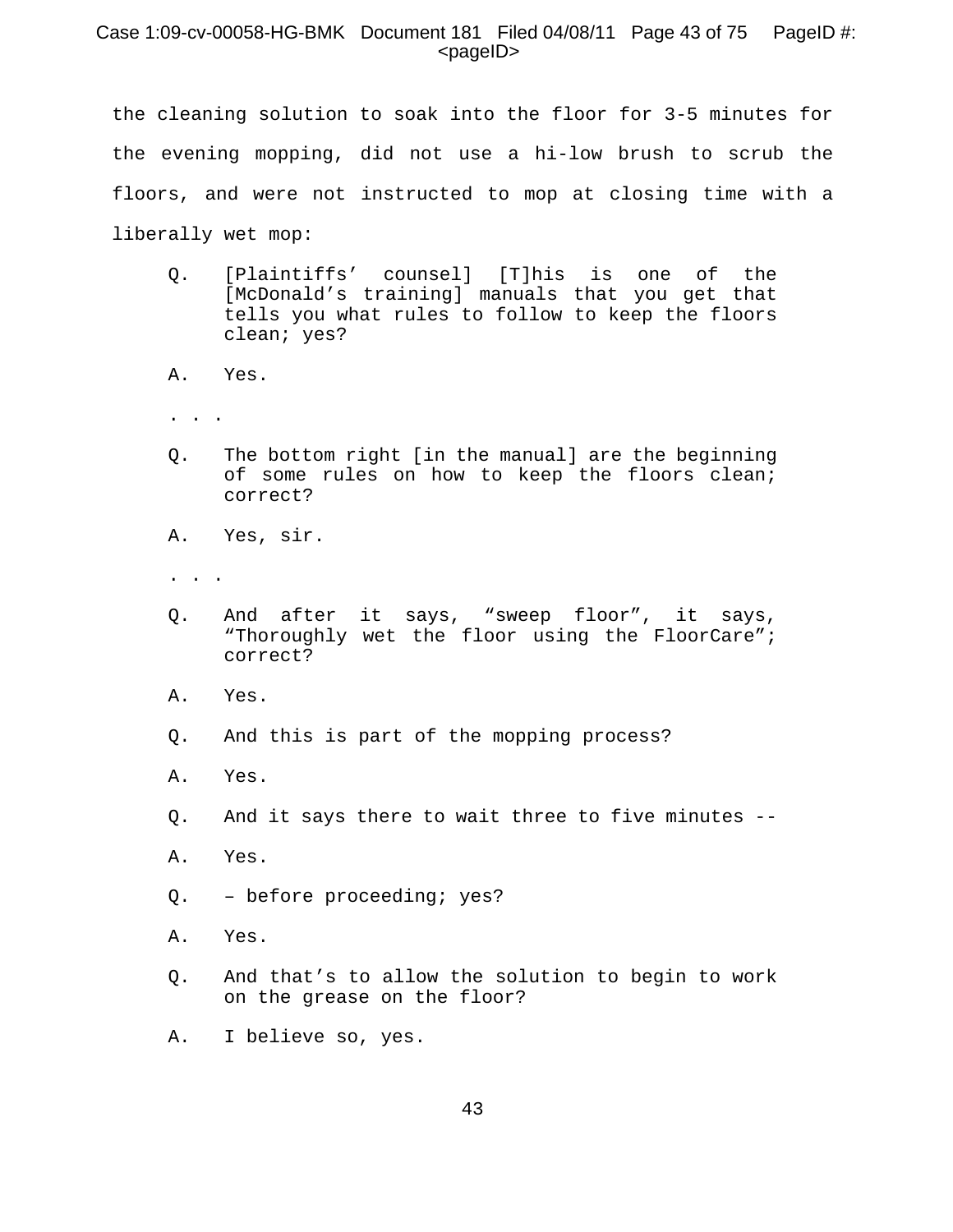# Case 1:09-cv-00058-HG-BMK Document 181 Filed 04/08/11 Page 44 of 75 PageID #: <pageID>

- Q. Okay. Now, that's not part of the instructions that you give to your crew to follow; correct?
- A. No.
- Q. Okay. And after that, it says, "Use a hi-lo deck brush to scrub." Do you see that?
- A. Yes.
- Q. And in terms of daily maintenance, which this manual is talking about, that's not something that you did either; correct?
- A. Yes.
- . . .
- Q. And on the top right-hand column is a checklist; yes?
- A. Yes.
- Q. Okay. And that's a checklist of the daily maintenance that should be done according to McDonald's recommendations in the dining room; yes?
- A. Yes, sir.
- Q. Okay. And presumably, the purpose of a checklist is that when those tasks are done, somebody can check it off; yes?
- A. Yes.
- Q. Okay. And the last box there to be checked off is to indicate that the floor is swept; yes?
- A. Yes.
- A. And that the floors are scrubbed?
- A. Yes.
- Q. And this isn't done; correct?
- A. Yes.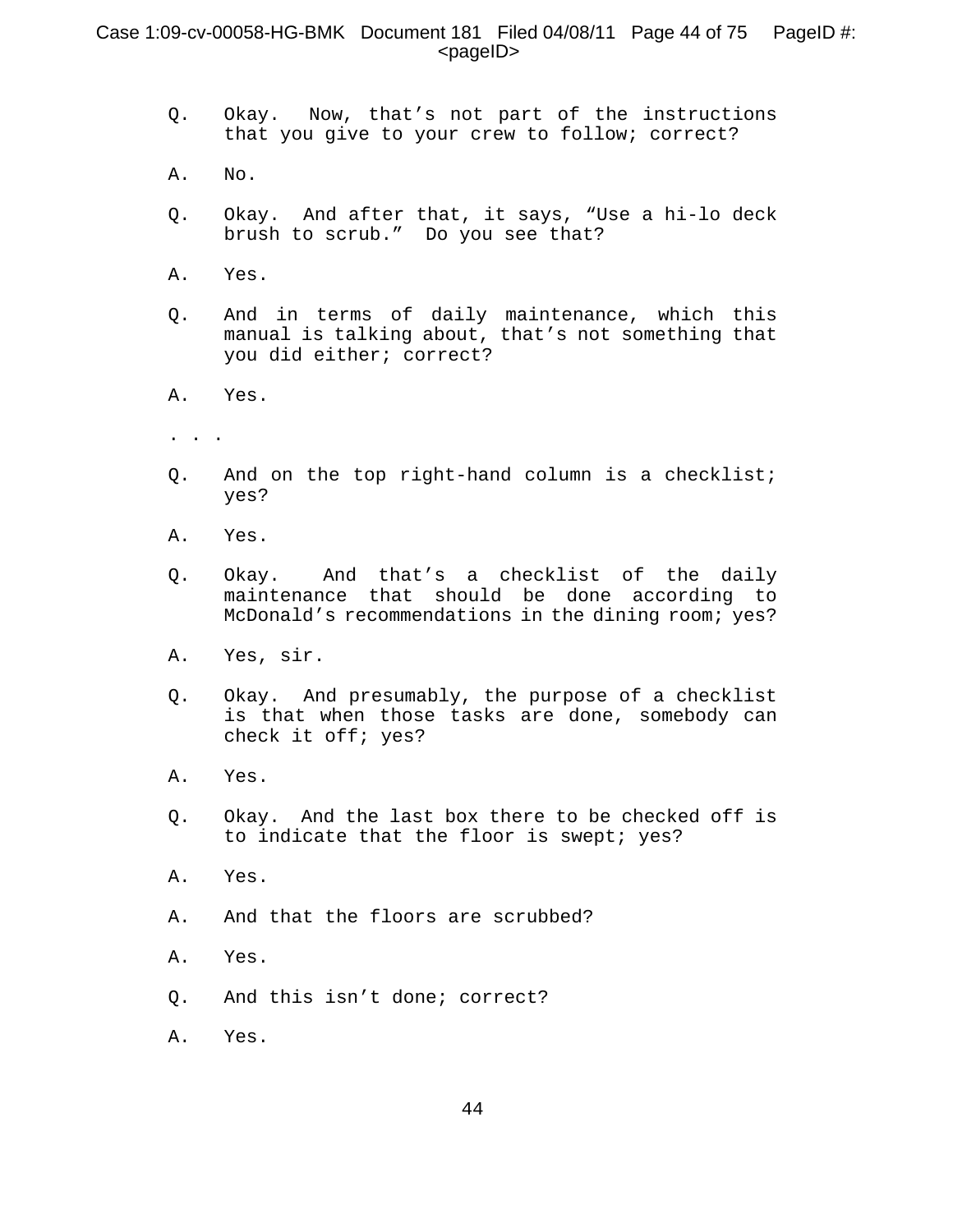# Case 1:09-cv-00058-HG-BMK Document 181 Filed 04/08/11 Page 45 of 75 PageID #:  $<$ pageID $>$

- Q. And a checklist like this you don't use a checklist like that at [Defendant's McDonald's]; correct?
- A. No, we don't.
- . . .
- Q. Now, in addition to this training SOC [Station Observation Checklist] manual that you get from McDonald's, you also get an operations manual; yes?
- A. OMC manual [Operations and Training Manual], yes.
- . . .
- Q. This manual also sets forth rules that McDonald's tells owners should be done to keep the floor clean; correct?
- A. Yes.
- . . .
- Q. And . . . it says that the floors should be damp mopped five times a day at least; correct?
- A. Yes.
- . . .
- Q. And so [Defendant's McDonald's] doesn't damp mop the dining room floor five times a day; correct?
- A. The whole floor, no, sir.
- . . .
- Q. Okay. And a couple paragraphs down . . . it says to mop at close with a liberally wet mop; correct?
- A. Yes.
- Q. And that's not an instruction that you give to the crew at [Defendant's McDonald's]; correct?
- A. No.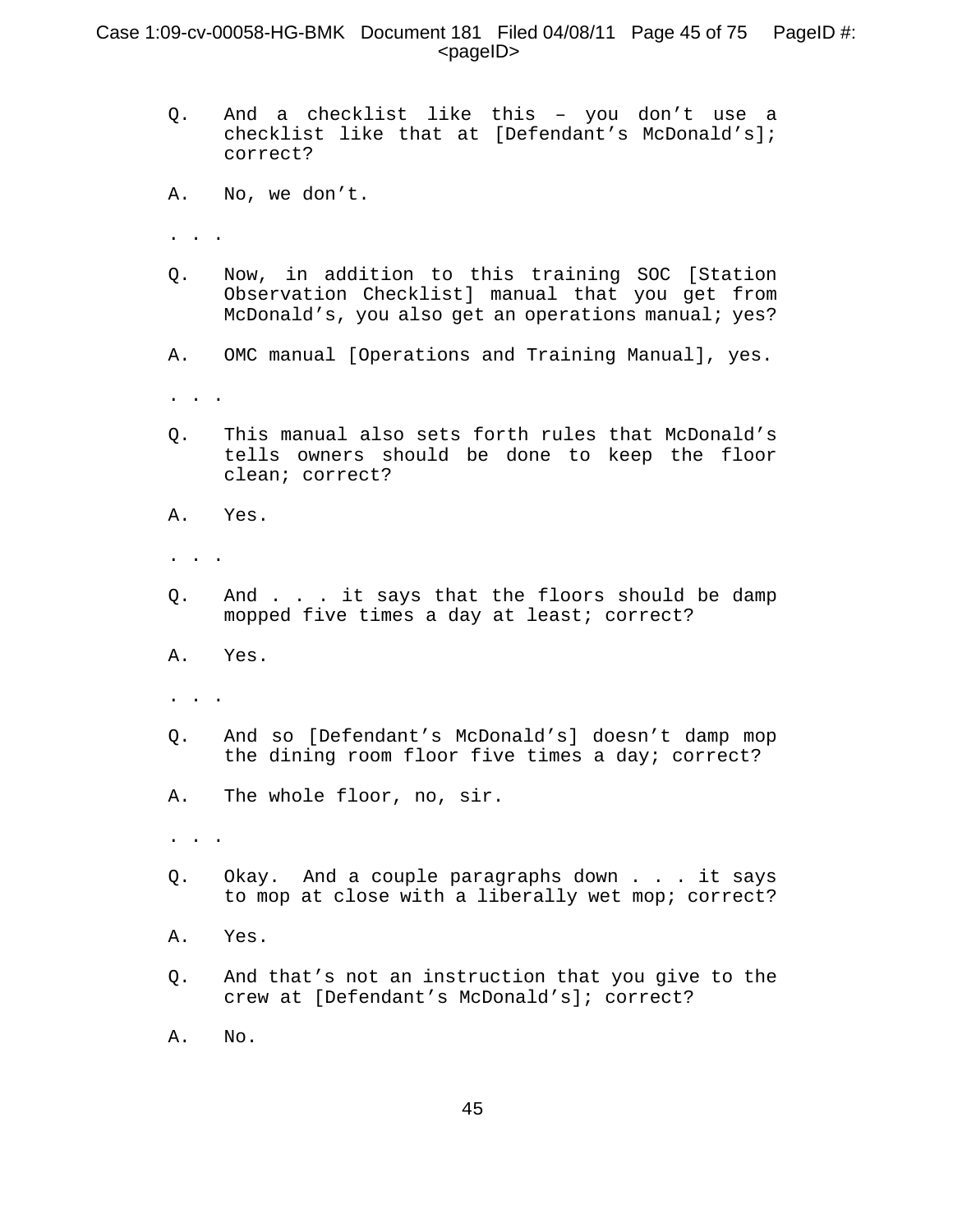## Case 1:09-cv-00058-HG-BMK Document 181 Filed 04/08/11 Page 46 of 75 PageID #: <pageID>

(Transcript of Trial, September 29, 2010, at 69-77 (Doc. 148)).

Ms. Rasos also testified that the manager, Mr. Kushiyama, did not take a photograph of the scene of the accident, per McDonald's protocol:

- Q. Now, you have rules also for how managers are to take incident reports when somebody is injured; correct?
- A. Yes, sir.
- Q. Okay. And among those rules is that the manager, if somebody reports a slip and fall, is supposed to take photographs of the conditions of the floor when it's reported?
- A. Yes, sir.
- . . .
- Q. And you have a camera?
- A. We do keep a camera.
- Q. Specifically for that purpose?
- A. Yes.
- Q. And the mangers are instructed to use that camera to take pictures when they do an incident report like that; yes?
- A. Yes, sir.
- . . .
- Q. Mr. Kushiyama did not take pictures; correct?
- A. Yes, he said he did not.

(Id. to 83).

In summary, Ms. Rasos testified that Defendant failed to follow the McDonald's Corporation's cleaning instruction and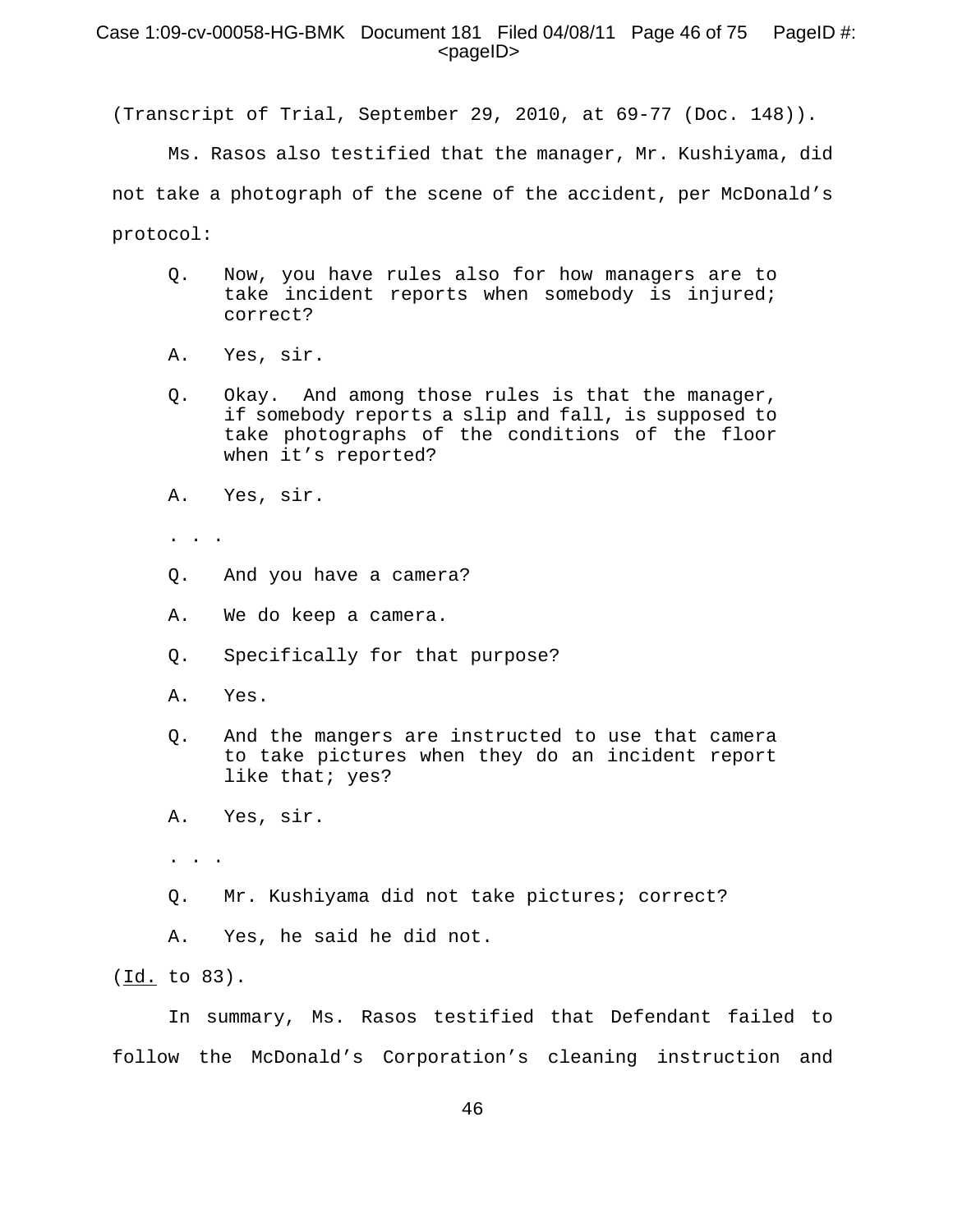# Case 1:09-cv-00058-HG-BMK Document 181 Filed 04/08/11 Page 47 of 75 PageID #: <pageID>

operation manuals. For example, the restaurant did not have a lot and lobby employee monitoring the floors on the day of Mrs. Munguia's fall, habitually did not follow a number of the cleaning protocols, and did not photograph the floor after the accident.

## **Testimony from other Employees**

Several other of Defendant's employees substantiated Ms. Rasos's testimony that the McDonald's Corporation's recommended floor cleaning procedures were not being followed.

### **Layne Kushiyama**, **the Manager**

Layne Kushiyama was a manager at the McDonald's where Mrs. Munguia was injured, and was on-duty on the day of her fall. Mr. Kushiyama testified that the manager is normally required to perform a "travel path" at least once every 30 minutes to check the dining room floors and other areas for any safety concerns or other problems, and once every 15 minutes during high traffic hours:

- Q. [Plaintiffs' counsel] [A]s a manager, you have a duty do to travel paths every half hour or every 15 minutes during your job; yes?
- A. Yes, sir.
- Q. Okay. And the travel path is where you come out from behind the counter, and you walk around the dining room, check on the customers, check on the – you look at the floor, see if there's anything there, and just generally scope things out?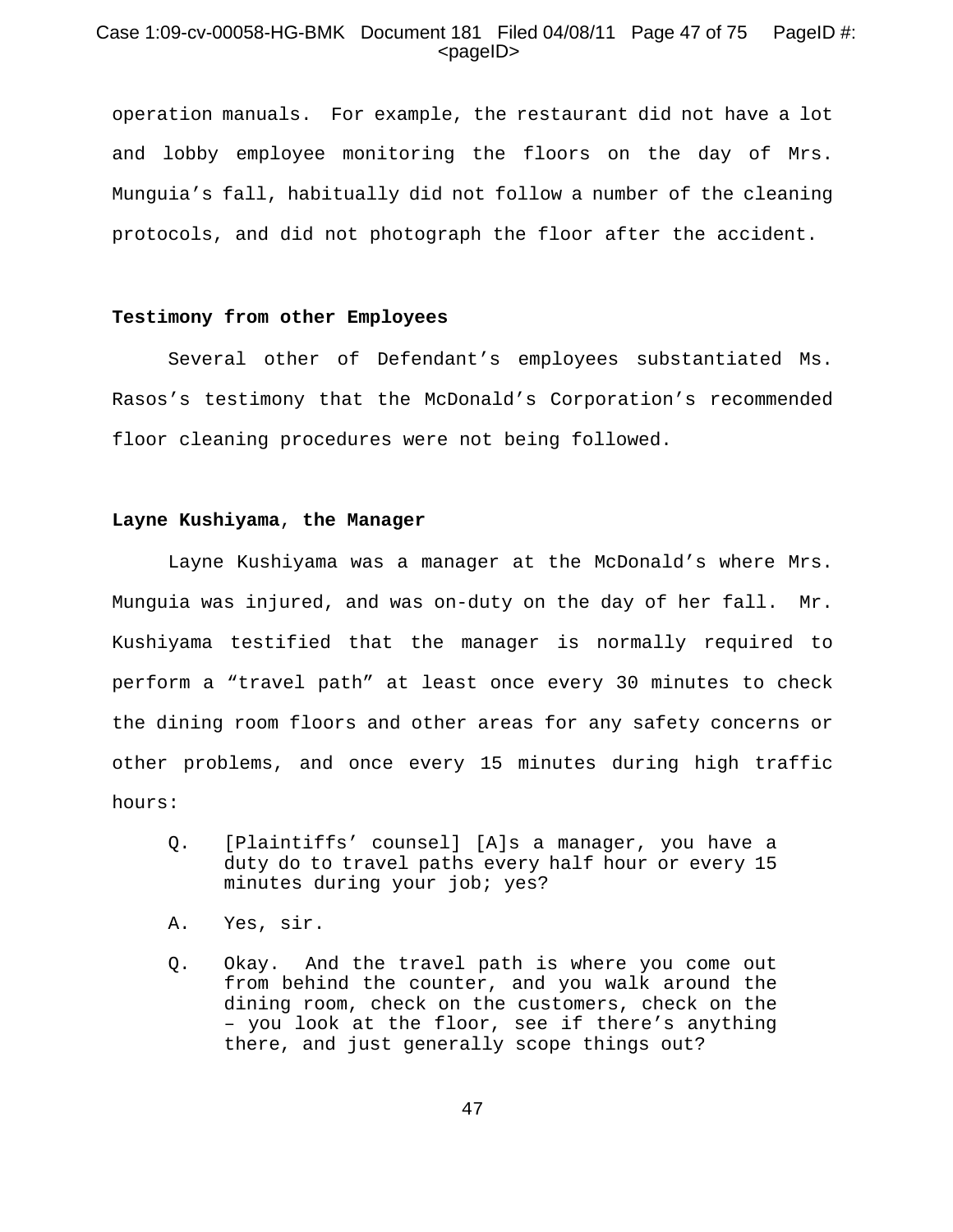# Case 1:09-cv-00058-HG-BMK Document 181 Filed 04/08/11 Page 48 of 75 PageID #:  $<$ pageID $>$

- A. Yes Sir.
- Q. Okay. And the purpose of travel paths, among other purposes, like maybe customer relations, is customer safety?
- A. Yes, sir.
- . . .
- Q. The safety aspect is checking to make sure the floor is not dirty?
- A. Yes, sir.

(Transcript of Trial, September 29, 2010 at 144-145 (Doc. 148)).

McDonald's recommends that a timer be used to remind the manager of this duty. Mr. Kushiyama testified that he had a timer behind the counter for this purpose, but that he did not use it, or make any record to show he performed the travel paths:

- Q. And when you were the manager, you remembered to do travel paths by memory; correct?
- A. Yes, sir.
- Q. Okay. You didn't use the timer that was behind the counter, because you could remember; correct?
- A. Yes, because it was part of my daily duties, so I felt I didn't need the timer.
- Q So, you didn't need the timer.
- A. (Shakes head.)
- Q. Okay. And you didn't use an initial or sign-in sheet to record that you had done travel paths; correct?
- A. No.

(Id. at 145).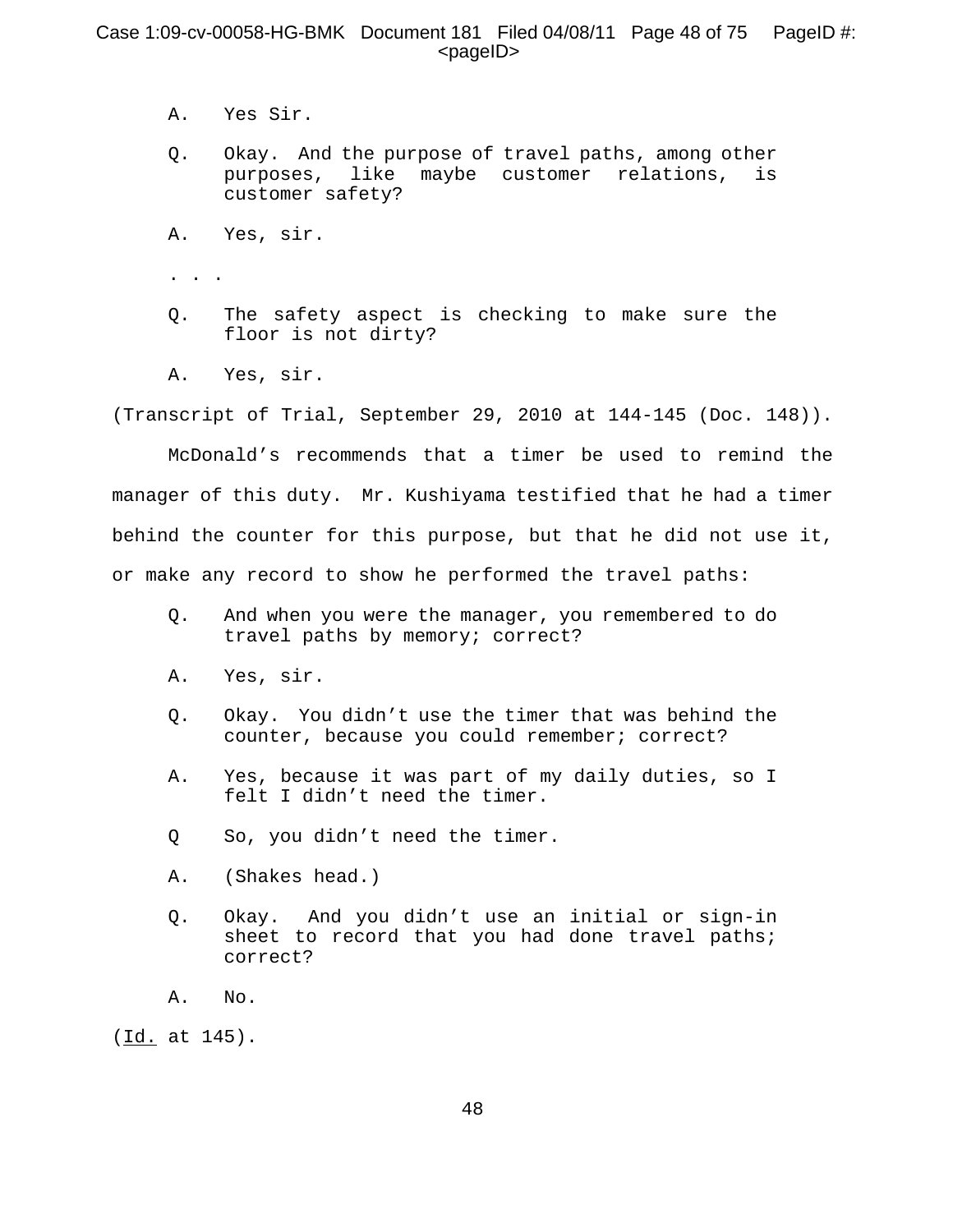# Case 1:09-cv-00058-HG-BMK Document 181 Filed 04/08/11 Page 49 of 75 PageID #: <pageID>

Mr. Kushiyama further testified that during the rush "lockdown" hours (breakfast, lunch, and dinner times), a manager was required to be located either at the counter or doing travel paths. (Day 2 at 146). At trial, Mr. Kushiyama gave conflicting and somewhat ambiguous testimony about where he was located at the time of Mrs. Munguia's fall. He first testified that he was at the counter, but then stated that he may have gone into the office to get something, he didn't remember. He admitted, however, that at a previous deposition he had testified that he was in the office when Mrs. Munguia fell, and that an employee who saw the accident also stated that he was in the office at the time:

- Q. Are you familiar with the term lockdown?
- A. Yes, sir.
- Q. Okay. And lockdown is during . . . breakfast, lunch, and dinner times?
- A. Yes, sir.
- Q. Okay. And what does lockdown mean?
- A. Everyone would be in their positions during that certain time.
- Q. Okay. And for the front-end manager, that means out on the counter or out doing travel paths?
- A. Yes, sir.
- Q. Okay. Out in the front of the store?
- A. Yes, sir.
- Q. Okay. Now, you remember taking an incident report with respect to Mrs. Munguia's injury?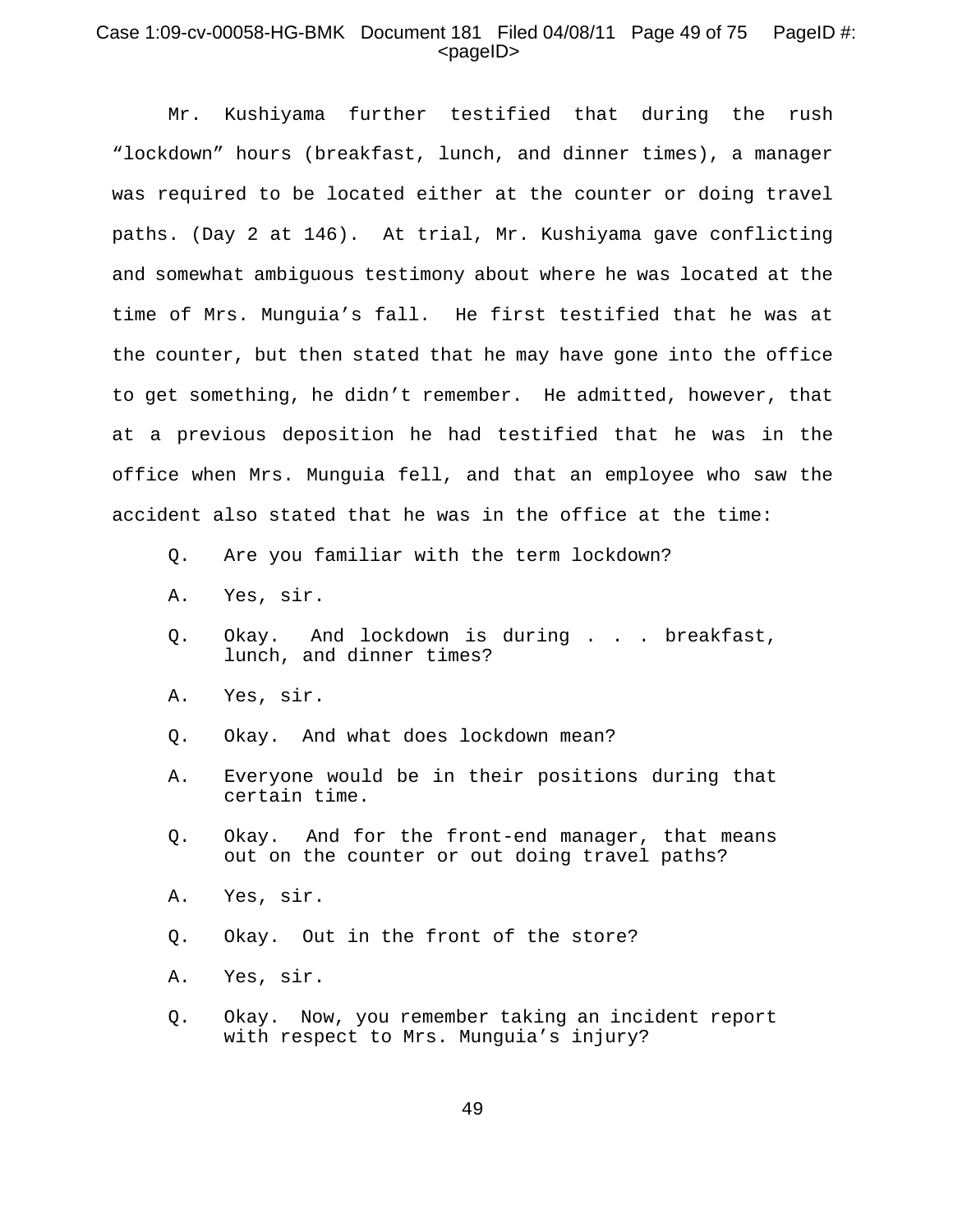# Case 1:09-cv-00058-HG-BMK Document 181 Filed 04/08/11 Page 50 of 75 PageID #:  $<$ pageID $>$

- A. Yes, sir.
- Q. Okay. And you remember that when you had to come and do that incident report, someone had to come get you from the back office?
- A. I believe I was in the front now that I recall.

. . .

- Q. Do you remember having your deposition taken in this case?
- A. Yes, sir.
- . . .
- Q. And when I asked you [at the deposition] where you were, when you learned of the incident, you testified that you were in the office; correct? And . . . if you need to look at the deposition . . . . The question was: "Where were you when this crew member told you that someone needed to see a manager? And your answer was, "I believe I was in the office."
- A. I said that, but I being that it was lockdown hours, that I recall now,  $I - I$  was supposed to be up front.
- Q. But you don't remember if you were up front?
- A. I should have been up front.
- Q. You should have been up front?
- A. Yes, sir.
- Q. Okay. But your testimony was you were in the office; correct?
- A. Yes, sir.

(Id. at 147-148).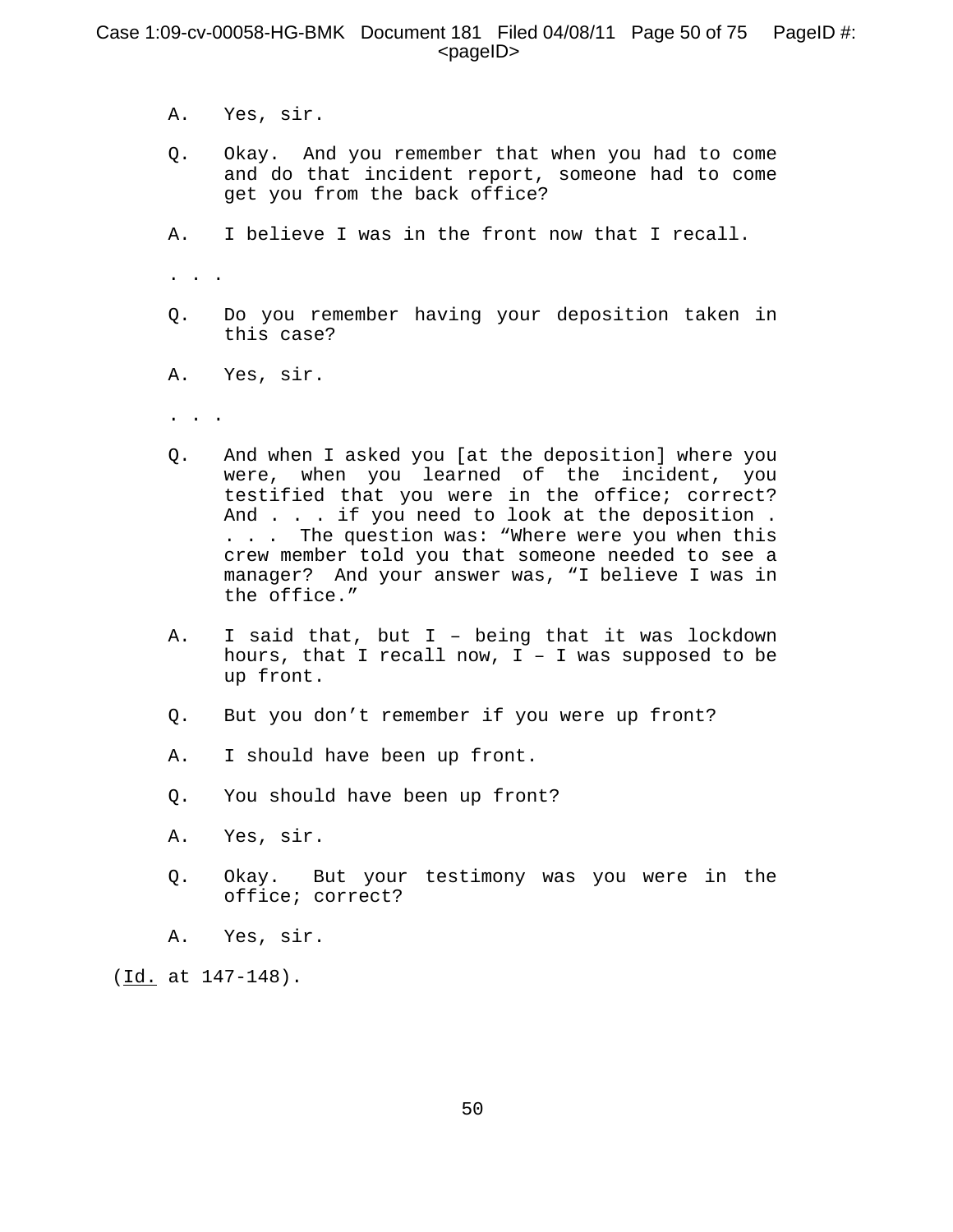# Case 1:09-cv-00058-HG-BMK Document 181 Filed 04/08/11 Page 51 of 75 PageID #:  $<$ pageID $>$

## **Clifford Villahermosa**, **Closing Shift**

Clifford Villahermosa, an employee who performed closing shift moppings during the period when Mrs. Munguia fell, testified that he did not follow all of McDonald's recommended cleaning procedures. The McDonald's manual directed a full bucket of water to be used, in order to obtain the proper ratio of soap to water. Mr. Villahermoas testified that he did not follow this rule:

- Q. [Plaintiffs' counsel] When you mopped the floor, at the close of business, you would use just a half a bucket of water to mop the dining room; correct?
- A. [Mr. Villahermosa] Yeah.
- Q. Was that your regular practice?

A. Yes.

(Id. at 128).

The McDonald's manual also warned that the water must be changed as soon as it gets dirty, in order to avoid a counterproductive spreading of grease back on the floor. Mr. Villahermosa gave ambiguous testimony at trial as to whether he followed this rule, and appeared to contradict his previous deposition testimony:

- Q. And from the time that you started to mop the dining room floor to the time you finished, you would use that same half bucket of water; you wouldn't change it; correct?
- A. I change it.
- Q. You would change it?
- A. Yeah.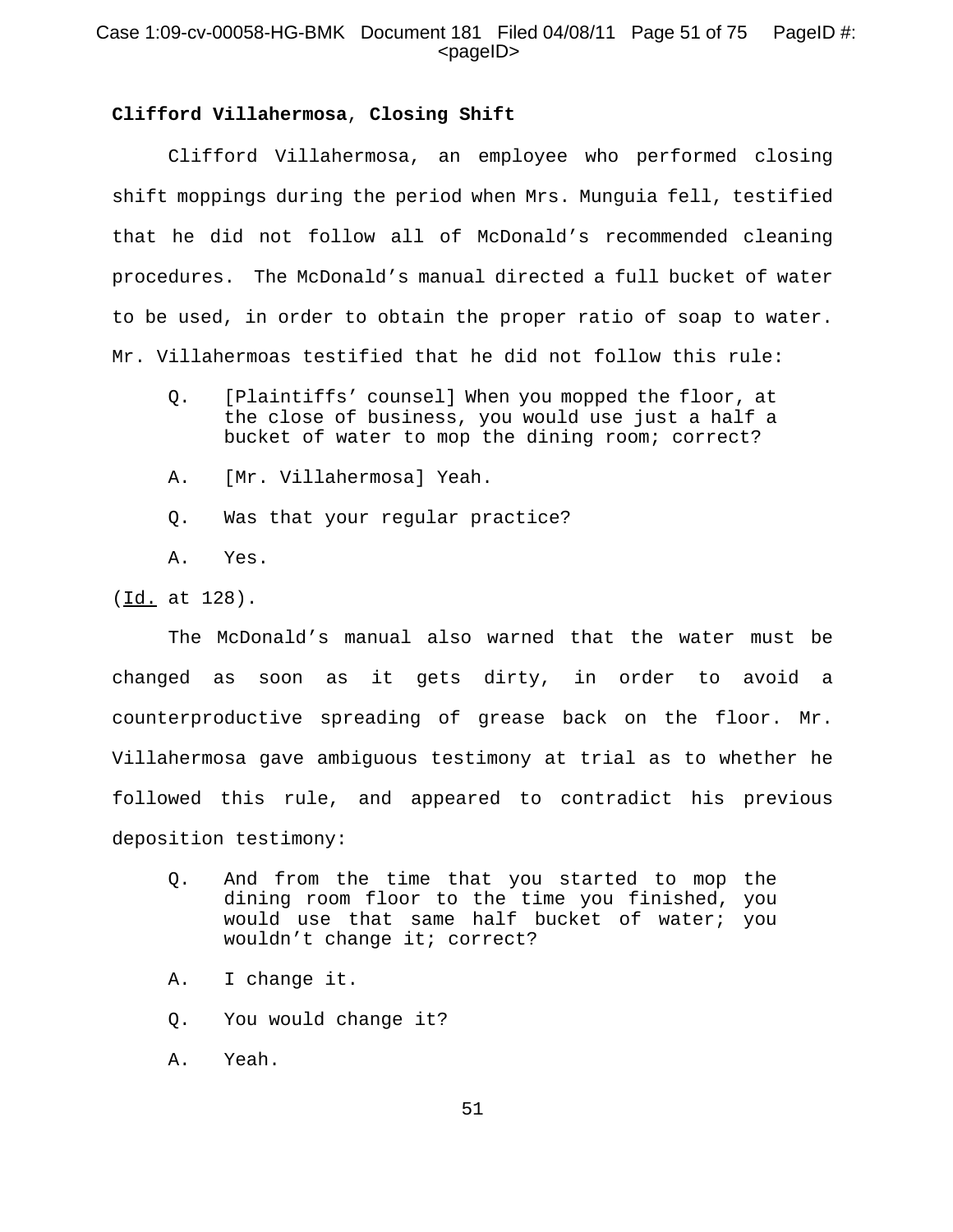## Case 1:09-cv-00058-HG-BMK Document 181 Filed 04/08/11 Page 52 of 75 PageID #:  $<$ pageID $>$

- Q. Okay. How many times would you change it?
- A. Maybe one, two.
- Q. Maybe or --
- A. It was all depends is like all dirty, yeah.
- . . .
- Q. Okay. Do you have your deposition in front of you?
- A. Yes.
- . . .
- Q. Now, do you remember me asking you, in your deposition, about how often you would change the water when you mopped the floor? Do you remember that we talked about that in your deposition?
- A. I don't remember.
- Q. Okay. Well, starting on Page 13 actually, you should probably start on the last line of Page 12. There's a question that says: "When do you change the water in the bucket?" Do you see that?
- A. Page 12?
- Q. The last line of Page 12, yeah.
- A. Okay.
- . . .
- Q. Let's go back . . . . And I will start reading [your deposition]. "And in the course of mopping the dining room floor, do you change the water in the bucket?" was the question. The answer, "Yeah, you have to change, because it's all dirty, yeah." Question: "Okay. When do you change the water in the bucket?" The Answer: "Every night, like after – before I mop, and then after I mop, I drain the water." The following question: "Okay. During the course of mopping the floor, do you change the water in the bucket or just after you are done?" The answer: "After I'm done." The following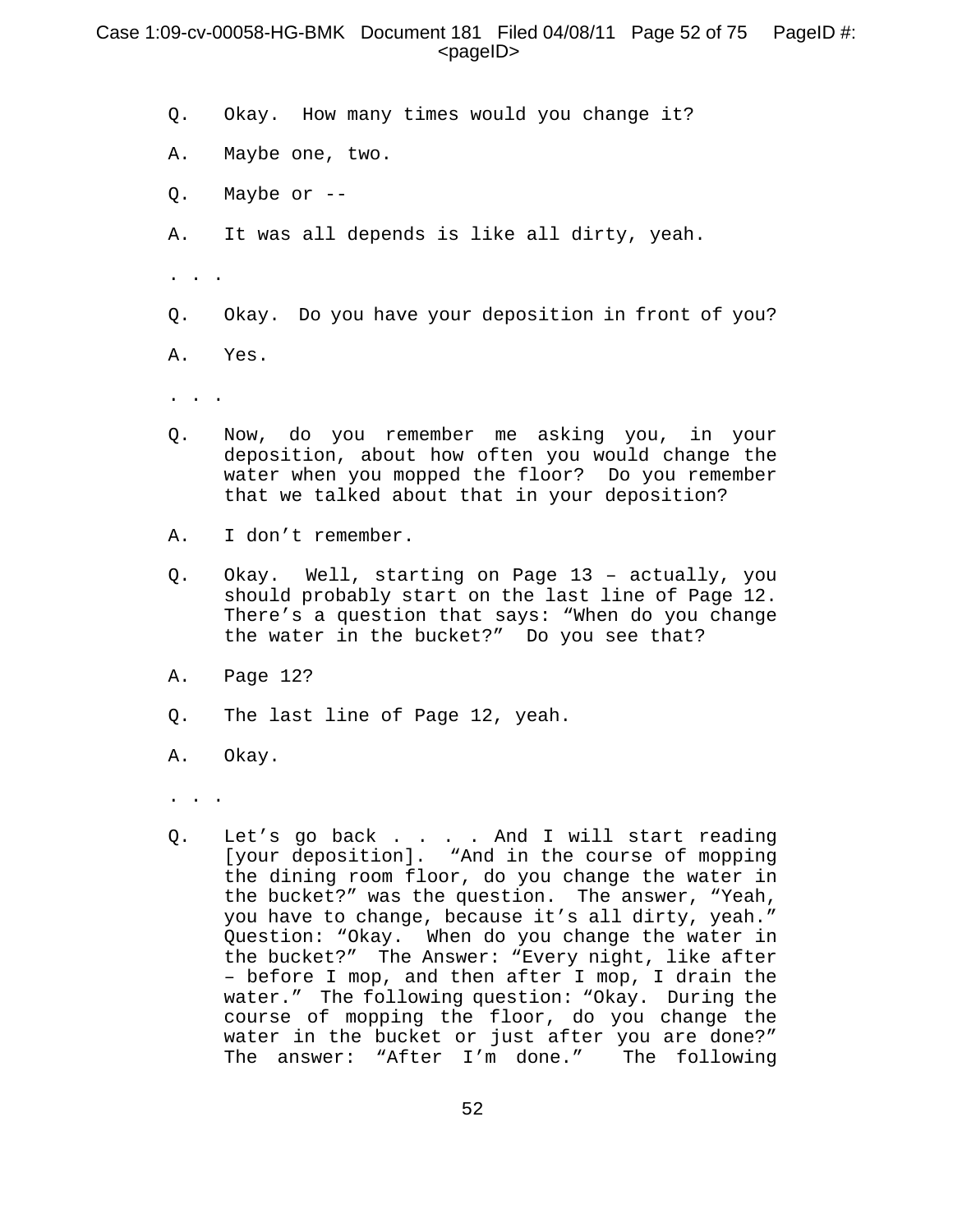# Case 1:09-cv-00058-HG-BMK Document 181 Filed 04/08/11 Page 53 of 75 PageID #: <pageID>

question: "So, okay. So, to mop the floor, you use just one bucket?" And the answer was, "Yeah." Did I read that correctly?

A. Yeah.

(Id. at 128-131).

## **Eric Derige**

Another employee, Eric Derige, gave similarly ambiguous testimony at trial regarding whether or not he would regularly change the mopping water as soon as it became dirty:

- Q. [Plaintiffs' counsel] [I]n your description of how you would mop the floor . . . you would, as you describe it, use two – two buckets of water; you would mop, and then if you needed – the floor was still wet, then you would mop it to dry it; correct?
- A. [Eric Derige] Yeah, re-mop it again.
- Q. Okay. And when you did the first mopping, isn't it correct that you wouldn't change the water during that mopping process? You would change it before you did the dry mopping; is that right?
- A. Well, the first mopping, if you see the floor is still wet, then we have to try to re-mop it.
- . . .
- Q. Okay. And that is when you would change the water in the bucket if you had to do the dry mopping?
- A. Well, the first mopping that we do is when you see the water gets dirty, then I have to change the water again.
- Q. Do you remember when I asked you some questions over on Maui in your deposition maybe about a year ago?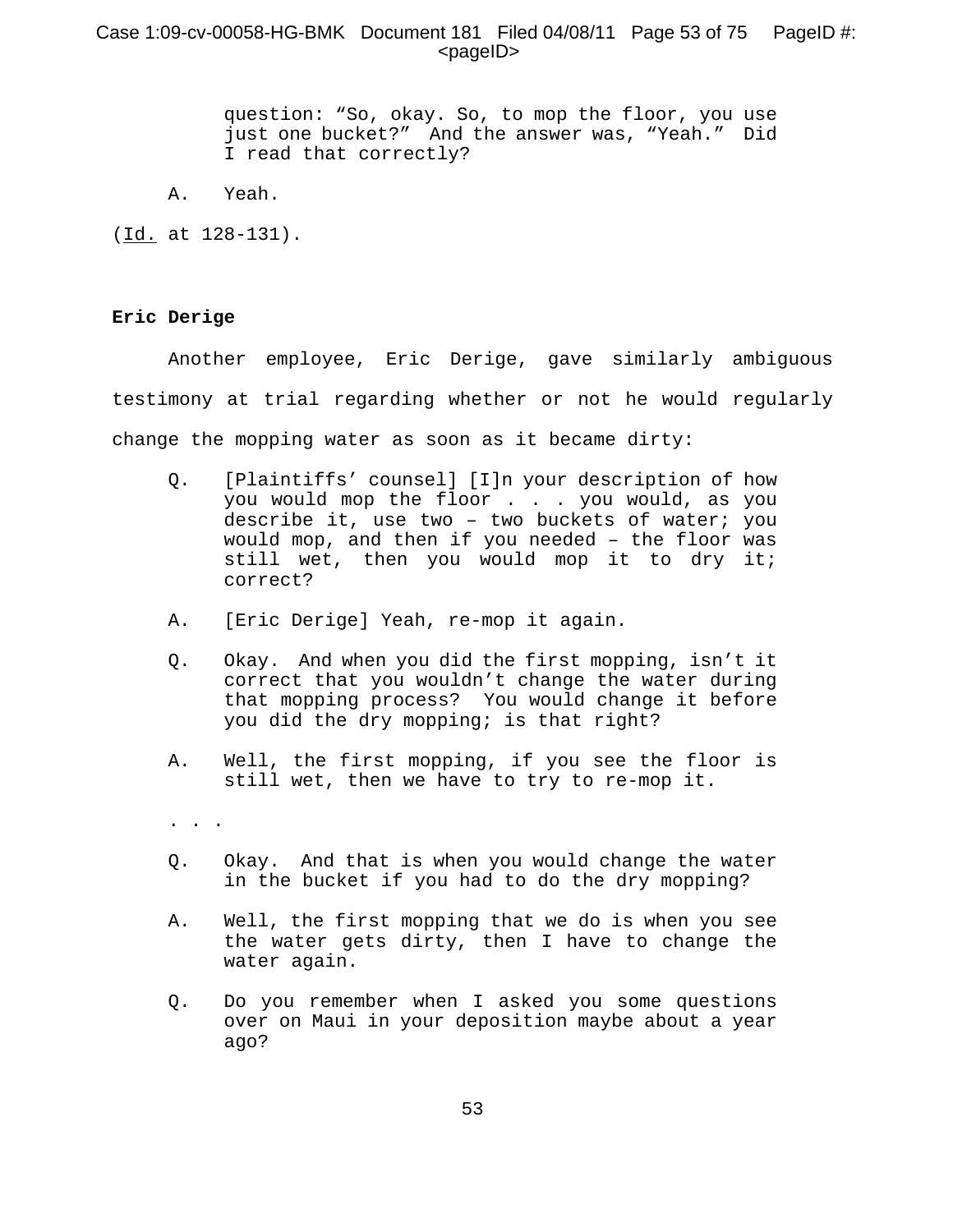# Case 1:09-cv-00058-HG-BMK Document 181 Filed 04/08/11 Page 54 of 75 PageID #: <pageID>

- A. (Nods head.)
- . . .
- Q. [D]oes that refresh your recollection as to having told me, in your deposition, that you changed the water when you were done with the first bucket?
- A. Correct.

(Transcript of Trial, October 5, 2010, at 105-106 (Doc. 160)). He also confirmed that the floors were only being scrubbed once a day:

- Q. Now, so you did the scrubbing on Fridays in the dining room?
- A. Yes.
- Q. But other days in the dining room, you did not; you just mopped; correct?
- A. Yeah, we just mopped on Saturday.

(Id. at 104).

## **Lubern Rosario, Assistant Manager**

Further evidence showing Defendant failed to take reasonable steps to keep its floors clean during the period of time when Mrs. Munguia's fell, came from the testimony of the assistant manager, Lubern Rosario. Mr. Rosario testified that when he would leave his shift at around 3:00 pm, he would sometimes leave notes on the bottom of the schedule for the afternoon crew. (Transcript of Trial, September 29, 2010, at 182 (Doc. 148)). On the Day of Mrs.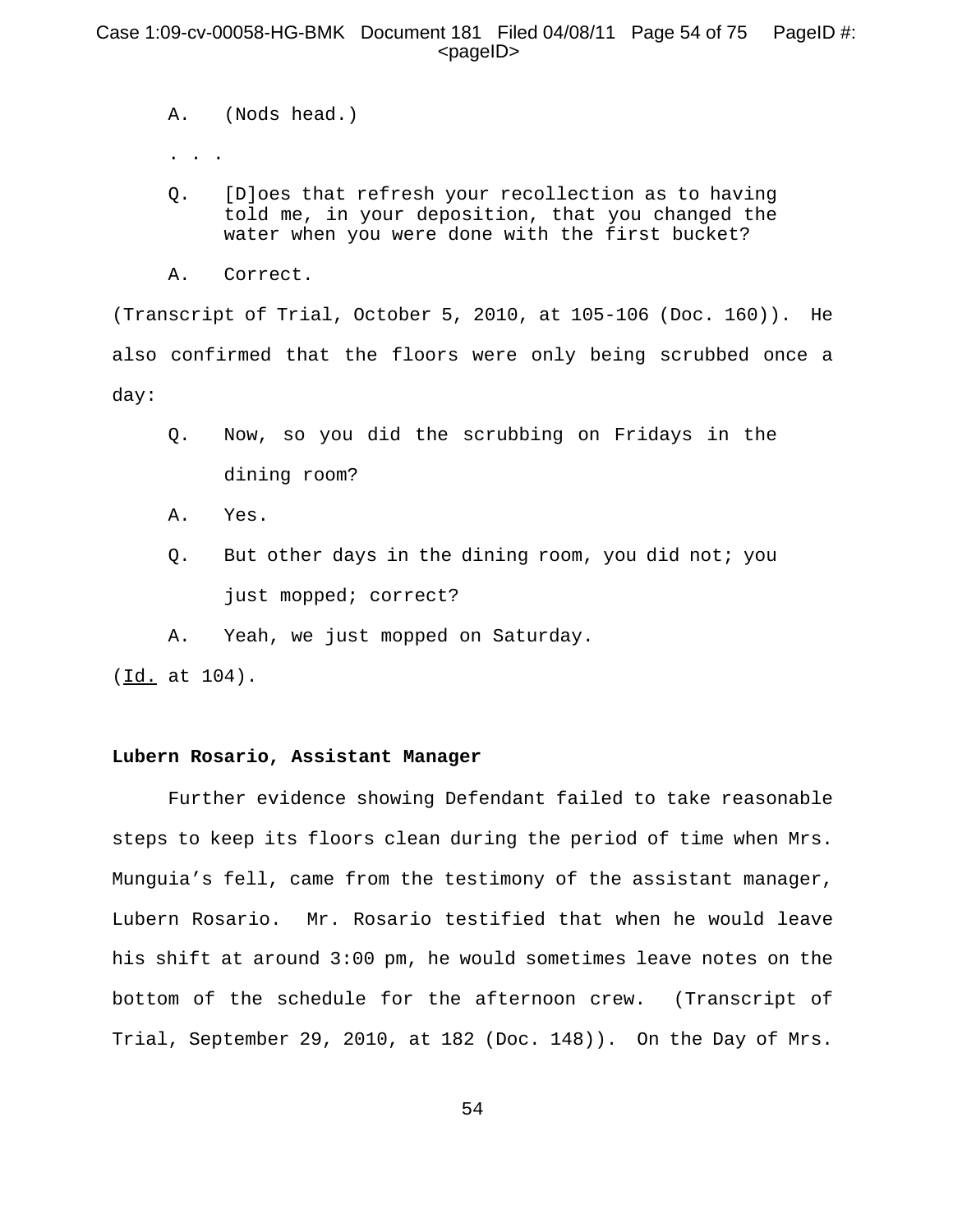# Case 1:09-cv-00058-HG-BMK Document 181 Filed 04/08/11 Page 55 of 75 PageID #:  $<$ pageID $>$

Munguia's fall, Mr. Rosario left a note instructing the afternoon crew to please clean the floor better.  $(\underline{Id.}$  at 183). This instruction suggests that Mr. Rosario may have believed that Mrs. Munguia's fall was related to a failure to properly clean the floors.

### **Testimony from Richard Gill**

Plaintiff's expert witness, Dr. Richard Gill, a safety and mechanical engineer, performed an extensive investigation of Mrs. Munguia's accident. He testified that he was very familiar with McDonald's floor cleaning protocols, and that it was "very clear, from reading the depositions of the McDonald's employees, [that] they were not following protocol." (Transcript of Trial, September 30, 2010, at 22 (Doc. 157)). "[B]ecause they were not following that protocol," Dr. Gill concluded, "the floor ends up getting a buildup of grease," lowering its "slip resistance." (Id. at 22).

Dr. Gill explained how a practice known as "slop mopping," which he believed was used at Defendant's McDonald's, creates a dangerous buildup of a grease on floors:

- Q. [Plaintiffs counsel] You had mentioned this process of the buildup of the grease on the floor. Can you explain that phenomenon in a little more detail?
- A. [Dr. Gill] Sure. What happens is and I think all of us have had this experience. Oils, greases, and fats, they don't mix or dissolve in water. They form a film, and they are separate. So, how do you get oils, grease, and fats cleaned up off your floor?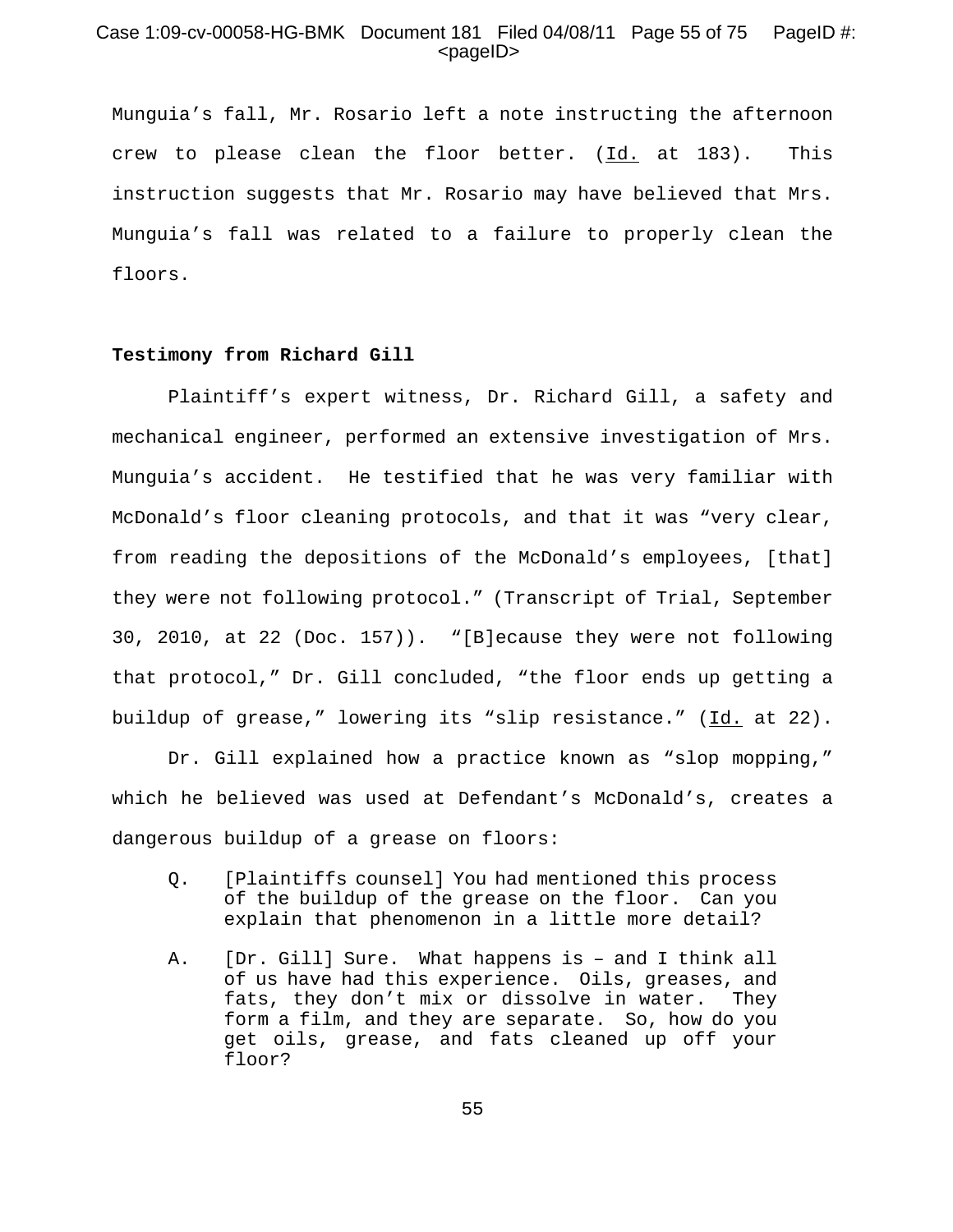## Case 1:09-cv-00058-HG-BMK Document 181 Filed 04/08/11 Page 56 of 75 PageID #:  $<$ pageID $>$

You put detergent or soap in your water, and that makes the oils, grease, and fats dissolvable within water, which is all well and good. So, we take our mop, and we get a little soapy water on it, and we put it on the floor, and we scrub it around, and we dissolve the grease, and it starts to soak up in our mop.

But what do we do with it then? We take that mop, with the suspended greases and oils, and we put it back in our soapy water, we ring it out, and we slop it back on the floor.

Now, when you continue to do that – not in our homes, because we don't have that much buildup. But in a fast food restaurant, with people in and out, and all the cooking and all the spills, over time, what happens, is you start spreading this thin film of suspended greases and oils from your soap and water bucket back onto the floor.

Now, when the water evaporates, what have you left behind? A polymerized film of grease and oil. And over time, that builds up.

Now, it goes by some names. A slang name used in the safety profession is slop mopping. That's not critical of somebody is not doing their job. It's a function of if you use a bucket of water and soap and a mop, and you keep using the same one in a floor, by the end of the day, when you get to the end of the floor, you have taken the concentrated areas of grease, you have picked a lot of them up, but you have also spread a thin film on the floor. And over time, that builds up to create a dangerous condition.

## (Id. at 22-24).

As discussed above, there was evidence that slop mopping was practiced at Defendant's restaurant. Dr. Gill testified that he believed this practice, and the failure to follow McDonald's cleaning protocols generally, resulted in a floor with an unsafe level of grease buildup: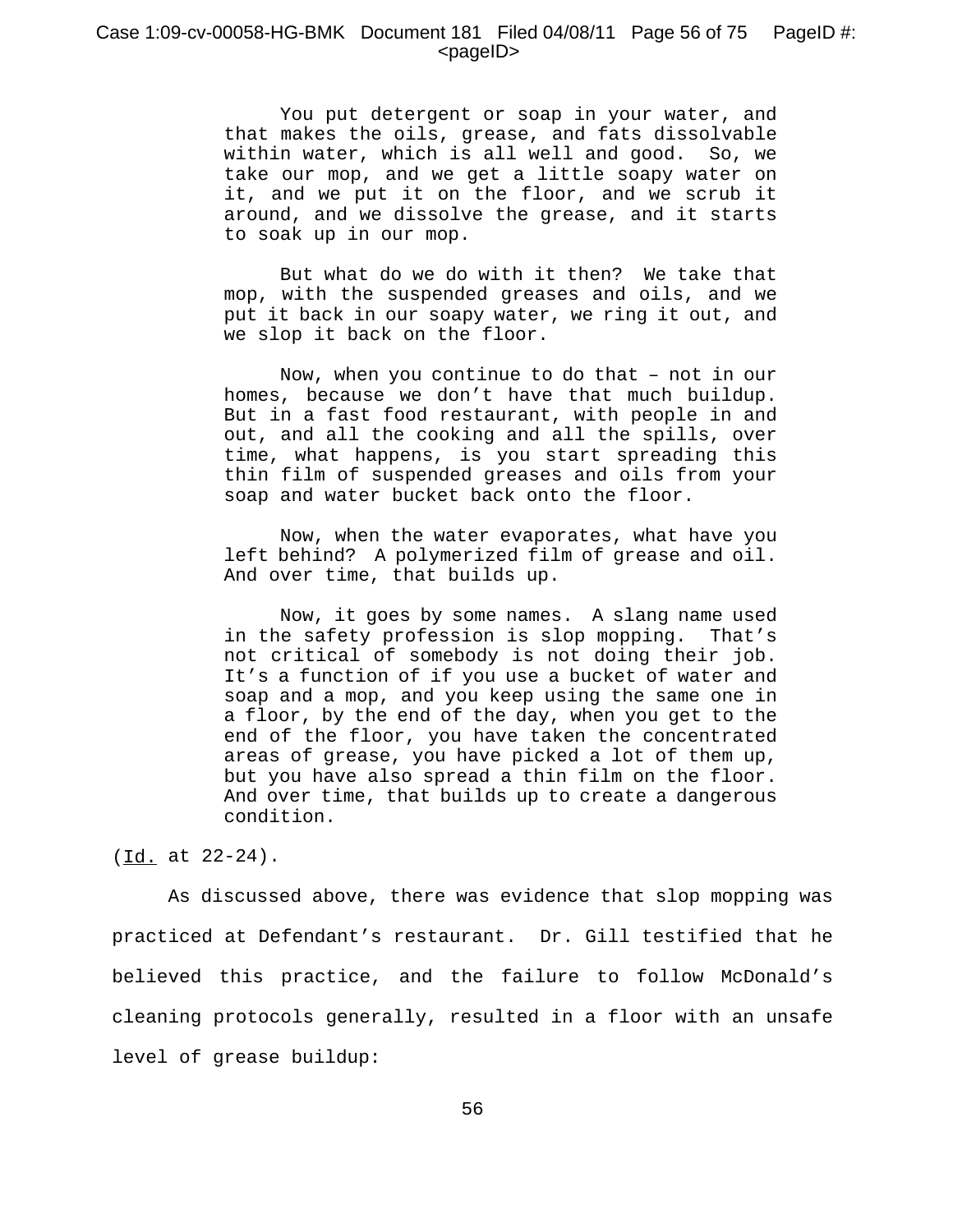# Case 1:09-cv-00058-HG-BMK Document 181 Filed 04/08/11 Page 57 of 75 PageID #:  $<$ pageID $>$

- Q. [O]ther than the testing that you did and that Mr. Wong did [showing the floor tiles had a slip resistance reading of .42] . . . was this any other evidence that you considered, in forming your opinion that the lower reading of the tile, at the store, was due to this slop mopping or the polymerized-to-grease phenomenon you are talking about?
- A. Yes, I think that's then consistent with all the testimony from Miss Rasos all the way down. And that is, on the one hand, they are saying McDonald's has this very precise floor safety risk management plan that we are supposed to follow. That's what makes our floors safe. But then they don't follow it.

And they don't even follow their own version of that plan, such as, well, okay. We got to do travel paths, and we got to do those every 30 minutes. And we know people can't remember that well, so we will have a little alarm clock. When it goes off, you do your travel path. If it's busy, we need you to do it every 15 minutes.

The store manager, Mr. Kushiyama, says, no, I didn't do that. I just did my best to remember. McDonald's says you need to document it. You know, let's face it. We are all busy. We all get caught up in things. As well intended as we may be, we need a kick in the rear end, so to speak, now and then. You got to have accountability.

. . .

It's just accountability. It's just a way to make sure people are doing their job. And those things weren't being done. And lo and behold, by not doing those, not doing the moppings five times a day, not doing the nightly scrub, in fact, not even doing it weekly, like Miss Rasos wanted, Mr. Kushiyama says, well, yeah, we probably did it every other week. That's every 14 days. McDonald's says every night.

Dr. Gill summarized the practices at Defendant's McDonald's

<sup>(</sup>Id. at 33-35).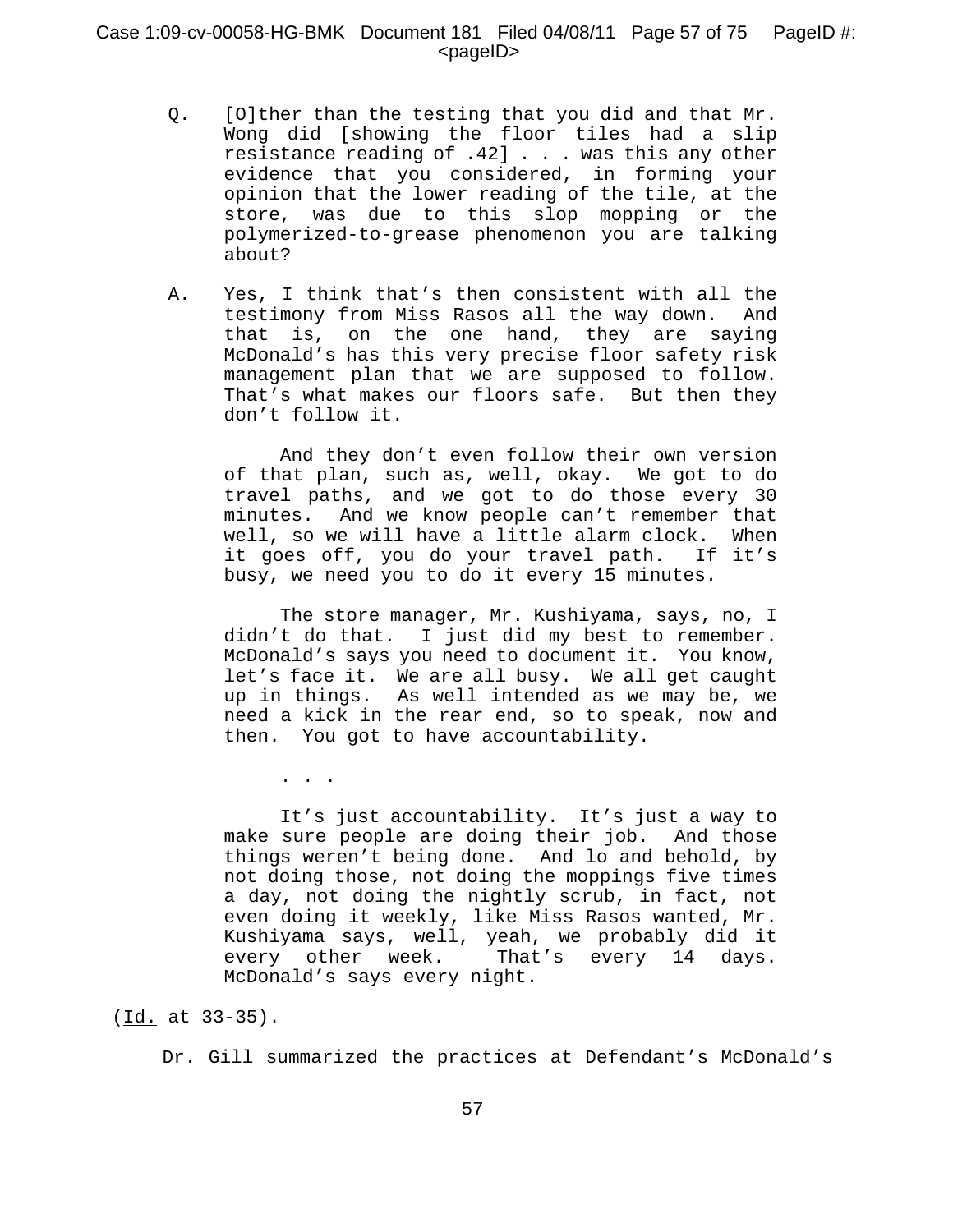# Case 1:09-cv-00058-HG-BMK Document 181 Filed 04/08/11 Page 58 of 75 PageID #:  $<$ pageID $>$

that he believed contributed to the floor's condition:

- Q. And when you were working on this case, did you, in addition to the looking at the chronic mopping practices or lack there of the defendant, did you look at their conduct; how they followed their safety rules or didn't on the morning that Mr. and Mrs. Munguia and Miss Presley were at the store?
- A. Yes. We have the preceding history of not doing the mops five times a day, not doing the nightly deep cleaning, scrubbing. We have those issues. We have the issues with not doing the travel paths.

And then what we have is we have Miss Rasos saying, boy, one our front line defenses, in real time, is our lot and lobby person. They are to be assigned to the dining room full-time. That's all they are to do is to clean up spills and look for spills. Because we know if customers drop something and pick it up, they are not going to get the bucket and mop out. They might take a napkin and wipe it, but they are not going to do a good job of cleaning it.

There wasn't a lot and lobby person. None was assigned to that day. Now, there was a maintenance person, but even that person wasn't in the lot and lobby. They were out in the parking lot. So, literally just before the slip and fall, we see this chronic history of not following the rules is continuing on.

And it's the culmination of all these things, as is typical of a case, that ultimately leads to an accident. It's not one thing. It's all of them combined.

- Q. And Mr. Kushiyama's manner of doing or not doing travel paths that morning, was that something that you considered?
- A. Yes. Again, Mr. Wong and I are on the same page. Given the description of the fall, given what he and I measured, there had to have been another contaminant on the floor besides the polymerized film buildup.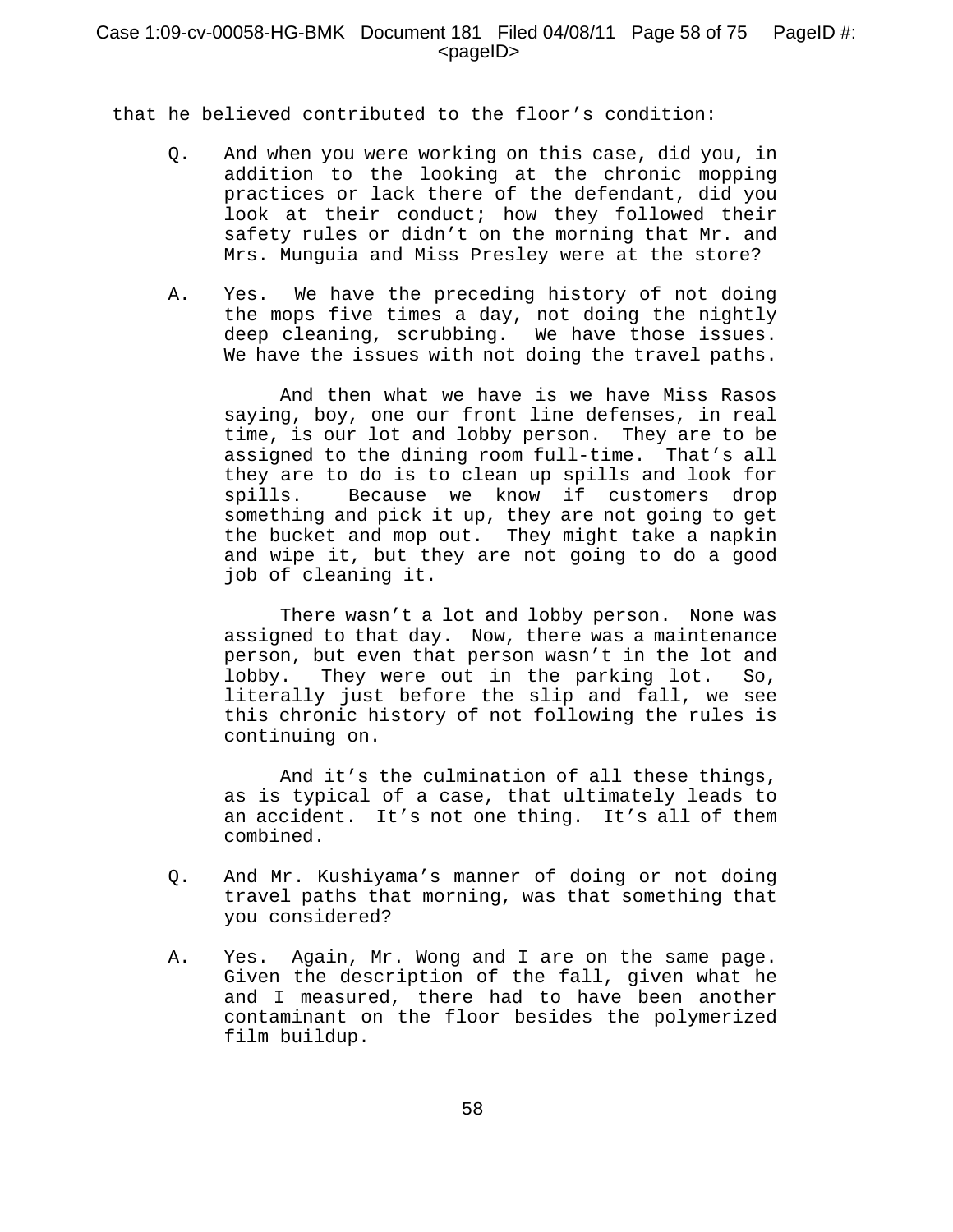## Case 1:09-cv-00058-HG-BMK Document 181 Filed 04/08/11 Page 59 of 75 PageID #:  $<$ pageID $>$

If you have a lot and lobby person or somebody doing the travel path when they are supposed to, then that type of contaminant can be spotted and cleaned up before you have a slip and fall.

(Id. at 39).

#### **Conclusion**

 There was sufficient evidence to support the third of the three basic elements necessary for a finding of liability for negligence under the mode of operation rule. There was sufficient evidence for a reasonable jury to find that Defendant's negligence caused a slippery substance to be on the floor, causing Mrs. Munguia's fall. A jury verdict need only be supported by evidence that "reasonable minds might accept as adequate to support a conclusion even if it is possible to draw two inconsistent conclusions from [it]." Maynard v. City of San Jose, 37 F.3d 1396, 1404 (9th Cir. 1992); see also E.E.O.C. v. Go Daddy Software, Inc., 581 F.3d 951, 961 (9th Cir. 2009) (the court may direct judgment as a matter of law only if "the evidence permits only one reasonable conclusion, and that conclusion is contrary to the jury's verdict." Evidence from numerous sources reflected that McDonald's cleaning procedures and rules for ensuring that dining room walkways are safe were not followed at Defendant's restaurant.

There was sufficient evidence at trial to support each of the necessary elements of a finding of liability for negligence under the mode of operation rule. There was sufficient evidence that: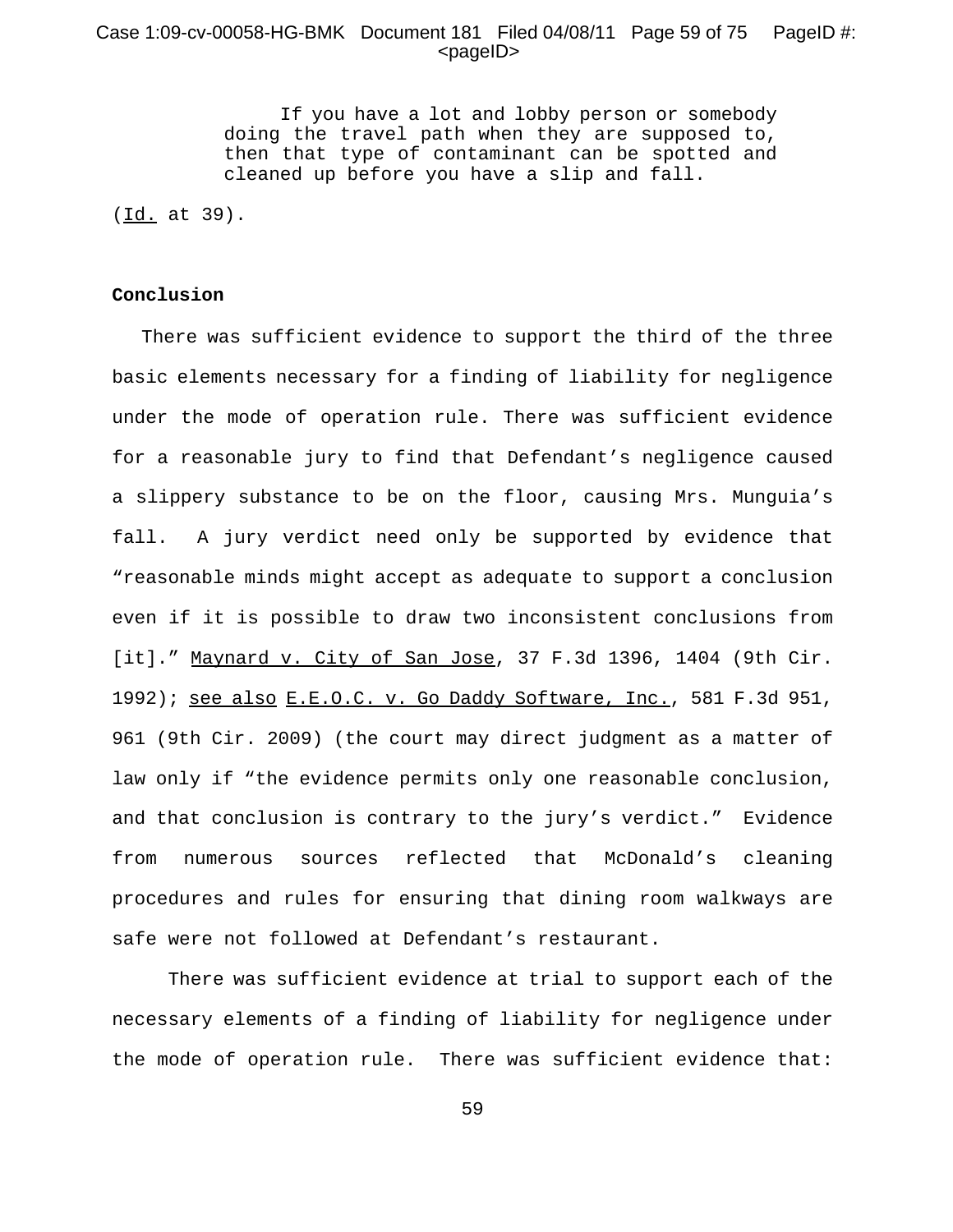# Case 1:09-cv-00058-HG-BMK Document 181 Filed 04/08/11 Page 60 of 75 PageID #:  $<$ pageID $>$

(1) Defendant utilized a mode of operation with a reasonably foreseeable dangerous condition; (2) Defendant's mode of operation resulted in a dangerous condition (a slippery floor) that caused Mrs. Munguia to be injured; and (3) Defendant failed to take reasonable action to discover and remove the dangerous condition. Because Plaintiffs provided sufficient evidence to support each of the necessary elements of their claim that Defendant is liable for negligence under the mode of operation rule, Defendant's renewed Motion for Judgment as a Matter of Law is **DENIED.** 

## **II. Alternative Motion for New Trial or for Remittitur**

### **STANDARD OF REVIEW**

Federal Rule of Civil Procedure 50(b) allows a party filing a renewed motion for judgment as a matter of law to include an alternative request for a new trial under Rule 59. Rule 59 allows the court to grant a new trial after a jury trial "for any reason for which a new trial has heretofore been granted in an action at law in federal court." Fed. R. Civ. P. 59(a). Although Rule 59 does not specify the grounds on which a court may order a new trial, historically recognized grounds include: "that the verdict is against the weight of the evidence, that the damages are excessive, or that, for other reasons, the trial was not fair to the party moving." Molski v. M.J. Cable, Inc., 481 F.3d 724, 729 (9th Cir. 2007) (quoting Passantino v. Johnson & Johnson Consumer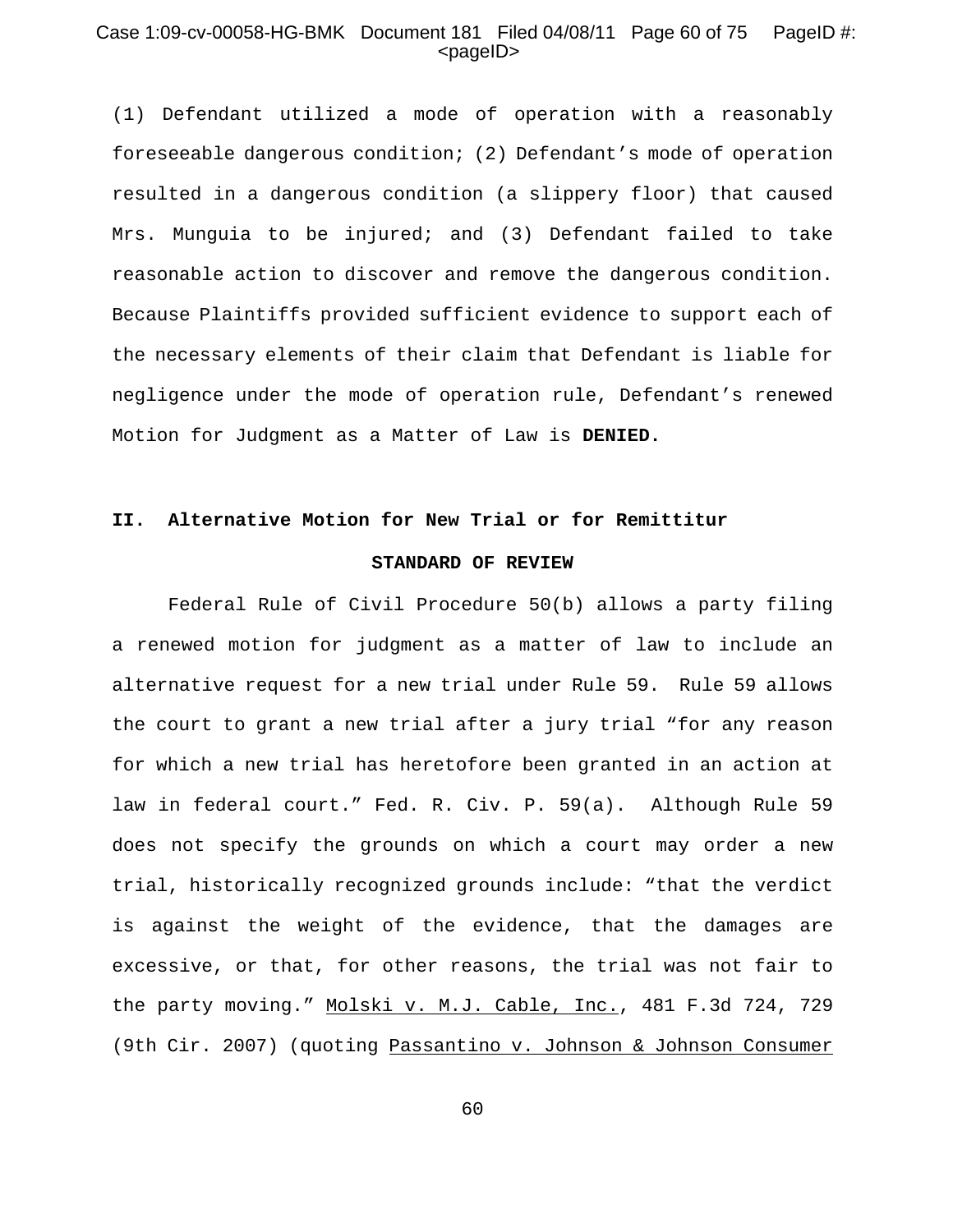## Case 1:09-cv-00058-HG-BMK Document 181 Filed 04/08/11 Page 61 of 75 PageID #:  $<$ pageID $>$

Prods., 212 F.3d 493, 510 n. 15 (9th Cir. 2000)). "When a motion for a new trial is based on insufficiency of the evidence, a 'stringent standard applies' and a new trial may be granted 'only if the verdict is against the great weight of the evidence or it is quite clear that the jury has reached a seriously erroneous result.'" MLM Property, LLC v. Country Cas. Ins. Co. 2010 WL 1948609, at \* 2 (D. Or. 2010) (quoting Digidyne Corp. v. Data Gen. Corp., 734 F.2d 1336, 1347 (9th Cir. 1984)).

If the Court finds that defendant is entitled to a new trial on the ground that the jury's damages award is excessive, the Court may offer the plaintiff the choice of accepting a remittitur (a reduction) of the award in lieu of a new trial. See Funai Elec. Co., Ltd. v. Daewoo Electronics Corp., 593 F.Supp.2d 1088, 1093 (N.D. Cal. 2009). A jury's damages award is generally "entitled to great deference," and "should be upheld unless it is clearly not supported by the evidence or only based on speculation or guesswork." In re First Alliance Mortg. Co., 471 F.3d 977, 1001 (9th Cir. 2006); see also Del Monte Dunes at Monterey, Ltd. v. Monterey 95 F.3d 1422, 1435 (9th Cir. 1996) (A jury's damages verdict must be upheld unless it is "grossly excessive or monstrous, clearly not supported by the evidence, or based only on speculation or guess work.") The Court must uphold a damages verdict "whenever possible, and all presumptions are in favor of the judgment." DSPT Intern., Inc. v. Nahum, 624 F.3d 1213, 1224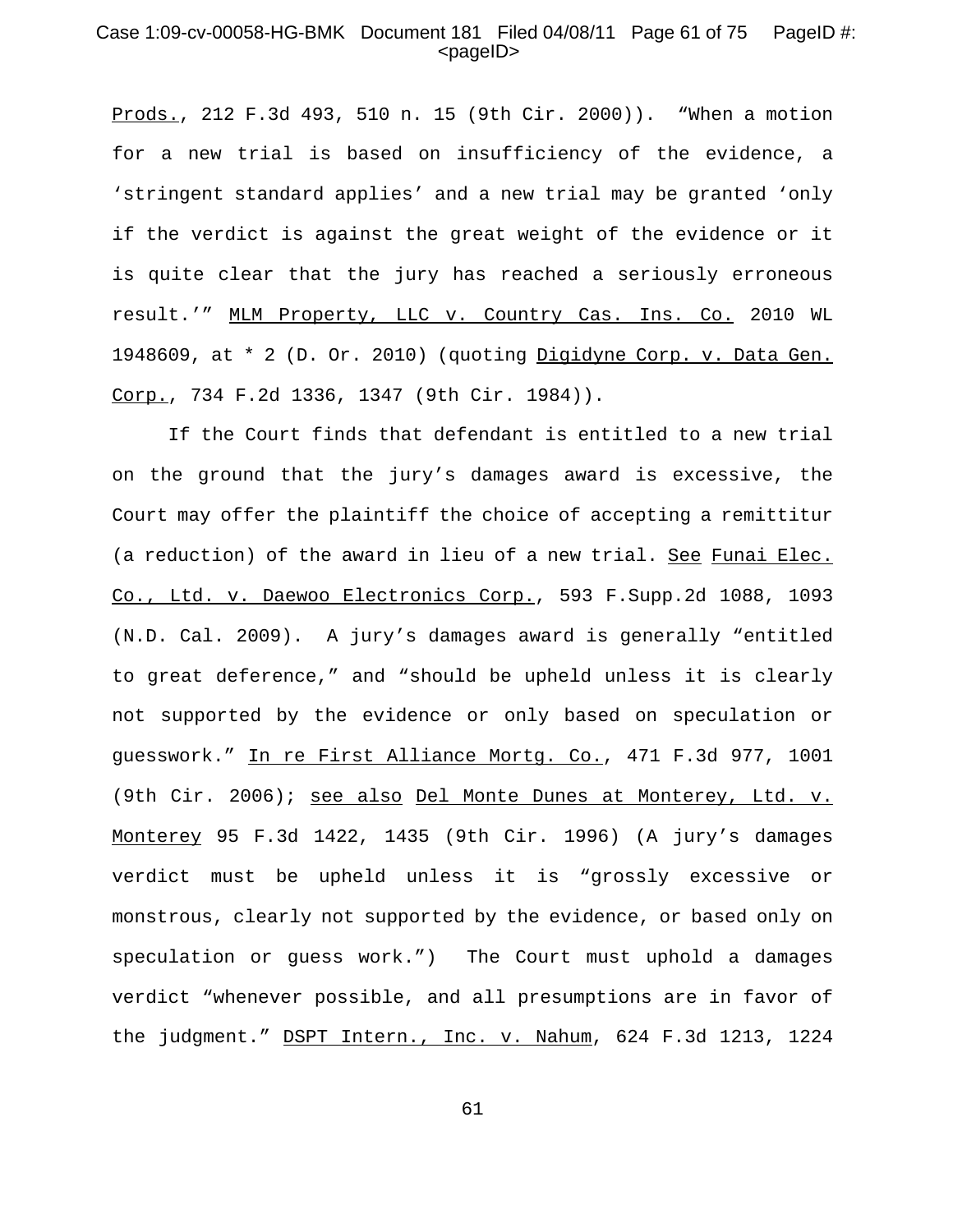# Case 1:09-cv-00058-HG-BMK Document 181 Filed 04/08/11 Page 62 of 75 PageID #:  $<$ pageID $>$

(9th Cir. 2010) (quoting Bouman v. Block, 940 F.2d 1211, 1234 (9th Cir. 1991).

#### **ANALYSIS**

Defendant moves, in the alternative, for a new trial or remittitur on the grounds that: (1) the jury was improperly instructed on the "mode of operation" rule; (2) the verdict is contrary to the clear weight of the evidence; and (3) the damages award is excessive.

#### **A. The "Mode of Operation" Jury Instruction Was Proper**

 Hawaii Standard Civil Jury Instruction No. 17.4, which the Court gave over Defendant's objection, incorporates the mode of operation rule. The instruction provided by the Court, and based on the model instruction, states:

A business has a duty to exercise reasonable care to maintain its premises in a safe condition and remove unreasonable risks of harm that arise from the way in which a business is conducted or operates.

To prevail on their claims, Plaintiffs must prove all of the following elements:

- 1. A Condition in the building posed an unreasonable risk of harm; and
- 2. Defendant failed to take reasonable steps to remove the unreasonable risk of harm or to give adequate warning of that risk; and
- 3. Defendant's failure was a legal cause of injury to Plaintiffs.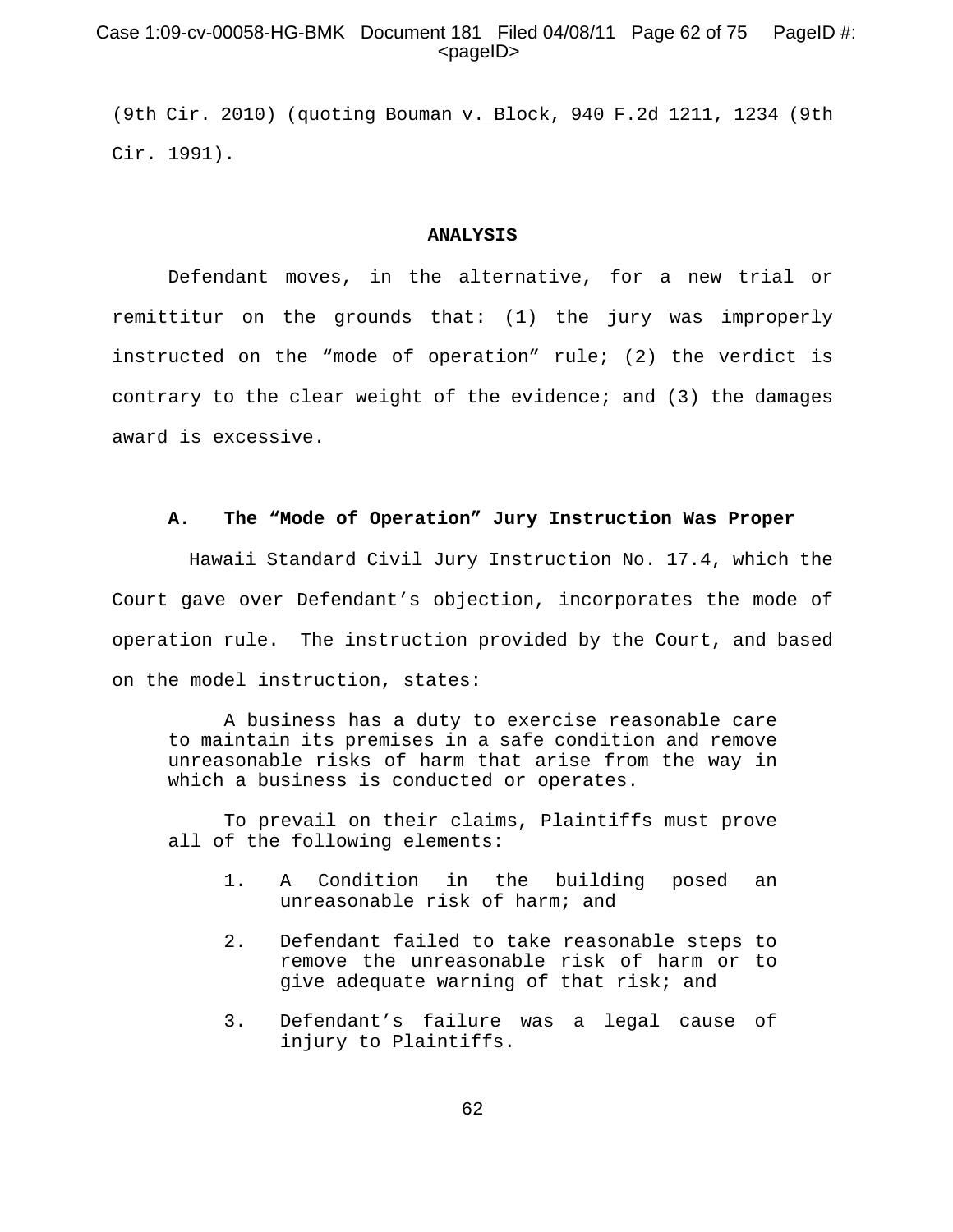# Case 1:09-cv-00058-HG-BMK Document 181 Filed 04/08/11 Page 63 of 75 PageID #:  $<$ pageID $>$

(Jury Instructions at No. 21, (Doc. 145)).

Defendant argues that it was improper for the Court to provide this instruction based solely on Defendant's fast-food, "self-service" method. Defendant raised an identical argument in support of its Renewed Motion for Judgment as a Matter of Law. As discussed above, Defendant's contention that a fast-food, "selfservice" method cannot constitute a "mode of operation" for purposes of applying the mode of operation rule of liability, is firmly contrary to Hawaii law. See Gump, 5 P.3d 407; Moyle, 191 P.3d 1062. The "mode of operation" rules applies to Defendant's "self-service" method, and sufficient evidence was presented for the jury to find Defendant liable under the rule. The jury instruction incorporating the rule was proper.

# **B. The Verdict Is Not Against The Clear Weight Of The Evidence**

Defendant argues that it is entitled to a new trial because the jury's verdict is against the clear weight of the evidence. This argument is duplicative of Defendant's argument, made in support of its Renewed Motion for Judgment as a Matter of Law, that Plaintiffs failed to present sufficient evidence to support a jury finding of liability under the mode of operation rule.

As discussed above, Plaintiffs presented sufficient evidence for the jury to reasonably find Defendant liable. Plaintiffs presented evidence that Defendant utilized a self-service mode of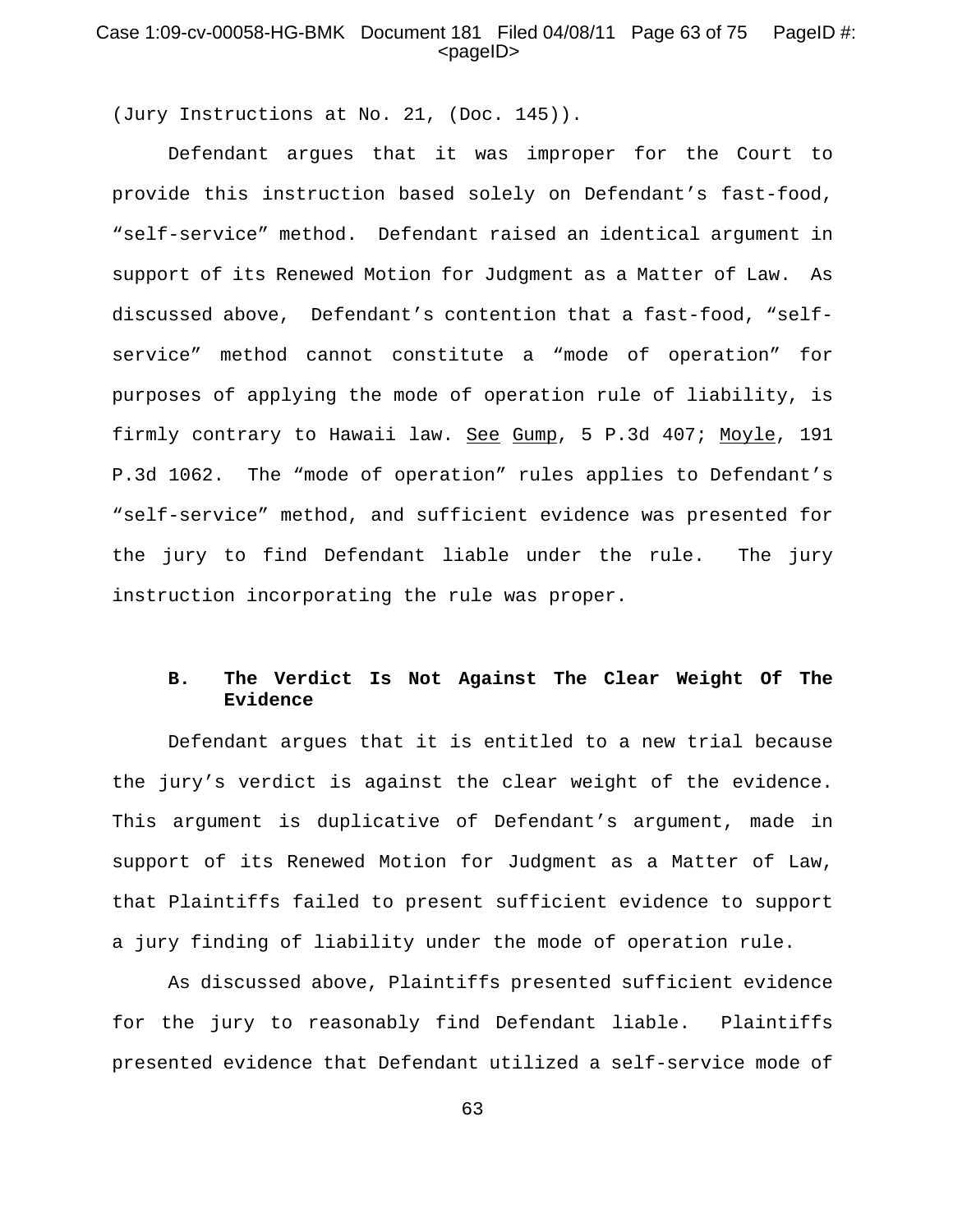## Case 1:09-cv-00058-HG-BMK Document 181 Filed 04/08/11 Page 64 of 75 PageID #:  $<$ pageID $>$

operation involving a reasonably foreseeable risk of greasy buildup on floors and of falling food, failed to take reasonable action to prevent that risk, and that failure caused Mrs. Munguia to fall. The clear weight of the evidence was not against the jury verdict.

## **C. Defendant Is Not Entitled To Remmittitur On The Ground That The Damages Award Is Excessive**

Plaintiff Beverly Munguia was awarded \$2,670,227.55 in special damages and \$3,000,000 in general damages, for a total damages award of \$5,670,227.55. Defendant argues that the damages award is excessive and should be remitted. Defendant contends that the jury's compassion for Mrs. Munguia's circumstances colored their assessment of liability and damages, but does not explain how the damages award is excessive.

A jury's finding on the amount of damages will be upheld unless the amount is "grossly excessive or monstrous, clearly not supported by the evidence, or based only on speculation or guess work." Del Monte Dunes at Monterey, Ltd. v. City of Monterey, 95 F.3d 1422, 1435 (9th Cir. 1996); see also Brady v. Gebbie, 859 F.3d 1543, 1557 (9th Cir. 1988) (Damages award must be upheld unless it is "shocking to the conscience."). A party "seeking remittitur bears a heavy burden of showing that an award is grossly excessive, inordinate, shocking to the conscience of the court, or so high that it would be a denial of justice to permit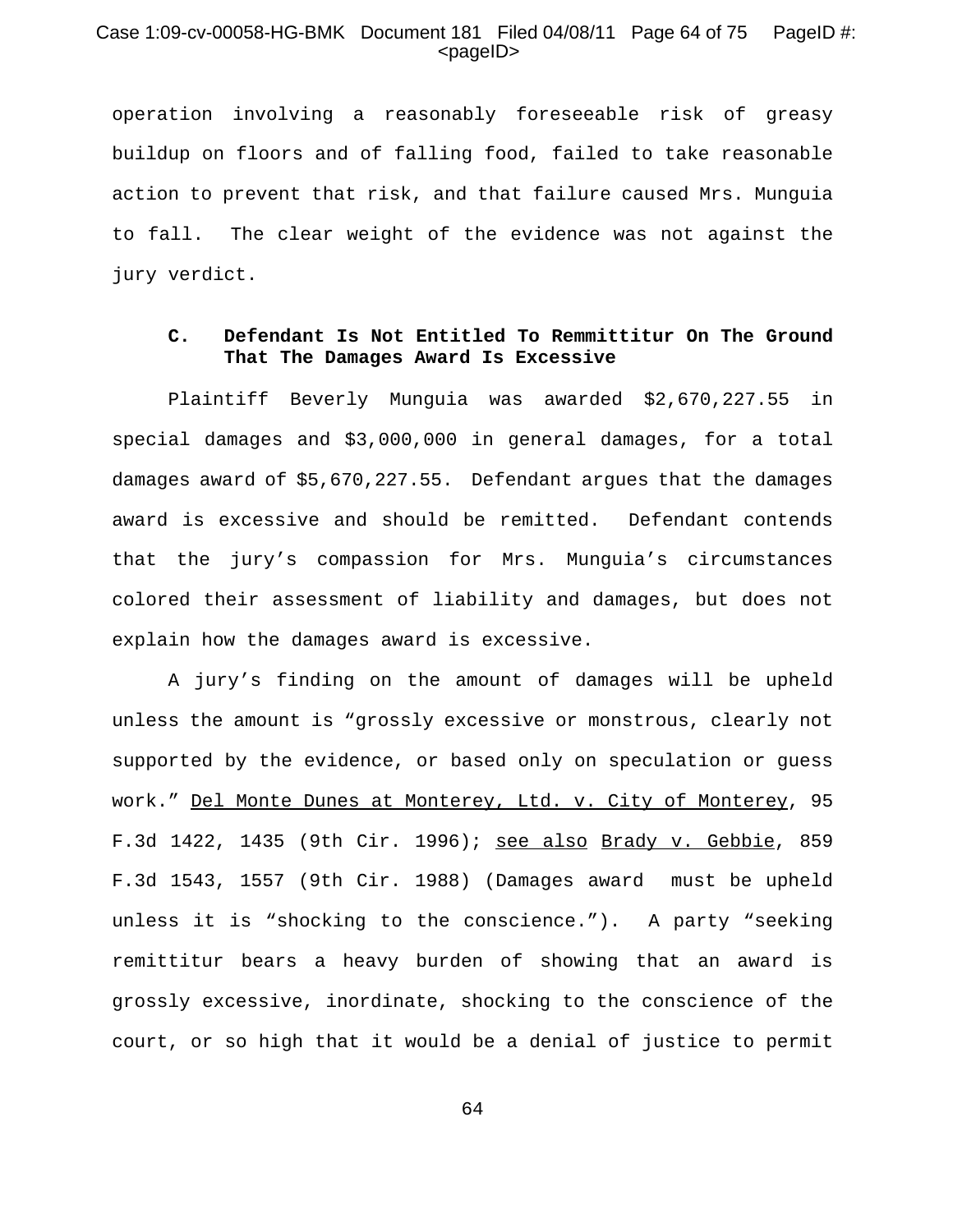# Case 1:09-cv-00058-HG-BMK Document 181 Filed 04/08/11 Page 65 of 75 PageID #:  $<$ pageID $>$

it to stand." Currier v. United Technologies Corp., 393 F.3d 246, 256 (1st Cir. 2004) (internal quotation marks and citation omitted).

Defendant's conclusory assertion that the damages award is excessive is not sufficient to overcome the jury's decision. Although Defendant argues that the jury's compassion for Mrs. Munguia colored their assessment of her damages, Defendant does not explain how the jury's damages award is wrong. Defendant does not identify the portions of the award with which it finds fault, or suggest the amount of damages that it believes is proper. Defendant did not offer evidence on the damages question at trial.

Plaintiffs provided evidence that Mrs. Munguia was severely injured by the fall, suffered considerable resulting damages. Mrs. Munguia's neurosurgeon, Dr. Timothy Hopkins, testified that her L-1 vertebra in her lower back was fractured in a manner consistent with her description of having fallen onto her buttocks. (Transcript of Dr. Timothy Hopkins's video-taped deposition, entered into evidence at trial, at 11, 45 (Doc. 89- 1)). Dr. Hopkins performed a surgery on Mrs. Munguia as a result of the injury from her fall, which involved the placement of rods and screws. (Id. at 16-17, 27). After her surgery, Mrs. Munguia suffered a spontaneous fracture in her L-4 vertebra. (Id. at 27). Dr. Hopkins testified that the instruments placed in her back likely contributed to causing the fracture, in combination with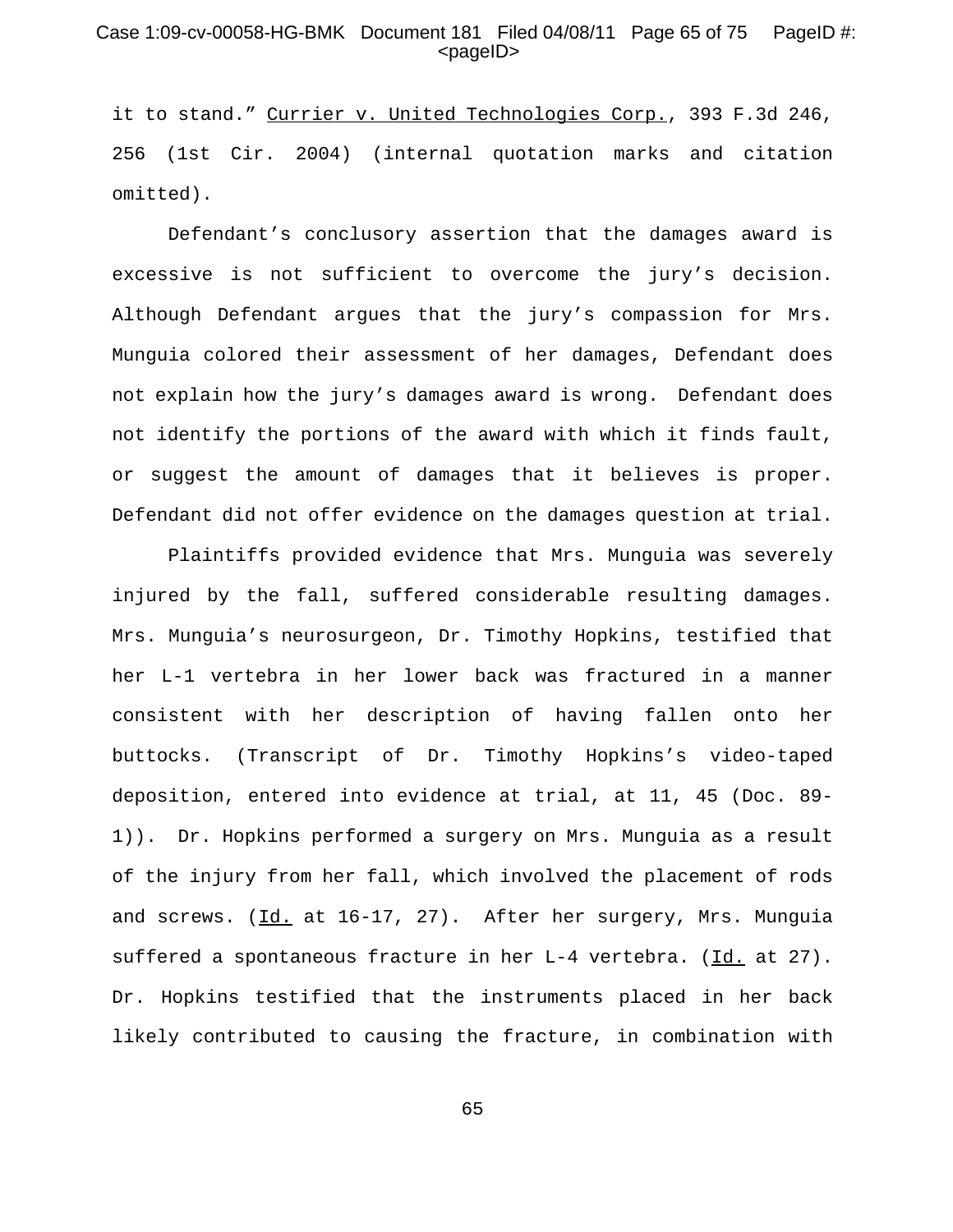## Case 1:09-cv-00058-HG-BMK Document 181 Filed 04/08/11 Page 66 of 75 PageID #:  $<$ pageID $>$

her severe osteoporosis.  $(\underline{Id.})$ . As a result of her injuries, Mrs. Munguia was left with a deformity in her back that forces her to walk with a stoop, and significantly limits her ability to move. (Id. at 35). The parties agreed that Mrs. Munguia's medical expenses were \$166,277.55. (See Trial Exhibit 127).

Dr. Rodney Isom, a rehabilitation consultant with a Ph.d. in Human Rehabilitation, testified that Mrs. Munguia would continue to be largely confined to a wheelchair for mobility and only able to take a few steps, and would be permanently disabled from work. (Transcript of Trial, October 1, 2010, at 18-19 (Doc. 158)). He testified that Mrs. Munguia would suffer chronic pain and require assistance for basic daily living needs:

She's in severe, chronic pain all the time. She's taking a ton of medication, so it would also be problematic with her working. . . . She doesn't sleep well because of her chronic pain. She has to rest during the day. Sometimes her pain level is so high, that she doesn't get out of bed at all. . . . She needs assistance with her activities of daily living, like going to the bathroom, getting dressed, bathing, et cetera.

(Id. at 19). Plaintiffs submitted evidence that a life-care plan for Mrs. Munguia would cost approximately \$2,100,000, and that she had lost wages in excess of \$480,000. (See Transcript of Trial, October 5, 2010, at 15 (Doc. 160); Trial Exhibits 64, 65, 68). Dr. Robert Male, an economic damages expert, testified that Mrs. Munguia would have a total economic damages loss of \$2,654,100. (Transcript of Trial, October 5, 2010, at 16 (Doc. 160))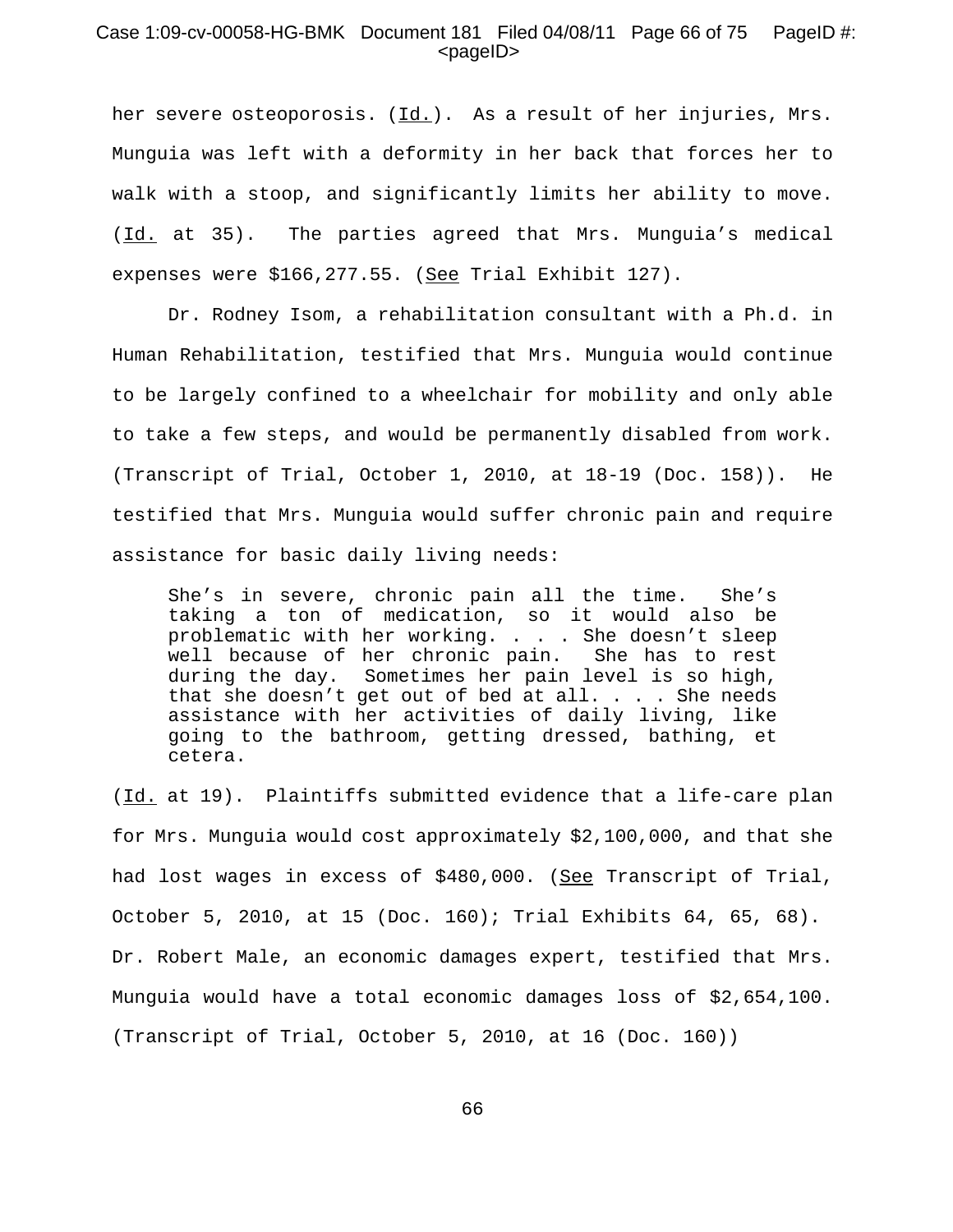# Case 1:09-cv-00058-HG-BMK Document 181 Filed 04/08/11 Page 67 of 75 PageID #:  $<$ pageID $>$

Mrs. Munguia testified regarding the extreme emotional and physical hardship she experiences as a result of her injuries. She testified that her inability to work is a source of great sadness and depression, that she is pained that her daughter is afraid to let her hold her grandchildren, and that she is forced to decide on a daily basis whether to suffer extreme physical pain or take medication that puts her in a foggy mental state. (Transcript of Trial, October 4, 2010 at 35-41 (Doc. 159)).

A jury's damages verdict is entitled to "substantial deference" and must be upheld unless it is "clearly unsupported by the evidence." In re Exxon Valdez, 270 F.3d 1215, 1247-48 (9th Cir. 2001) (qouting Stinnett v. Damson Oil Corp., 813 F.3d 1394, 1398 (9th Cir. 1987). Defendant put on no witnesses or any other evidence at trial to controvert Plaintiffs' evidence of damages. Defendant argues that the damages award is excessive, but points to no evidence in support. Defendant does not identify the portions of the jury award that are excessive or provide any explanation of why the award is improper. A party requesting a "remittitur bears a heavy burden of showing that an award is grossly excessive, inordinate, shocking to the conscience of the court, or so high that it would be a denial of justice to permit it to stand." Currier v. United Technologies Corp., 393 F.3d 246, 256 (1st Cir. 2004) (internal quotation marks and citation omitted). Defendant has not met its "heavy burden" of proving to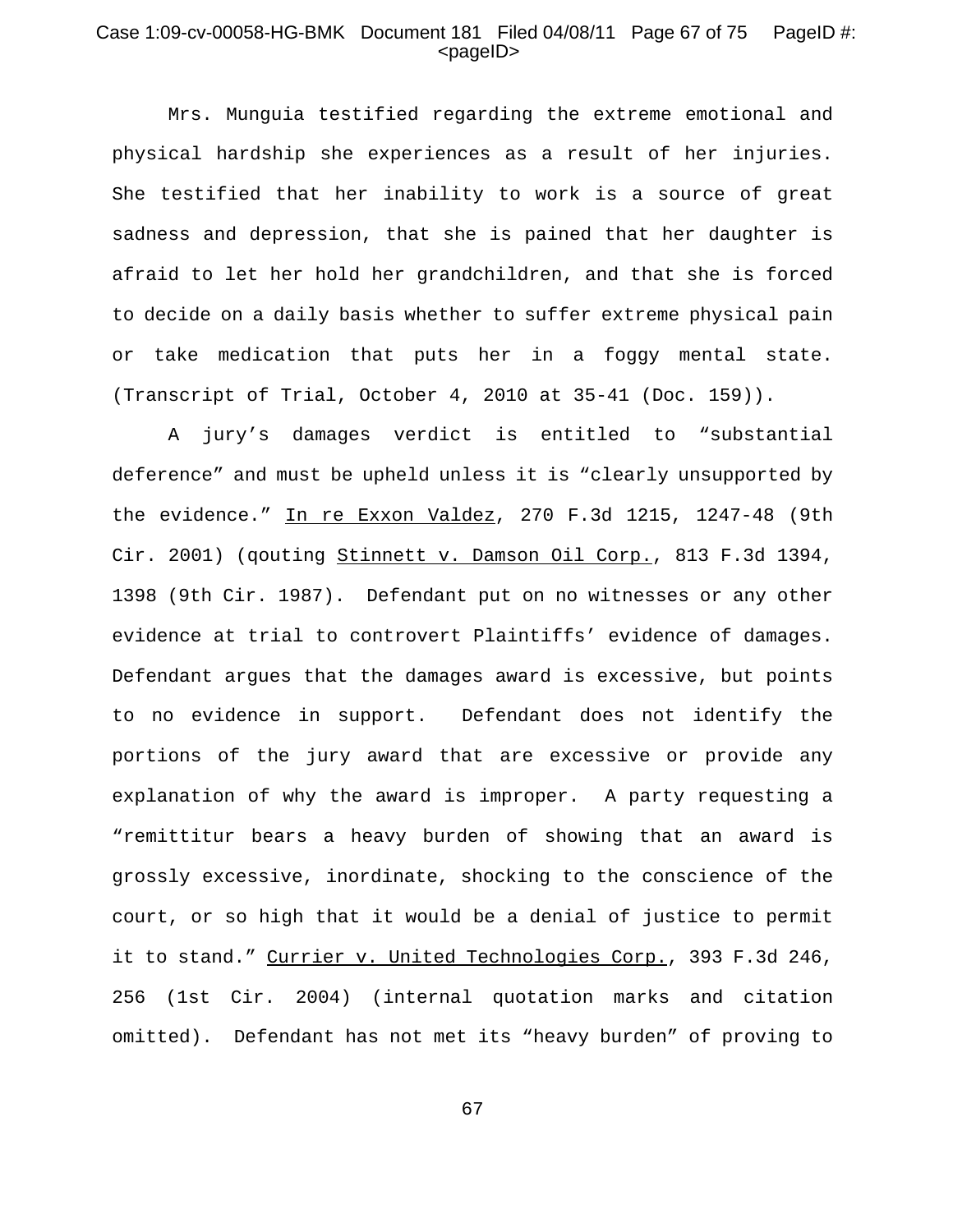# Case 1:09-cv-00058-HG-BMK Document 181 Filed 04/08/11 Page 68 of 75 PageID #:  $<$ pageID $>$

the Court that it is entitled to a remmittitur.

## **D. Conclusion**

Because the "mode of operation" jury instruction was proper, the jury verdict was not against the clear weight of the evidence, and the damages award was supported by the evidence, Defendant's Alternative Motion for a New Trial or for Remittitur is **DENIED.**

## **III. Plaintiffs' Motion for Rule 11 Sanctions**

## **STANDARD OF REVIEW**

Federal Rule of Civil Procedure 11 allows the court to sanction a party or attorney who makes improper or frivolous representations in a pleading, written motion, or other submission. Fed. R. Civ. P. 11(c). Rule 11 provides that an attorney or unrepresented party who presents any paper to the court certifies that:

(1) it is not being presented for any improper purpose, such as to harass, cause unnecessary delay, or needlessly increase the cost of litigation; (2) the claims, defenses, and other legal contentions are warranted by existing law or by a nonfrivolous argument for extending, modifying, or reversing existing law or for establishing new law; (3) the factual contentions have evidentiary support or, if specifically so identified, will likely have evidentiary support after a reasonable opportunity for further investigation or discovery; and (4) the denials of factual contentions are warranted on the evidence or, if specifically so identified, are reasonably based on belief or a lack of information.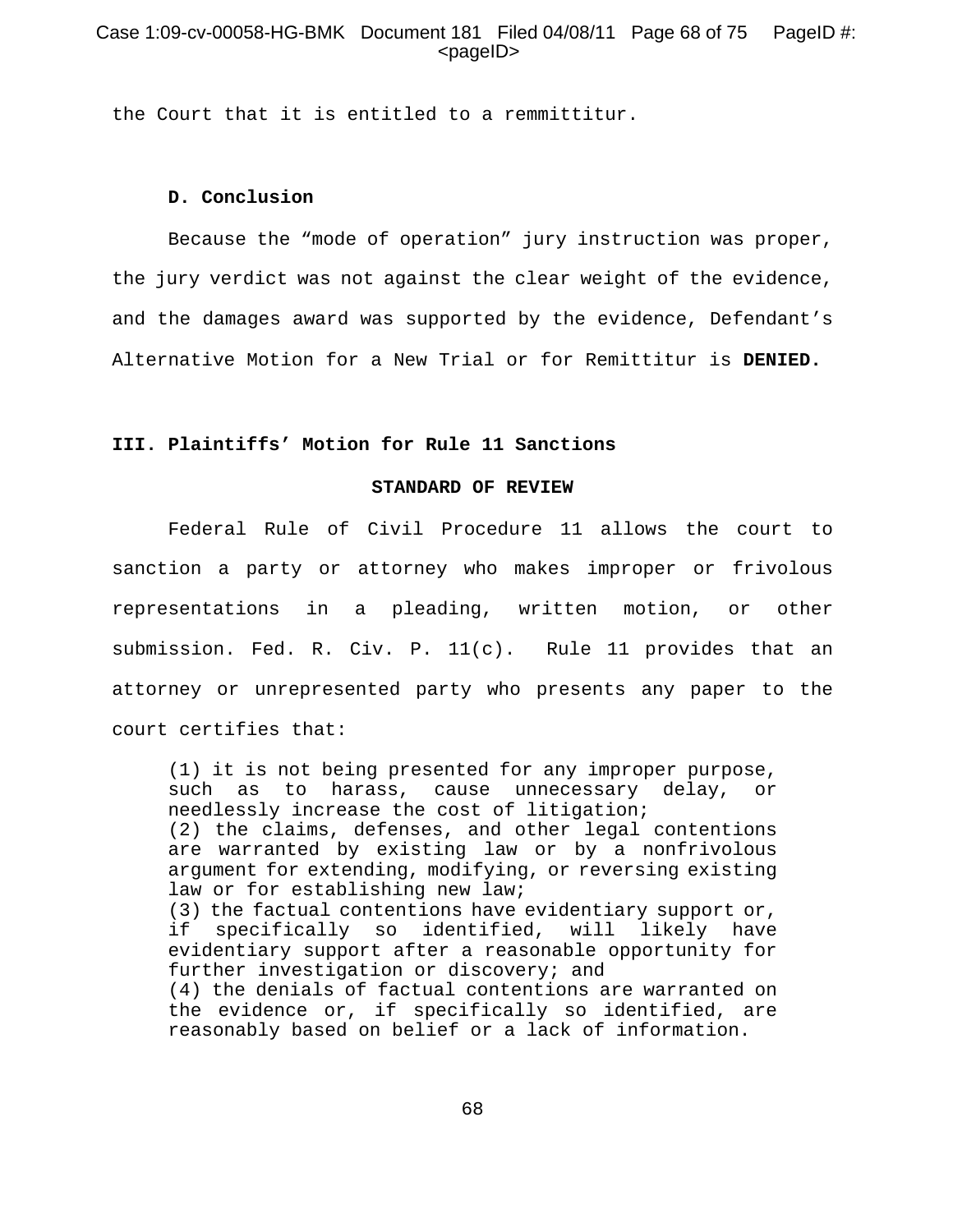## Case 1:09-cv-00058-HG-BMK Document 181 Filed 04/08/11 Page 69 of 75 PageID #:  $<$ pageID $>$

Fed. R. Civ. P. 11(b). If these representation requirements are violated, the court has discretion to impose sanctions. Warren v. Guelker, 29 F.3d 1386, 1389 (9th Cir. 1994). Although the court has discretion to decide the appropriate type of sanction, the sanction "must be limited to what suffices to deter repetition of the conduct or comparable conduct by others similarly situated." Fed. R. Civ. P. 11(c)(4).

#### **ANALYSIS**

Plaintiffs move the Court to sanction Defendant for factual contentions made in its Renewed Motion for Judgment as a Matter of Law, or Alternative Motion for a New Trial or Remittitur. Plaintiffs argue that the Motion violates Federal Rule of Civil Procedure 11 ("Rule 11") because it misrepresents the record with factual contentions that lack evidentiary support. Specifically, Plaintiffs point to the following two contentions made by Defendant: (1) "The clear weight of the evidence in this case is that Plaintiff fell forward because she tripped;" and (2) "No one saw any slippery substance on the floor because there was none." (Memorandum in Support of Renewed Motion for Judgment as a Matter of Law at 16 (Doc. 155)).

Rule 11 requires a party submitting a filing to certify, to the best of their knowledge, information and belief, formed after an inquiry reasonable under the circumstances, that: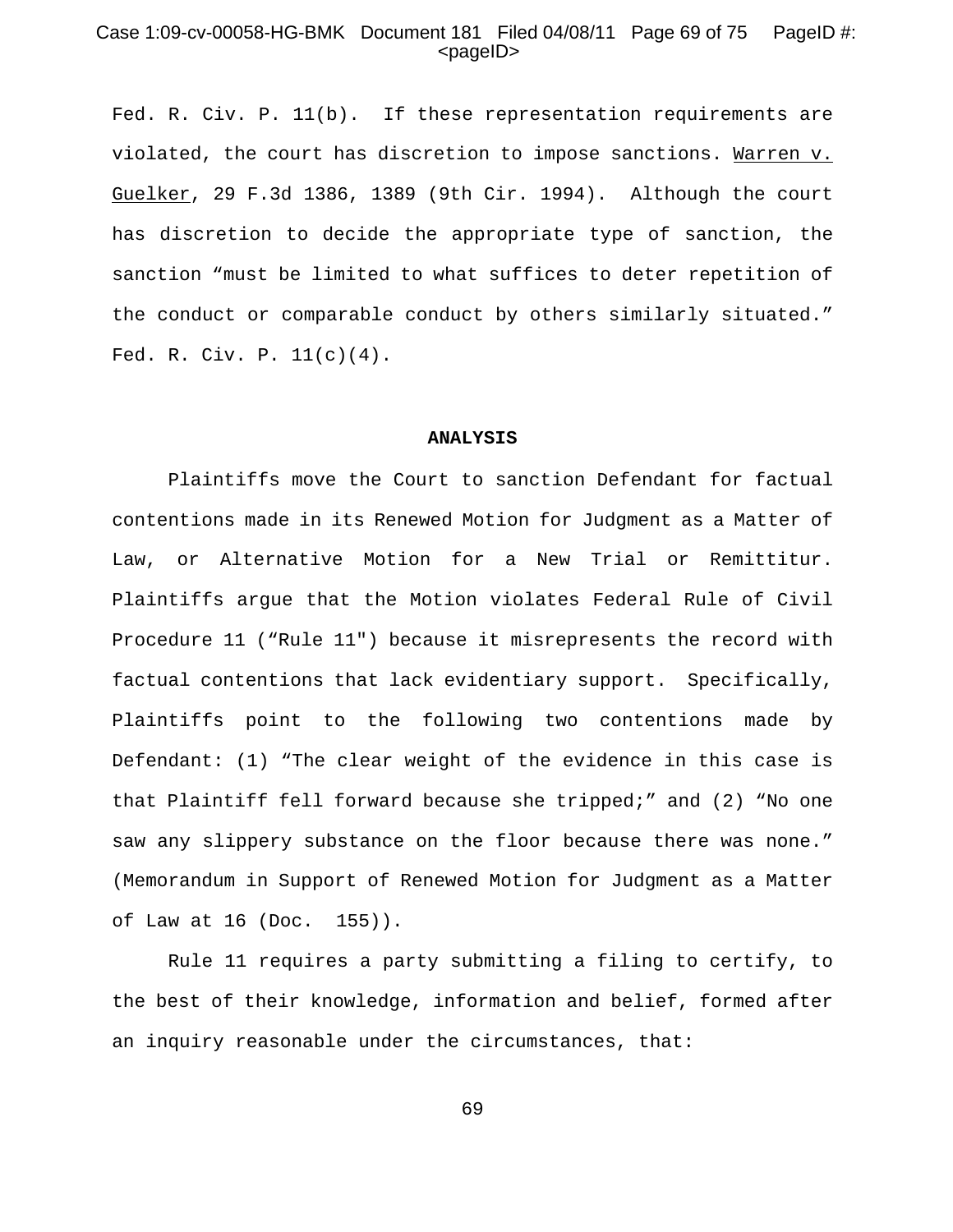## Case 1:09-cv-00058-HG-BMK Document 181 Filed 04/08/11 Page 70 of 75 PageID #: <pageID>

(3) the factual contentions have evidentiary support . . . ; and

(4) the denials of factual contentions are warranted on the evidence or, if specifically so identified, are reasonably based on belief or a lack of information.

Fed. R. Civ. P.  $11(b)(3)$ , (4). If the Court determines that Rule 11(b) has been violated, "after notice and a reasonable opportunity to respond . . . the court may impose an appropriate sanction on any attorney, law firm, or party that violated the rule or is responsible for the violation." Fed. R. Civ. P.  $11(c)(1)$ .

# **A. Defense Theory That Mrs. Munguia Tripped And Fell Forward**

Defendant maintains that the weight of the evidence reflected that Mrs. Munguia fell forward, because "immediately after her fall, she was seen lying on her stomach with her head forward, out in the aisle." (Renewed Motion for Judgment as a Matter of Law at 16 (Doc. 155)). Defendant argues that it is "simply not possible that Mrs. Munguia slid and fell [onto her buttocks] as she described" because she "immediately ended up on her stomach with her head facing forward." (Id.).

There was no testimony that Mrs. Munguia fell forward rather than backward onto her buttocks. Defendant presents its theory as an interpretation of the evidence presented. The evidence of the manner in which Mrs. Munguia fell came from Mrs. Munguia, who testified that she fell onto her buttocks and then rolled onto her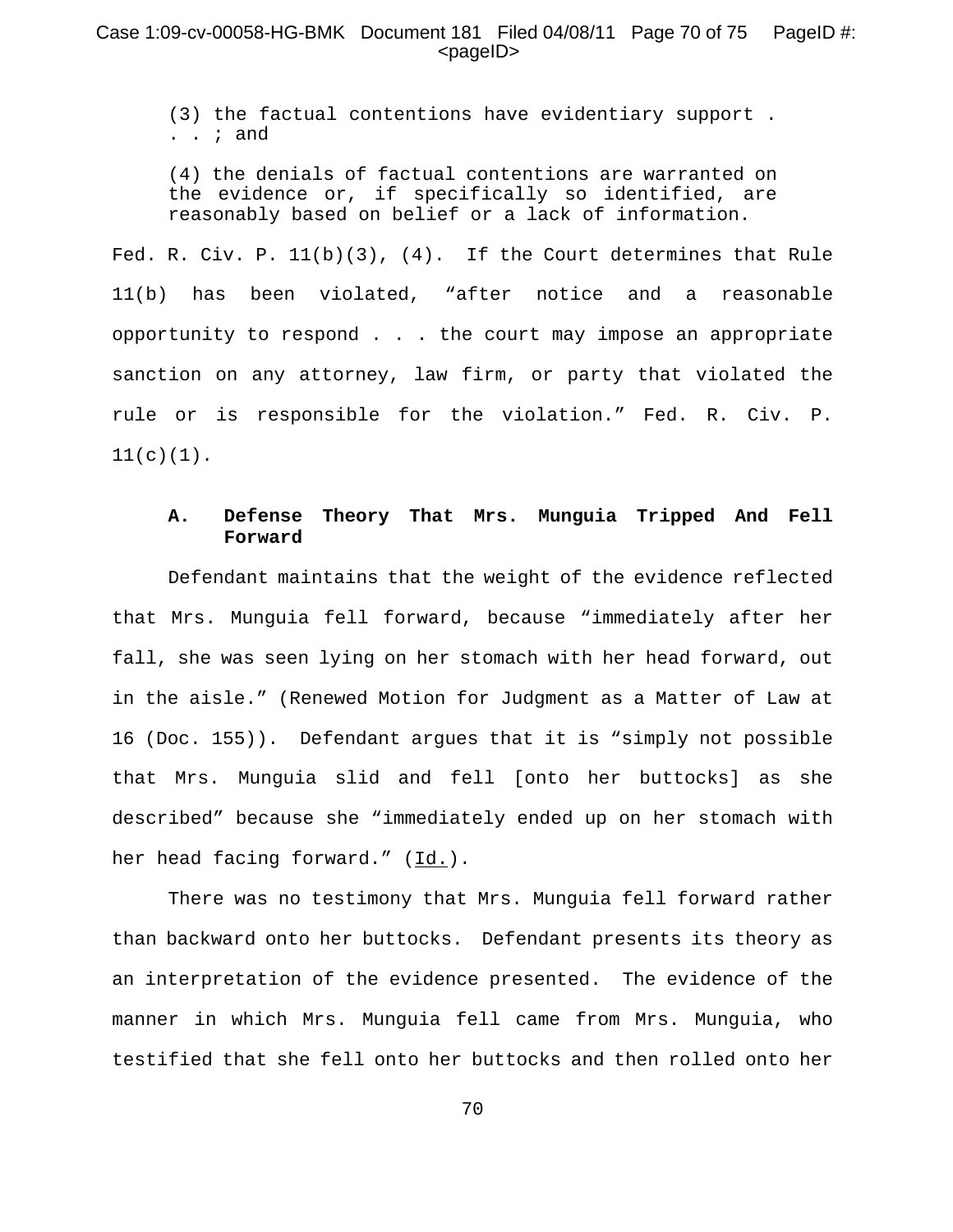# Case 1:09-cv-00058-HG-BMK Document 181 Filed 04/08/11 Page 71 of 75 PageID #:  $<$ pageID $>$

stomach because of the pain. (See Transcript of Trial, October 4, 2010, at 13-14 (Doc. 159)). No witnesses testified to the contrary.

 Mrs. Munguia's description of her fall was supported by the testimony of her treating neurosurgeon, Dr. Timothy Hopkins, who testified that she suffered a L-1 vertebra fracture consistent with having fallen on her buttocks. (Transcript of Dr. Timothy Hopkins's video-taped deposition, entered into evidence at trial, at 45 (Doc. 89-1)).

Dr. Gill, Plaintiffs' expert witness, testified that there was nothing to suggest that Mrs. Munguia tripped and fell forward, "other than speculation." (Transcript of Trial, September 30, 2010, at 56 (Doc. 157). He testified that it is common for persons who experience a painful fall to move in "[w]hatever [way] they can to get the pressure and pain off their body." (Id. at 58). No witnesses at trial testified to seeing Mrs. Munguia fall, and no evidence was presented to controvert her description that she fell backwards onto her buttocks.

Defendant's contention that the weight of the evidence showed that Mrs. Munguia fell forward is a theory without evidentiary support. There was no testimony that Mrs. Munguia fell in any manner other than backward onto her buttocks.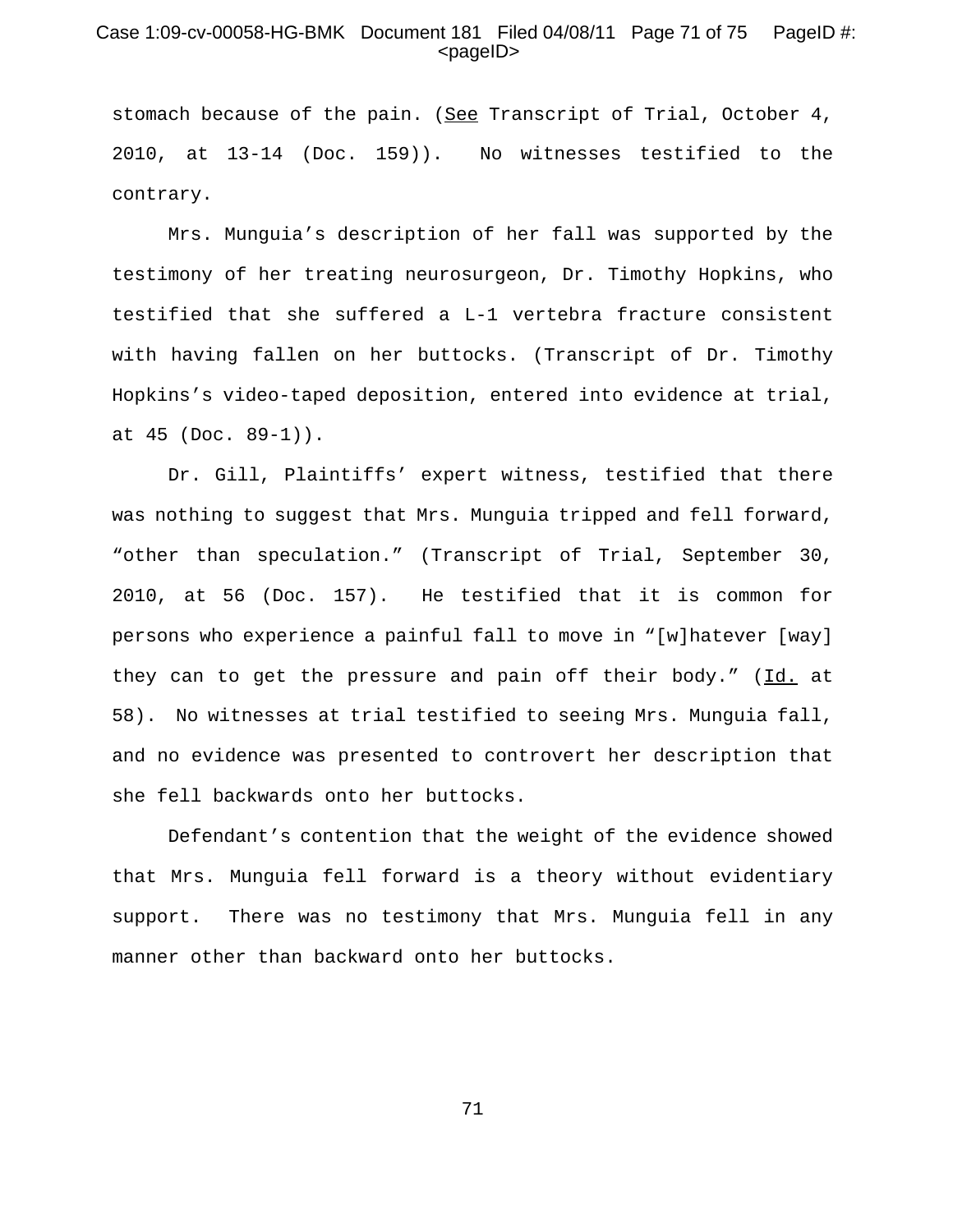# **B. Defendant's Allegation That There Is No Evidence That There Was A Contaminant On The Floor Causing Mrs. Munguia To Slip Is Inconsistent With The Evidence**

Defendant's contention that no one saw any slippery substance on the floor is inconsistent with the evidence. Mrs. Munguia testified that after she fell she saw something on the floor that was darkish and about the size of a quarter. (Transcript of Trial, October 4, 2010, at 19-21 (Doc. 159)).

Ms. Presley testified that she saw a syrup-like substance near where Ms. Munguia fell, and that it reminded her of a McGriddle:

- A. [Ms. Presley] . . . [T]he manager then asked us if there was anything on the floor. And until that point, I hadn't even looked at the floor or thought about looking at the floor. My only concern was Bev. And when I looked down to my right, there was a spot on the floor. And as my sister said, it is – it was a quarter-size. And I turned to the manager, and I said, "There is a spot on the floor." And I scooted my chair back. He leaned over me, and looked down, and said, "Uh-huh."
- . . .
- A. It was syrupy or something else, an it had little black dots in it. . . .
- . . .

A. It reminded me of a McGriddle.

(Id. at 72, 83).

Prior to trial, Defendant argued that there was no evidence of a contaminant on the floor that caused Mrs. Munguia to fall. (Memorandum in Support of Motion in Limine No. 1 at 2-3 (Doc. 78-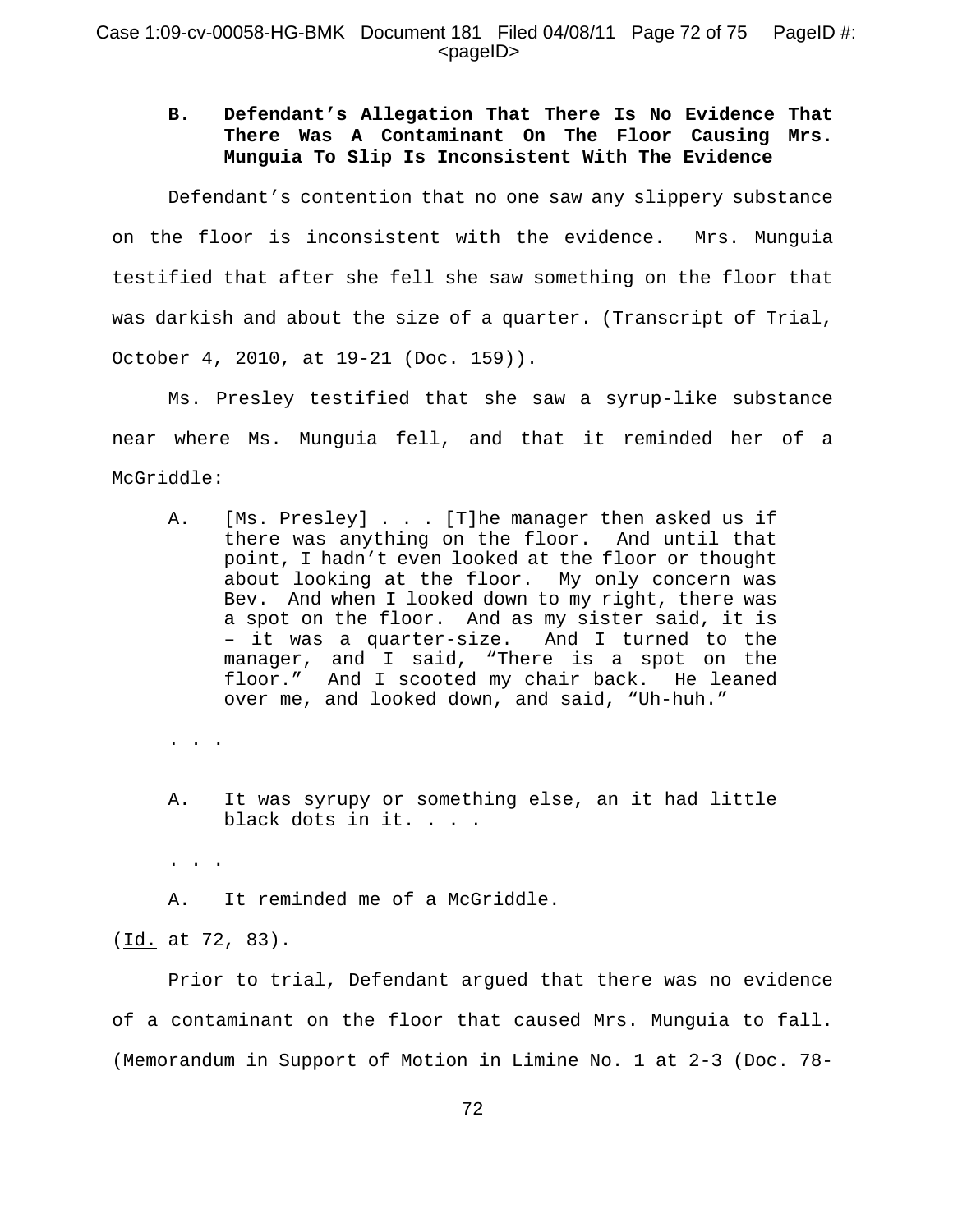## Case 1:09-cv-00058-HG-BMK Document 181 Filed 04/08/11 Page 73 of 75 PageID #: <pageID>

1)). At the pretrial hearing on the motions in limine, the Court pointed out that in her deposition, Mrs. Munguia testified that after falling she saw "something the size of a quarter." (Minute Order, September 21, 2010, at 13 (Doc. 126)). Ms. Presley testified in her deposition that she saw what appeared to be "oil or something off of a McGriddle type of sandwich and it had like black dots in it."  $(\underline{Id.})$ . The Court ruled that if such evidence came into evidence at trial, Defendant could not state to the jury that there is no evidence of a contaminant on the floor.  $(Id.$  at 13-14). It is for the jury to decide what value to place on the witnesses' testimony.

Evidence was introduced at trial that there was a contaminant on the floor. The evidence that a contaminant was on the floor included circumstantial evidence. The jury is entitled to rely on circumstantial evidence. As the Court instructed the jury:

Evidence may be direct or circumstantial. Direct evidence is direct proof of a fact, such as testimony of an eyewitness. Circumstantial evidence is indirect evidence, that is, proof of a chain of facts from which you could find that another fact exists, even though it has not been proved directly.

(Jury Instructions, Instruction No 9, at 10 (Doc. 145)). Dr. Gill's testimony that Mrs. Munguia would not have slipped in the manner she described but for the presence of some contaminant under her foot, constitutes circumstantial evidence. The jury may properly rely on such evidence.

At trial, the Court advised Defendant's counsel that he could

73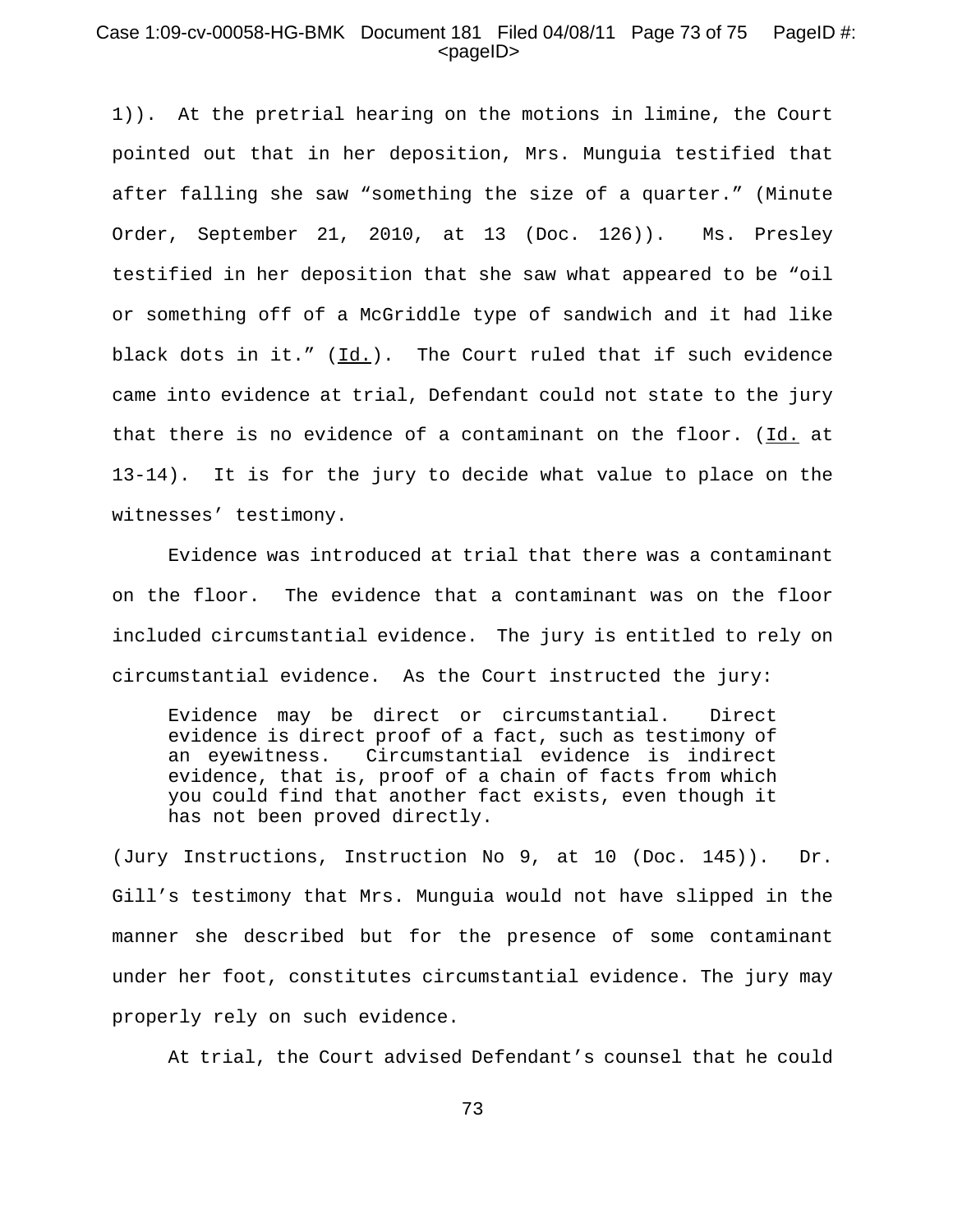## Case 1:09-cv-00058-HG-BMK Document 181 Filed 04/08/11 Page 74 of 75 PageID #: <pageID>

not say there was no evidence of anything on the floor:

MR. SHIGEKANE: There is no direct evidence that there is any contaminant on the floor, and yet he is allowed to say that there was a contaminant.

THE COURT: She's [Mrs. Munguia] testified --

MR. CRUISE: She's testified to that.

THE COURT: She's testified. That's evidence. You may not like it, but it's evidence. You can attack it. You can cross-examine it.

. . .

MR. SHIGEKANE: I have been consistently saying there was no evidence of something on the floor. Your Honor has ruled that I cannot say that. That you feel that there is evidence on the floor. So, I'm --

THE COURT: You can attack whether there was something on the floor. I have no problem with you questioning anybody's testimony. That is always your right. What I have said you cannot do is to say no evidence. Because if there is evidence, you have to deal with it. You can't just say that's not evidence.

(Transcript of Trial, October 5, 2010, at 117 (Doc. 160)).

Defendant's contention that the weight of the evidence reflected that Mrs. Munguia fell forward is patently false; there was **no** evidence presented that Mrs. Munguia fell forward. Defendant's contention that there was no evidence that anything was on the floor contradicts the evidence presented at trial; as the Court pointed out to Defendant both before and during trial, there was evidence of a contaminant on the floor. A jury could conclude there was a contaminant on the floor. Defendant's contentions reflect overzealous advocacy on the part of

74